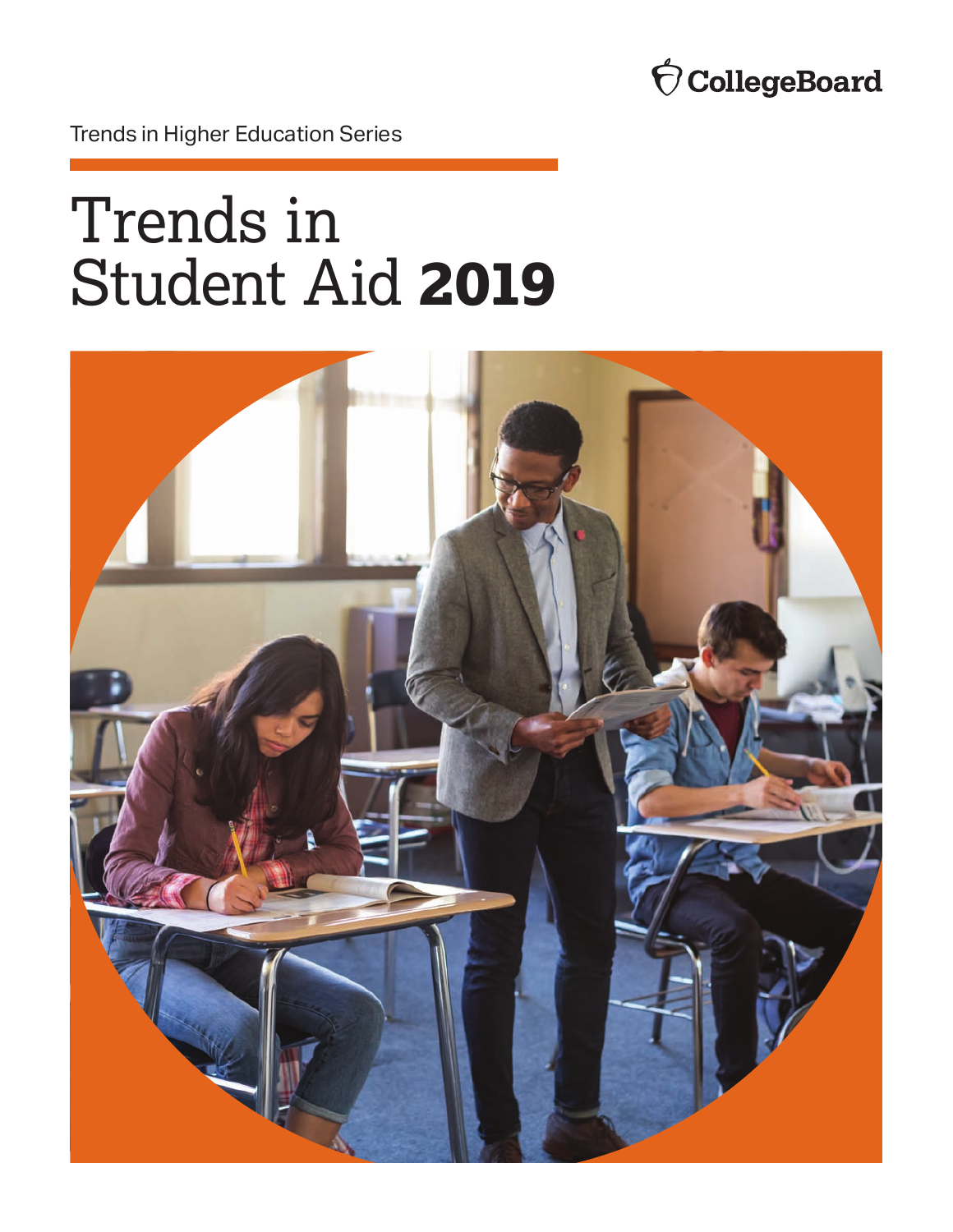

**See the Trends in Higher Education website at [research.collegeboard.org/trends](http://research.collegeboard.org/trends) for figures and tables in this report and for more information and data.** 

### **About College Board**

College Board is a mission-driven not-for-profit organization that connects students to college success and opportunity. Founded in 1900, College Board was created to expand access to higher education. Today, the membership association is made up of over 6,000 of the world's leading educational institutions and is dedicated to promoting excellence and equity in education. Each year, College Board helps more than seven million students prepare for a successful transition to college through programs and services in college readiness and college success—including the SAT® and the Advanced Placement Program® . The organization also serves the education community through research and advocacy on behalf of students, educators, and schools. For further information, visit **[www.collegeboard.org](http://www.collegeboard.org)**.

### **Trends in Higher Education**

Pricing and Trends in Student Aid reports and the Education Pays series, along with The Trends in Higher Education publications include the annual *Trends in College Pricing* and *Trends in Student Aid* reports and the *Education Pays* series, along with other research reports and topical analysis briefs. These reports are designed to provide a foundation of evidence to strengthen policy discussions and decisions.

*The tables supporting all of the graphs in this report, a PDF version of the report, and a PowerPoint file containing individual slides for all of the graphs are available on our website* **[research.collegeboard.org/trends](http://research.collegeboard.org/trends)**.

*Please feel free to cite or reproduce the data in this report for noncommercial purposes with proper attribution.* 

For inquiries or requesting hard copies, please contact: **[trends@collegeboard.org](mailto:trends@collegeboard.org)**.

© 2019 College Board. College Board, Advanced Placement Program, SAT, and the acorn logo are registered trademarks of College Board. All other marks are the property of their respective owners. Visit College Board on the web: **[collegeboard.org](http://collegeboard.org)**.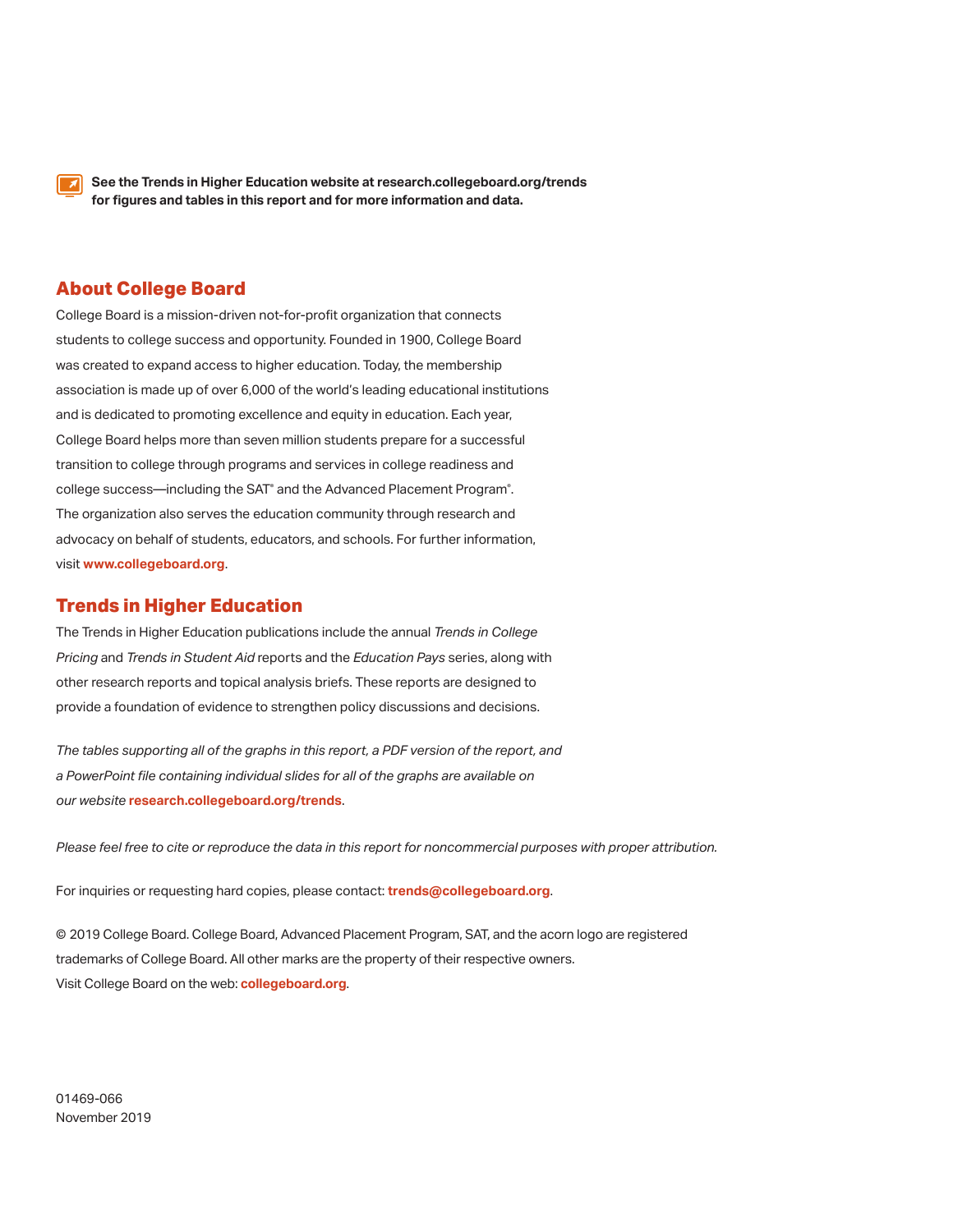# <span id="page-2-0"></span>**Highlights**

*Trends in Student Aid 2019* reports on the funds students and families use to supplement their own resources to pay for the prices documented in *Trends in College Pricing 2019*.

Both total annual education borrowing and borrowing per full-time equivalent (FTE) undergraduate declined (after adjusting for inflation) in 2018-19 for the eighth consecutive year.

The federal government provided 62% of all student aid in 2018-19; the composition of that aid has changed over time, with a declining share distributed on the basis of financial need. As aid to veterans and active-duty military has increased, Pell Grants to low- and moderate-income students have fallen from 80% of federal grant aid in 1998-99 to 68% in 2018-19. The introduction of and growth in unsubsidized loans, PLUS loans for graduate students and parents of undergraduates, and the elimination of subsidized loans for graduate students have left less than a quarter of federal loans based on students' financial circumstances. The implementation and expansion of education tax credits have reinforced this trend.

Similarly, state and institutional grant aid is allocated partially on the basis of students' financial circumstances and partially on the basis of other criteria. Since 2011-12, about a quarter of state grant aid has been distributed without regard to financial need (Figure 23A); the same is true of a significant share of institutional grant aid (Figures 25A, 25B).

Some of the non-need-based aid—likely including much of the aid to veterans—does help meet financial need. But keeping this distinction—and the shift over time in the federal government's approach—in mind is critical to putting the following data into context.

### **TYPES OF STUDENT AID**

**In 2018-19, undergraduate students received an average of \$15,210 per FTE student in financial aid: \$9,520 in grants, \$4,410 in federal loans, \$1,210 in education tax credits, and \$70 in Federal Work-Study (FWS). (Figure 1, Table 3)** 

- Graduate students received an average of \$28,140 per FTE student in financial aid: \$8,920 in grants, \$18,470 in federal loans, \$700 in tax credits, and \$50 in FWS. (Figure 1, Table 3)
- Grant aid per FTE undergraduate rose by 40% between 2008-09 and 2013-14 from \$5,940 (in 2018 dollars) to \$8,340, and by another 14% to \$9,520 by 2018-19. (Figure 1)
- Grant aid per graduate student rose by 13% (\$950 in 2018 dollars) between 2008-09 and 2013-14 and by another 9% (\$710) between 2013-14 and 2018-19. Federal loans per graduate student rose by 8% (\$1,440) over the first five years of the decade and fell by 1% (\$100) over the next five years. (Figure 1)
- Undergraduate and graduate students received \$246.0 billion in grants from all sources, FWS, federal loans, and federal tax credits in 2018-19. In addition, students borrowed about \$13 billion from nonfederal sources. (Table 1)
- Undergraduate borrowing of federal loans was \$5,400 (in 2018 dollars) per FTE student in both 2008-09 and 2013-14 and fell by 18% to \$4,410 in 2018-19. (Figure 1)

### **FEDERAL STUDENT AID**

**In 2018-19, 33% of federal aid was based on students' financial circumstances—a decline from 91% in 1988-89 and 58% in 1998-99. The introduction of unsubsidized student loans and education tax credits, followed by PLUS loans for parents and graduate students and the Post-9/11 GI Bill, outweighed increases in Pell Grants and smaller need-based programs. (Table 1)** 

- Total federal grant aid increased by 56% in inflation-adjusted dollars between 2008-09 and 2018-19. Pell Grants increased by 35% (\$7.3 billion); veterans' benefits, which rose by 214% (\$8.4 billion), grew from 15% of federal grants in 2008-09 to 30% in 2018-19. (Table 1)
- In 2018-19, average benefits from the Post-9/11 Veterans' Benefits program were \$15,990, compared with \$4,160 per Pell Grant recipient. Almost 10 times as many students received Pell Grants as veterans' benefits—6.8 million vs. 699,000 in 2018-19. (Figure 7)
- Federal loans to undergraduates fell by 18% between 2008-09 and 2018-19, rising by 7% over the first five years, but declining by 23% between 2013-14 and 2018-19. (Figure 3)
- FWS and Federal Supplemental Educational Opportunity Grants (FSEOG) combined provided \$1.7 billion to undergraduate students in 2018-19—1% of the total aid. (Figure 3)

### **PELL GRANTS**

**Pell Grant expenditures rose from \$21.0 billion (in 2018 dollars) in 2008-09 to \$41.2 billion in 2010-11 but declined to \$28.2 billion by 2018-19. (Figure 20B)** 

- The number of Pell Grant recipients fell in 2018-19 for the seventh consecutive year, but the 6.8 million recipients represented a 10% increase from 6.2 million in 2008-09. (Figure 20B)
- The average Pell Grant per recipient was \$2,900 (in 2018 dollars) in 1998-99. It increased to \$3,400 in 2008-09, peaked at \$4,430 in 2010-11, and fell to \$4,160 in 2018-19. (Figure 21A)
- The \$6,095 maximum Pell Grant in 2018-19 was 32% higher in inflation-adjusted dollars than it was 20 years earlier, but it was 1% lower than it was 40 years earlier, in 1978-79. (Figure 21A)
- **The maximum Pell Grant covered 59% of the average public** four-year tuition and fees and 17% of the average private nonprofit four-year price in 2019-20. (Figure 21B)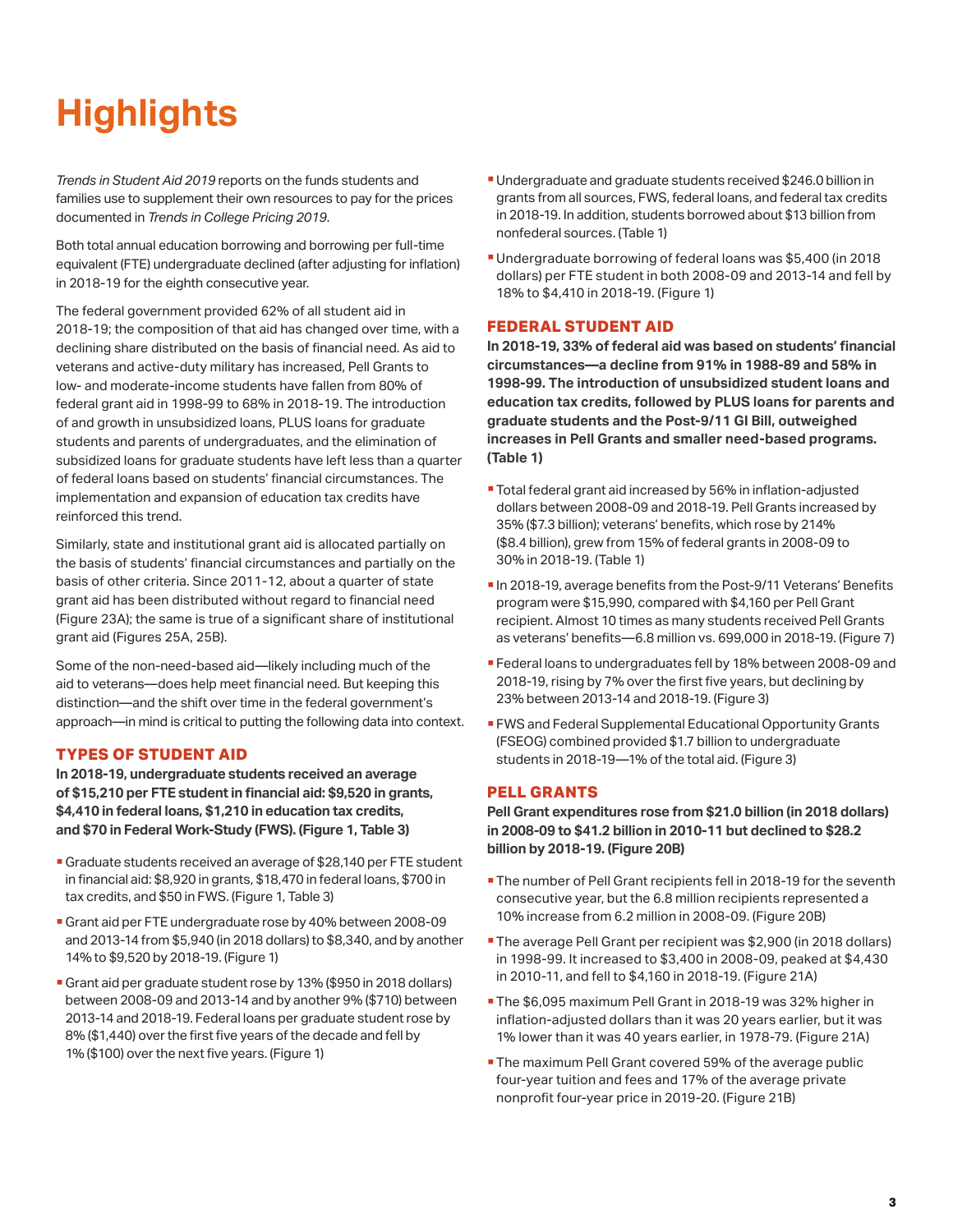### **OTHER SOURCES OF GRANT AID**

**Between 2013-14 and 2018-19, institutional grant aid for undergraduate students increased by \$10.8 billion (26%) in 2018 dollars, rising from 38% to 45% of total grants (and from 21% to 28% of total financial aid) to undergraduates. (Figure 3)**

- Between 2013-14 and 2018-19, institutional grant aid rose by \$12.5 billion (in 2018 dollars); federal grants declined by \$6.3 billion. Total grant aid to postsecondary students increased by \$9.2 billion (7%). (Figure 5)
- State grant aid per FTE undergraduate student rose for the sixth consecutive year in 2017-18, to \$890—an increase of \$180 (25%) since 2011-12. State grant aid per student ranged from under \$200 in nine states to over \$1,000 in 12 states. (Figures 23A, 24A)

### **DISTRIBUTION OF STUDENT AID**

**The share of dependent Pell Grant recipients from families with incomes below \$30,000 (in 2014 dollars) rose from 50% in 2007-08 to 58% in 2015-16. (Figure 22A)** 

- In 2017-18, 27 states considered students' financial circumstances in allocating at least 95% of their state grant aid. Thirteen states considered students' financial circumstances when awarding less than half of their state grant aid. (Figure 23B)
- Between 2016-17 and 2017-18, need-based state grant aid per FTE undergraduate rose 5%, from \$634 (in 2017 dollars) to \$667; non-need-based aid rose 11%, from \$196 to \$218 per student. The share of state grant aid that was need-based declined from 76.4% to 75.4%. (Figure 23A)
- In 2015-16, 78% of full-time students at public four-year colleges and universities had to cover an average of \$14,400 in expenses beyond their expected family contributions (EFCs) and grant aid from all sources. For 12% of students in this sector, grant aid exceeded their documented financial need. (Figure 18)
- In 2015-16, 80% of full-time students at private nonprofit four-year institutions had to cover an average of \$20,770 in expenses beyond their EFCs and grant aid from all sources. For 16% of students in this sector, grant aid exceeded their documented financial need. (Figure 19)
- **The 41% of 2016 tax filers benefiting from the student loan** interest tax deduction who had adjusted gross income (AGI) below \$50,000 received 29% of the tax savings. The 20% with AGI over \$100,000 received 28% of the tax savings. (Figure 26B)

### **STUDENT BORROWING**

**After a decade of rapid growth in annual borrowing, total federal loans to undergraduate students declined by 22% from \$69.8 billion (in 2018 dollars) in 2013-14 to \$54.2 billion in 2018-19; federal loans to graduate students rose by 2% from \$38.2 billion to \$38.8 billion. (Figure 9A)** 

In 2018-19, after the eighth consecutive decline in annual education borrowing, students and parents borrowed \$106.2 billion, down from \$131.7 billion (in 2018 dollars) in 2010-11. (Figure 6)

- Federal loans per FTE undergraduate student declined in 2018-19 for the eighth consecutive year—from \$6,000 (in 2018 dollars) in 2010-11 to \$4,410 in 2018-19. (Figure 1)
- Federal loans per FTE graduate student declined from a peak of \$19,750 in 2010-11 to \$17,850 in 2014-15, before rising to \$18,470 in 2018-19. (Figure 1)
- **The share of federal loans going to graduate students increased** from 32% to 42% between 2003-04 and 2018-19. The percentage of FTE postsecondary students who were graduate students increased from 13% to 15% over these 15 years. (Figure 9A)
- **The number of parents borrowing PLUS loans in 2018-19 was** 12% of the number of undergraduates taking subsidized and unsubsidized Direct loans, but the average parent loan was \$17,220, 2.6 times as much as the average undergraduate student loan. (Figure 9B)
- Borrowing through the grad PLUS program rose by 25% (\$2.2) billion in 2018 dollars) between 2013-14 and 2018-19. (Figure 6)
- Nonfederal education loans fell from about \$27 billion (in 2018 dollars) in 2007-08 to \$9 billion in 2010-11 and 2011-12 and rose to about \$13 billion in 2018-19. (Figure 6)

### **STUDENT DEBT**

**As of March 2019, 55% of borrowers with outstanding education debt owed less than \$20,000; 43% of the outstanding federal education loan debt was held by the 10% of borrowers owing \$80,000 or more. (Figure 10)** 

- In 2017-18, average debt per borrower among bachelor's degree recipients from public and private nonprofit four-year institutions was \$29,000—a 1% (\$300) increase from \$28,700 (in 2018 dollars) in 2012-13. Debt per bachelor's degree recipient, including both those who borrowed and those who did not, was \$16,800—3% (\$500) lower than in 2012-13. (Figure 14)
- **The shares of borrowers paying off at least one dollar of their** loan principal within five years of entering repayment in 2010-11 and 2011-12 ranged from 26% for noncompleters in the for-profit sector to 79% and 80% for completers in the public and private nonprofit four-year sectors, respectively. (Figure 13B)
- Among the 60% of 2015-16 bachelor's degree recipients who were age 23 or younger, 33% had no education debt; 11% borrowed \$40,000 or more; 27% of those between the ages of 24 and 29 and 35% of those age 30 or older borrowed \$40,000 or more. (Figure 15B)
- In 2015-16, 33% of black bachelor's degree recipients accrued \$40,000 or more in student debt, compared with 17% of white graduates, 13% of Hispanics, and 9% of Asians. (Figure 16)
- **The shares of 2015-16 dependent students graduating with** parent PLUS loans ranged from 3% at public two-year colleges to 32% in the for-profit sector. In all sectors, families with incomes below \$35,000 were least likely and those with incomes of \$70,000 or higher were most likely to have \$40,000 or more in parent PLUS loans. (Figure 17)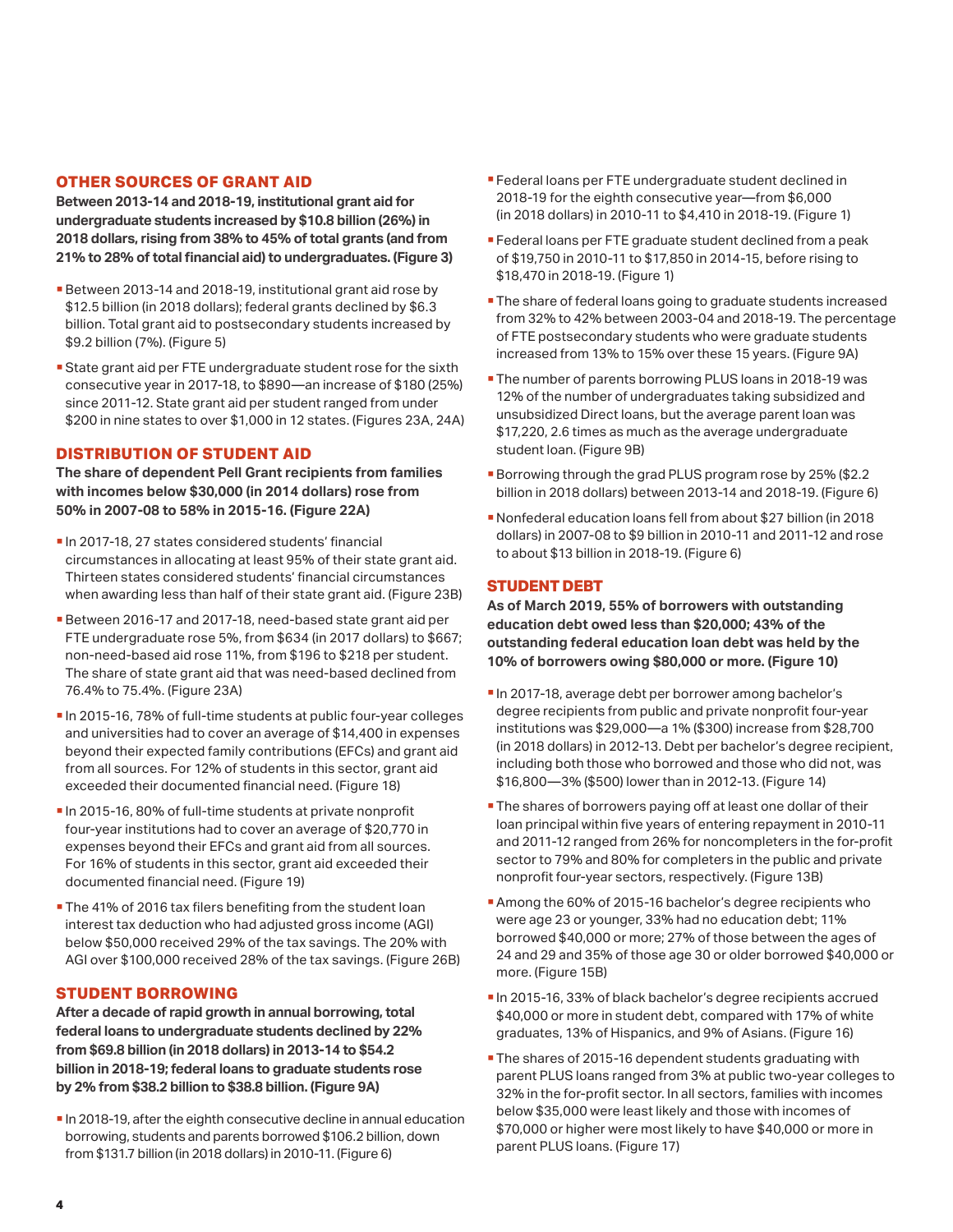### **Contents**

|     | 3 Highlights                                                                            |   |                   |                                                                                                                                          |
|-----|-----------------------------------------------------------------------------------------|---|-------------------|------------------------------------------------------------------------------------------------------------------------------------------|
|     | 7 Introduction                                                                          |   |                   |                                                                                                                                          |
| 9   | <b>Total Student Aid</b>                                                                |   | <b>TABLE 1</b>    | Total Student Aid and Nonfederal Loans in 2018 Dollars over Time                                                                         |
|     |                                                                                         | ٢ | <b>TABLE 1</b>    | Total Student Aid and Nonfederal Loans in 2018 Dollars over Time: All Students,<br>Undergraduate Students, and Graduate Students         |
|     |                                                                                         | ₽ | <b>TABLE 2</b>    | Total Student Aid and Nonfederal Loans in Current Dollars over Time: All Students,<br>Undergraduate Students, and Graduate Students      |
| 10. | Aid per Student                                                                         |   | <b>FIGURE 1</b>   | Average Aid per Student over Time                                                                                                        |
|     |                                                                                         | □ | <b>TABLE 3</b>    | Average Aid per Student over Time: All Students, Undergraduate Students, and<br><b>Graduate Students</b>                                 |
|     | 11 Grants, Loans, and Other Aid                                                         |   | <b>FIGURE 2</b>   | Composition of Total Aid and Nonfederal Loans over Time                                                                                  |
|     |                                                                                         | ⋥ | <b>TABLE 4</b>    | Total Aid and Nonfederal Loans in Current and Constant Dollars over Time: All Students,<br>Undergraduate Students, and Graduate Students |
|     | 12 Total Undergraduate Student<br>Aid by Type                                           |   | <b>FIGURE 3</b>   | Total Undergraduate Student Aid by Source and Type over Time                                                                             |
|     | <b>13 Total Graduate Student Aid</b><br>by Type                                         |   | <b>FIGURE 4</b>   | Total Graduate Student Aid by Source and Type over Time                                                                                  |
|     | <b>14 Sources of Grant Aid</b>                                                          |   | <b>FIGURE 5</b>   | Total Grant Aid by Source over Time                                                                                                      |
|     | <b>15 Types of Loans</b>                                                                |   | <b>FIGURE 6</b>   | Total Federal and Nonfederal Loans by Type over Time                                                                                     |
| 16  | <b>Federal Aid</b>                                                                      |   | <b>FIGURE 7</b>   | Number of Recipients by Federal Aid Program, 2018-19                                                                                     |
|     |                                                                                         |   | <b>FIGURE 8</b>   | Percentage Distribution of Federal Aid Funds by Sector, 2017-18                                                                          |
|     |                                                                                         | پ | <b>TABLE 5</b>    | Federal Aid per Recipient by Program over Time in Current and Constant Dollars                                                           |
|     |                                                                                         |   | <b>TABLE 7</b>    | Percentage Distribution of Federal Aid Funds by Sector over Time                                                                         |
|     | 17 Federal Loans:                                                                       |   | <b>FIGURE 9A</b>  | Total Annual Amount Borrowed in Federal Loans over Time                                                                                  |
|     | <b>Annual Borrowing</b>                                                                 |   | <b>FIGURE 9B</b>  | Average Annual Amount Borrowed in Federal Loans over Time                                                                                |
|     |                                                                                         | ₽ | <b>TABLE 6</b>    | Federal Loans in Current and Constant Dollars over Time: All Students, Undergraduate<br>Students, and Graduate Students                  |
|     | 18 Federal Loans: Borrowing and                                                         |   | <b>FIGURE 10</b>  | Distribution of Borrowers and Debt by Outstanding Balance, FY2019                                                                        |
|     | <b>Balances</b>                                                                         |   | <b>FIGURE 11</b>  | Percentage of Undergraduates Borrowing Federal Loans over Time                                                                           |
|     | <b>19 Outstanding Federal Loans</b>                                                     |   | <b>FIGURE 12A</b> | Distribution of Outstanding Federal Direct Loan Dollars and Borrowers by<br>Repayment Plan over Time                                     |
|     |                                                                                         |   | <b>FIGURE 12B</b> | Repayment Status of Federal Education Loan Portfolio, FY2019                                                                             |
|     | 20 Federal Loans:                                                                       |   | <b>FIGURE 13A</b> | Federal Student Loan Five-Year Repayment Rates over Time                                                                                 |
|     | <b>Repayment Rates</b>                                                                  |   | FIGURE 13B        | Federal Student Loan Five-Year Repayment Rates over Time by Sector and<br><b>Completion Status</b>                                       |
|     | 21 Cumulative Debt: Bachelor's<br><b>Degree Recipients</b>                              |   | FIGURE 14         | Average Cumulative Debt of Bachelor's Degree Recipients at Four-Year Institutions<br>over Time                                           |
|     | 22 Cumulative Debt by Family<br>Income and Age: Bachelor's                              |   | FIGURE 15A        | Distribution of 2015-16 Bachelor's Degree Recipients by Debt Level, Dependency Status,<br>and Family Income                              |
|     | <b>Degree Recipients</b>                                                                |   | <b>FIGURE 15B</b> | Distribution of 2015-16 Bachelor's Degree Recipients by Debt Level and Age                                                               |
|     | 23 Cumulative Debt by Race/<br><b>Ethnicity: Bachelor's Degree</b><br><b>Recipients</b> |   | FIGURE 16         | Distribution of 2015-16 Bachelor's Degree Recipients by Debt Level and Race/Ethnicity                                                    |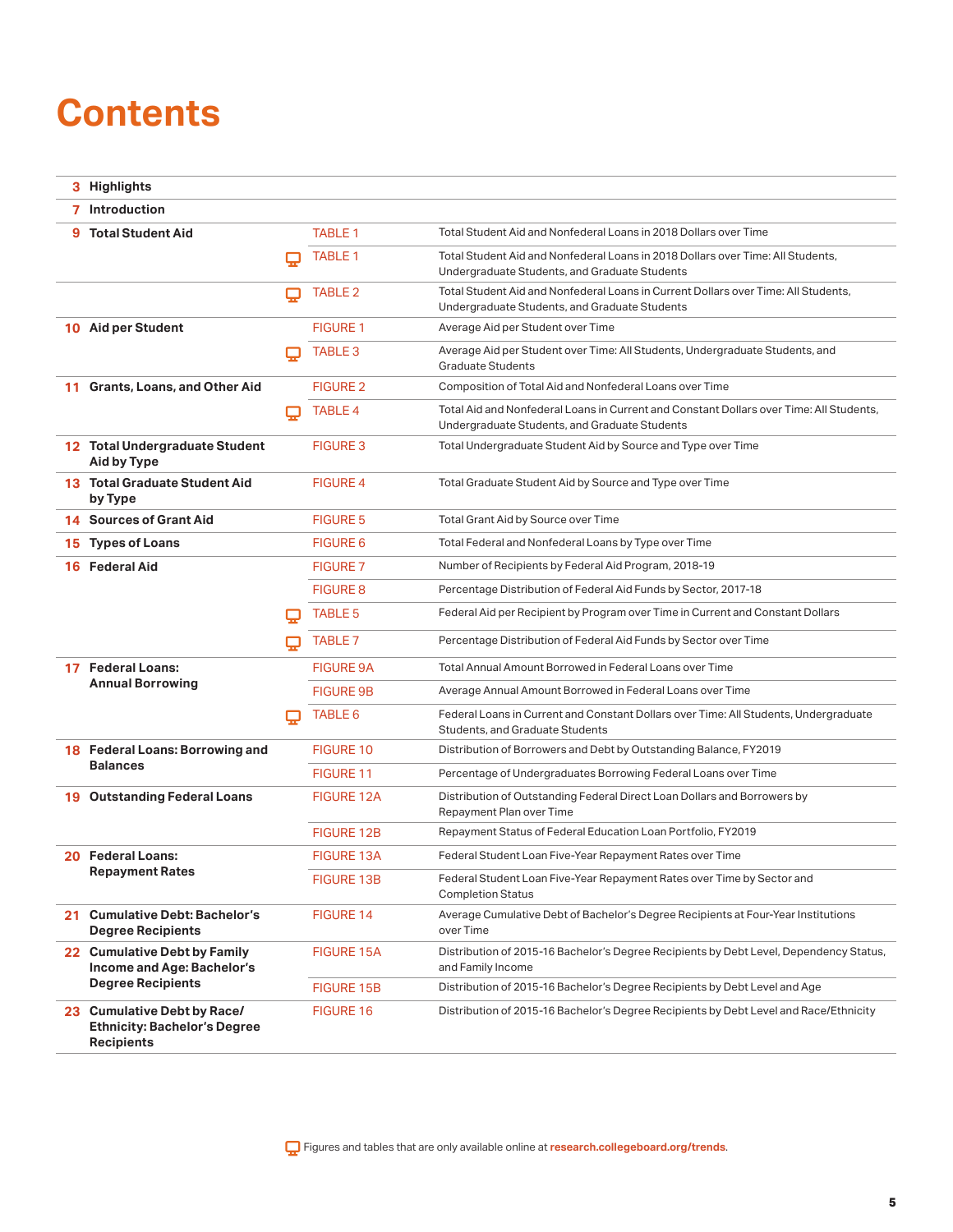### **Contents—Continued**

|     | 24 Undergraduate Debt: Parent<br><b>PLUS Loans</b>          | <b>FIGURE 17</b>  | Share of 2015-16 Dependent Degree Recipients with Parent PLUS Loans, by Income                                                                            |
|-----|-------------------------------------------------------------|-------------------|-----------------------------------------------------------------------------------------------------------------------------------------------------------|
|     | 25 Grant Aid: Meeting Need -<br><b>Public Institutions</b>  | <b>FIGURE 18</b>  | Average Unmet Need and Average Grant Aid Exceeding Need, Full-Time Students at<br>Public Institutions, 2015-16                                            |
|     | 26 Grant Aid: Meeting Need -<br><b>Private Institutions</b> | FIGURE 19         | Average Unmet Need and Average Grant Aid Exceeding Need, Full-Time Students at<br>Private Institutions, 2015-16                                           |
| 27  | <b>Pell Grants</b>                                          | <b>FIGURE 20A</b> | Undergraduate Enrollment and Percentage Receiving Pell Grants over Time                                                                                   |
|     |                                                             | <b>FIGURE 20B</b> | Total Pell Grant Expenditures and Number of Recipients over Time                                                                                          |
| 28  | <b>Pell Grants</b>                                          | FIGURE 21A        | Maximum and Average Pell Grants over Time                                                                                                                 |
|     |                                                             | FIGURE 21B        | Maximum Pell Grant and Published Prices at Four-Year Institutions over Time                                                                               |
|     | ڀ                                                           | <b>TABLE 8</b>    | Federal Pell Grant Awards in Current and Constant Dollars over Time                                                                                       |
| 29. | <b>Pell Grants</b>                                          | <b>FIGURE 22A</b> | Distribution of Pell Grant Recipients and Dollars by Dependency Status and Income<br>over Time                                                            |
|     |                                                             | <b>FIGURE 22B</b> | Distribution of Pell Grant Recipients by Age over Time                                                                                                    |
| 30. | <b>State Grants</b>                                         | <b>FIGURE 23A</b> | Need-Based and Non-Need-Based State Grants per Undergraduate Student over Time                                                                            |
|     |                                                             | <b>FIGURE 23B</b> | Percentage of State Grant Aid Based on Need by State, 2017-18                                                                                             |
| 31  | <b>State Grants</b>                                         | <b>FIGURE 24A</b> | State Grant Aid per Undergraduate Student by State, 2017-18                                                                                               |
|     |                                                             | <b>FIGURE 24B</b> | State Grant Expenditures as a Percentage of Total State Support for Higher Education<br>by State, 2017-18                                                 |
| 32. | <b>Institutional Grants</b>                                 | <b>FIGURE 25A</b> | Average 2015-16 Need-Based and Non-Need-Based Institutional Grant Aid by<br>Dependency Status and Family Income: Private Nonprofit Four-Year Institutions |
|     |                                                             | <b>FIGURE 25B</b> | Average 2015-16 Need-Based and Non-Need-Based Institutional Grant Aid by<br>Dependency Status and Family Income: Public Four-Year Institutions            |
| 33. | <b>Tax Benefits</b>                                         | <b>FIGURE 26A</b> | Estimated Tax Subsidies for Students Through the Federal Individual Income Tax<br>over Time                                                               |
|     |                                                             | <b>FIGURE 26B</b> | Share of Filers with Deduction for Student Loan Interest and Share of Dollars Saved by<br>Adjusted Gross Income, 2016                                     |

**34 [Notes and Sources](#page-33-0)**

Figures and tables that are only available online at **research.collegeboard.org/trends**.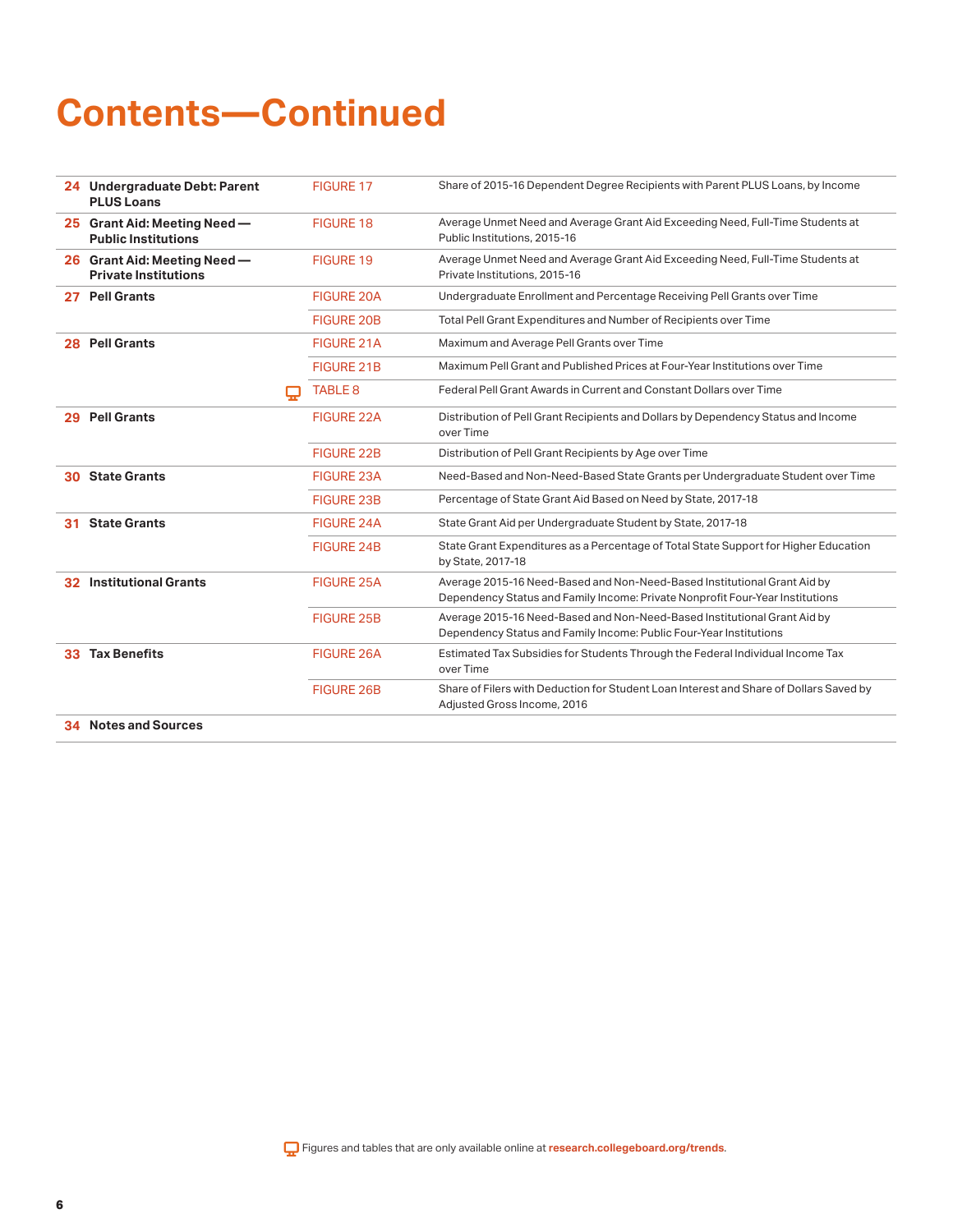### <span id="page-6-0"></span>**Introduction**

*Trends in Student Aid 2019* provides detailed information about the different types and amounts of financial aid awarded to both undergraduate and graduate students over time. *Trends* examines the breakdown of aid into grants and tax benefits, which do not have to be repaid; loans, which students are responsible for repaying after they leave school; and work-study, which is compensation for work during the time students are enrolled. The data in this report also differentiate among the sources of aid—federal and state governments, colleges and universities, and employers and other private sources.

### **MEETING FINANCIAL NEED**

Another key distinction is how the aid is distributed. It is common practice to divide aid into "need-based" and "non-need-based" aid. But these categories are not as clear as, for example, federal aid vs. institutional aid. In general, eligibility for need-based aid depends on students' financial circumstances; non-need-based aid is distributed based on other criteria, such as high school grades, test scores, or athletic ability. But who receives the aid is a more meaningful indicator of its impact than how it was allocated. A grant based on academic achievement helps a student from a low-income family as much as a need-based grant of the same amount.

Moreover, basing aid on need is not the same as allocating it according to income or another measure of financial capacity. In the aid system, need is defined as the difference between students' budgets and their ability to pay, as determined by a need-analysis formula. A student from a middle-income family might have documented need at a public university, but not at a community college. Many students who would not have financial need at public colleges and universities qualify for need-based aid at higher-price private institutions.

Some indicators in *Trends in Student Aid* document the share of aid allocated on the basis of financial circumstances. For example, every year the information on state grants includes a breakdown between need-based and non-need-based funding. Other indicators report on a range of programs, only a portion of which depend on need or financial capacity. An important trend emerging in the data is that the share of federal student aid based on financial circumstances is declining. Unsubsidized student loans and PLUS loans for parents and for graduate students—which do not depend on financial need—are outpacing subsidized student loans—which are available only to undergraduate students with documented financial need. Pell Grants, which are awarded to students from low- and moderateincome households, have not kept up with military and veterans' aid—which likely benefits many students with financial need, but is not restricted to such students. And education tax credits, while they do have income limits, disproportionately benefit students from relatively affluent households.

The share of federal grants in need-based programs fell from 85% in 2008-09 to 70% in 2018-19. The share of federal loans that are need-based fell from 94% in 1988-89 to 56% in 1998-99, 39% in 2008-09, and 22% in 2018-19. And the need-based share of other

aid (Federal Work Study and tax credits and deductions) fell from 100% in 1988-89 (when there was no education tax benefit) to 18% in 1998-99, 7% in 2008-09, and 6% in 2018-19. Overall, the share of federal aid in need-based programs fell from 91% in 1988-89 to 58% in 1998-99, 44% in 2008-09, and 33% in 2018-19.

This trend in federal student aid is noteworthy despite the fact that much of the non-need-based aid relieves significant financial strain on students and families. The students for whom financial aid is most critical for college access and success are those from the most financially constrained households. As the data in this report document, more than half of all states considered students' financial circumstances in allocating at least 95% of their state grant aid in 2017-18, while 13 states considered these circumstances for less than half of their grant aid. Overall, the share of state grant aid allocated on the basis of financial need rose from a low of 71% in 2010-11 to 76% in 2016-17. But it remains to be seen whether the decline in that share to 75% in 2017-18 is the beginning of a reversal in that trend.

Institutional aid is a mix of need-based and non-need-based grants. In 2015-16, public four-year colleges and universities distributed less than half of their institutional grant aid to in-state students and 20% of aid to out-of-state students based on students' financial need. Almost 60% of institutional aid at private nonprofit doctoral universities, just under half at bachelor's colleges, and about a quarter at master's institutions in the sector was need-based.

This year's report also includes information on the shares of students whose grant aid from all sources leaves unmet need to be filled by loans, work, and other resources, and on the share whose grant aid exceeds the gap between their budgets and their documented ability to pay. In 2015-16, 78% of full-time students at public four-year colleges and universities had need remaining after grant aid and 12% received grant aid beyond their documented financial need; the remaining 10% had no need and received no grants or received just enough grant aid to cover their need. At private nonprofit four-year institutions, 80% of full-time students had need not met by grant aid and 16% received grant aid beyond their documented financial need.

A central goal of the *Trends in Student Aid* report is to monitor the amount of aid available to make college a realistic possibility in the face of the rising tuition prices documented in the companion publication, *Trends in College Pricing*. Focusing on the distribution of the growing amount of financial aid available to students is critical to gaining insight into this issue.

### **STUDENT BORROWING**

Much of the public discussion about college affordability focuses on student debt. This report includes a wide range of information about annual borrowing, students' cumulative debt, outstanding education debt, and repayment patterns. *Trends in Student Aid 2019* documents an eight-year decline in both total annual student borrowing (from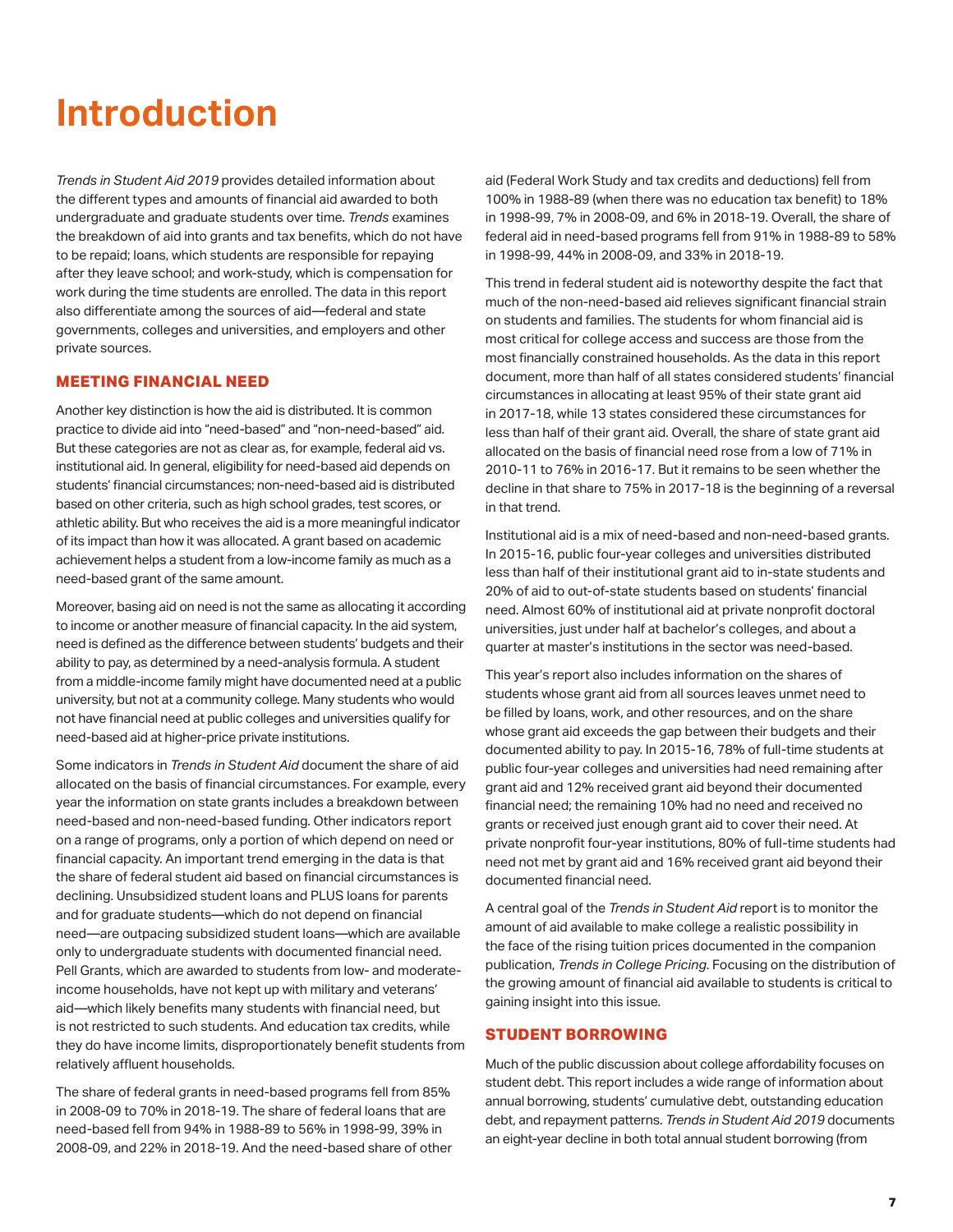\$131.7 billion in 2018 dollars in 2010-11 to \$106.2 billion in 2018-19) and loans per full-time equivalent undergraduate student (from \$6,000 in 2018 dollars in 2010-11 to \$4,410 in 2018-19). After rapid increases between 2007-08 and 2012-13, the average debt per borrower graduating from public and private nonprofit four-year institutions rose by \$300 between 2012-13 and 2017-18 and the average debt per graduate declined as the share of students with debt fell slightly. These patterns do not by any means signal the end of the problems too many students face with debt—particularly those who do not complete their programs, African American students, and those who attend for-profit institutions. But they are nonetheless encouraging.

### **THE DATA**

Much of the data on which *Trends in Student Aid* is based comes from the Federal Student Aid office of the U.S. Department of Education (ED), which provides precise information about the volume of federal student aid disbursed. The figures for 2017-18 in *Trends in Student Aid 2019* are revisions of the numbers published last year, based on ED's updated data. Similarly, next year we will revise the 2018-19 figures. Some of the other figures reported here are less precise. For example, the latest data on federal tax credits are for calendar year 2017. We have developed a methodology to translate IRS data into estimates of these policies' benefits for tax filers. Similarly, our estimate of the volume of nonfederal student loans is based on reports from MeasureOne and estimates of their share of the market. We base our current estimate of private grant aid on information from the 2016 National Postsecondary Student Aid Study and more recent information from College Board's Annual Survey of Colleges. These and other figures represent best estimates of the amount of aid students receive, rather than exact reporting. Each year, we review our data sources and methodology and make some modifications.

*The tables supporting all of the graphs in the Trends publications, PDF versions of the publications, PowerPoint files containing individual slides for all of the graphs, and other detailed data on student aid and college pricing are available on our website at [research.collegeboard.org/trends](https://research.collegeboard.org/trends). Please feel free to cite or reproduce the data in Trends for noncommercial purposes with proper attribution.*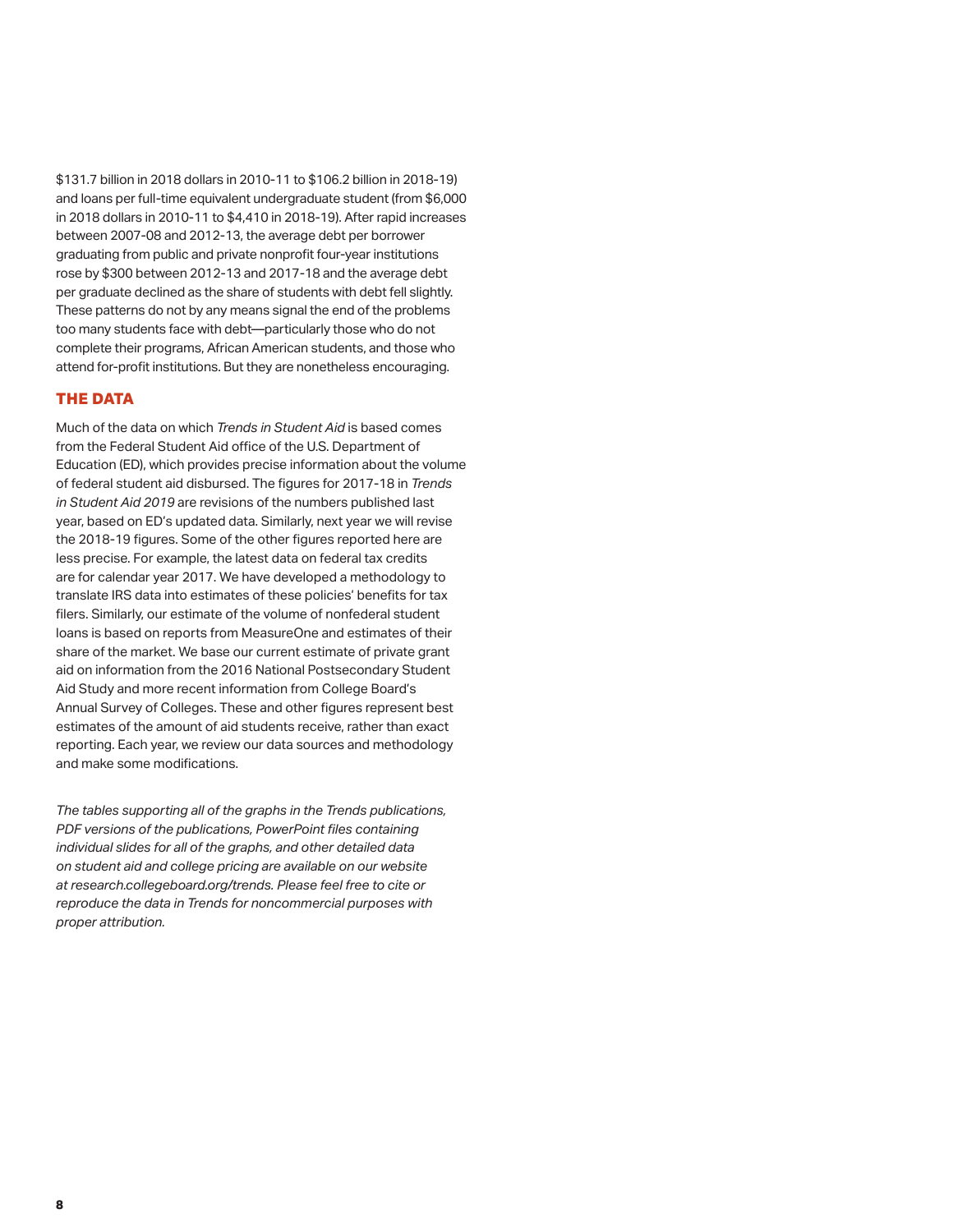# <span id="page-8-0"></span>**Total Student Aid**

In 2018-19, undergraduate and graduate students received a total of \$246.0 billion in student aid in the form of grants from all sources, Federal Work-Study (FWS), federal loans, and federal tax credits.

 TABLE 1 Total Student Aid and Nonfederal Loans in 2018 Dollars (in Millions), Undergraduate and Graduate Students Combined, 1988-89 to 2018-19, Selected Years

|                                                                     | <b>Academic Year</b> |           |           |           |           |           |           |           |                      |                     |                     |
|---------------------------------------------------------------------|----------------------|-----------|-----------|-----------|-----------|-----------|-----------|-----------|----------------------|---------------------|---------------------|
|                                                                     | 88-89                | 98-99     | 08-09     | $13 - 14$ | $14 - 15$ | $15 - 16$ | $16 - 17$ | $17 - 18$ | Preliminary<br>18-19 | 10-Year<br>% Change | 30-Year<br>% Change |
| <b>Federal Aid</b>                                                  |                      |           |           |           |           |           |           |           |                      |                     |                     |
| Grants                                                              |                      |           |           |           |           |           |           |           |                      |                     |                     |
| <b>Pell Grants</b>                                                  | \$9,518              | \$11.169  | \$20,956  | \$33,957  | \$32,395  | \$30,157  | \$28,163  | \$29,517  | \$28,244             | 35%                 | 197%                |
| <b>FSEOG</b>                                                        | \$869                | \$948     | \$868     | \$791     | \$775     | \$774     | \$768     | \$755     | \$755                | $-13%$              | $-13%$              |
| LEAP                                                                | \$154                | \$38      | \$73      | -         |           |           |           |           |                      |                     |                     |
| Academic Competitiveness Grants                                     |                      | -         | \$389     |           |           |           |           |           |                      |                     |                     |
| <b>SMART Grants</b>                                                 |                      | -         | \$229     |           |           |           |           |           | -                    |                     |                     |
| Veterans                                                            | \$1,836              | \$1,786   | \$3,940   | \$12,952  | \$13,068  | \$13,334  | \$12,613  | \$12,015  | \$12,355             | 214%                | 573%                |
| <b>Total Federal Grants</b>                                         | \$12,377             | \$13,940  | \$26,454  | \$47,700  | \$46,238  | \$44,264  | \$41,544  | \$42,287  | \$41,354             | 56%                 | 234%                |
| Loans                                                               |                      |           |           |           |           |           |           |           |                      |                     |                     |
| Perkins Loans                                                       | \$1,858              | \$1,652   | \$1,101   | \$1,264   | \$1,227   | \$1.104   | \$928     | \$649     | -                    |                     |                     |
| Subsidized                                                          | \$17,353             | \$25,183  | \$37,840  | \$28,527  | \$26,086  | \$24,239  | \$22,678  | \$21,529  | \$20,198             | $-47%$              | 16%                 |
| Unsubsidized                                                        | -                    | \$16,832  | \$46,313  | \$59,685  | \$55,773  | \$53,561  | \$52,276  | \$50,218  | \$49,002             | 6%                  |                     |
| Parent PLUS                                                         | \$1,192              | \$4,566   | \$8,808   | \$11,094  | \$11,335  | \$12,631  | \$13,161  | \$13,125  | \$12,898             | 46%                 | 982%                |
| <b>Grad PLUS</b>                                                    | -                    | -         | \$4,957   | \$8,747   | \$8,833   | \$9,338   | \$10,100  | \$10,599  | \$10,957             | 121%                |                     |
| <b>Total Federal Loans</b>                                          | \$20,403             | \$48,233  | \$99,019  | \$109,317 | \$103,254 | \$100,873 | \$99,143  | \$96,120  | \$93,056             | $-6%$               | 356%                |
| <b>Federal Work-Study</b>                                           | \$1,251              | \$1,258   | \$1,116   | \$1,058   | \$1,038   | \$1,036   | \$1,027   | \$1,010   | \$1,010              | $-9%$               | $-19%$              |
| <b>Education Tax Benefits</b>                                       | —                    | \$5,880   | \$14,170  | \$19,930  | \$19,060  | \$18,130  | \$16,770  | \$16,630  | \$16,300             | 15%                 |                     |
| <b>Total Federal Aid</b>                                            | \$34,031             | \$69,311  | \$140,759 | \$178,005 | \$169,591 | \$164,303 | \$158,485 | \$156,046 | \$151,720            | 8%                  | 346%                |
| <b>State Grants</b>                                                 | \$3,647              | \$5,692   | \$9,811   | \$10,721  | \$11,115  | \$11,339  | \$11,507  | \$12,288  | \$12,589             | 28%                 | 245%                |
| <b>Institutional Grants</b>                                         | \$8,464              | \$21,417  | \$36,297  | \$52,126  | \$54,768  | \$57,720  | \$60,612  | \$62,984  | \$64,666             | 78%                 | 664%                |
| <b>Private and Employer Grants</b>                                  | \$1,490              | \$7,030   | \$14,240  | \$15,920  | \$15,980  | \$16,340  | \$16,610  | \$17,030  | \$17,040             | 20%                 | 1044%               |
| <b>Total Federal, State,</b><br><b>Institutional, and Other Aid</b> | \$47.632             | \$103,451 | \$201.107 | \$256,772 | \$251,453 | \$249.703 | \$247,215 | \$248,348 | \$246,016            | 22%                 | 416%                |
| <b>Nonfederal Loans</b>                                             |                      | \$4,500   | \$13,300  | \$10,300  | \$10,700  | \$11,300  | \$11,800  | \$12,300  | \$13,100             | $-2%$               |                     |
| <b>Total Student Aid and Nonfederal Loans</b>                       | \$47,632             | \$107,951 | \$214,407 | \$267,072 | \$262,153 | \$261,003 | \$259,015 | \$260,648 | \$259,116            | 21%                 | 444%                |

NOTES: Table 1 excludes a variety of small federal grant and loan programs as well as some small programs for veterans and members of the military. Federal Supplemental Educational Opportunity Grant (FSEOG) and Federal Work-Study (FWS) funds reflect federal allocations and do not include the required matching funds from institutions. 2018-19 FSEOG, FWS, tax benefits, state grants, institutional grants, private and employer grants, and nonfederal loans are estimated from earlier data. Components may not sum to totals because of rounding.

SOURCES: See page 34 for a list of sources for data included in Table 1.

- **The federal government's share of total student aid increased** from 70% in 2008-09 to 74% in 2010-11 but fell to 62% in 2018-19.
- Need-based federal aid programs, including Pell Grants and some smaller grant programs, subsidized student loans, Perkins loans, and FWS accounted for 91% of total federal aid in 1988-89. That share fell to 58% in 1998-99, after the introduction of unsubsidized student loans and education tax credits. By 2018-19, growth in unsubsidized loans and tax credits, combined with PLUS loans for parents and graduate students and the Post-9/11 GI Bill, outweighed increases in federal need-based aid to reduce the share of federal aid based on need to 33%.
- Total grant aid rose by 56% (in inflation-adjusted dollars) to \$135.6 billion from 2008-09 to 2018-19. Institutional grants grew most rapidly, increasing by 78% to \$64.7 billion.

Total loans declined by 5% (in inflation-adjusted dollars) between 2008-09 and 2018-19, to \$106.2 billion. Throughout the decade from 2008-09 through 2018-19, nonfederal loans made up 7% to 12% of total education borrowing.

#### **ALSO IMPORTANT:**

In 2018-19, undergraduate students received 76% (\$186.9 billion) of total student aid, including 96% of all federal grants and 58% of federal loans. They received 86% of total grant aid from all sources and 62% of all loans, including nonfederal loans. The remainder of the aid funded graduate students. (Table 1 online)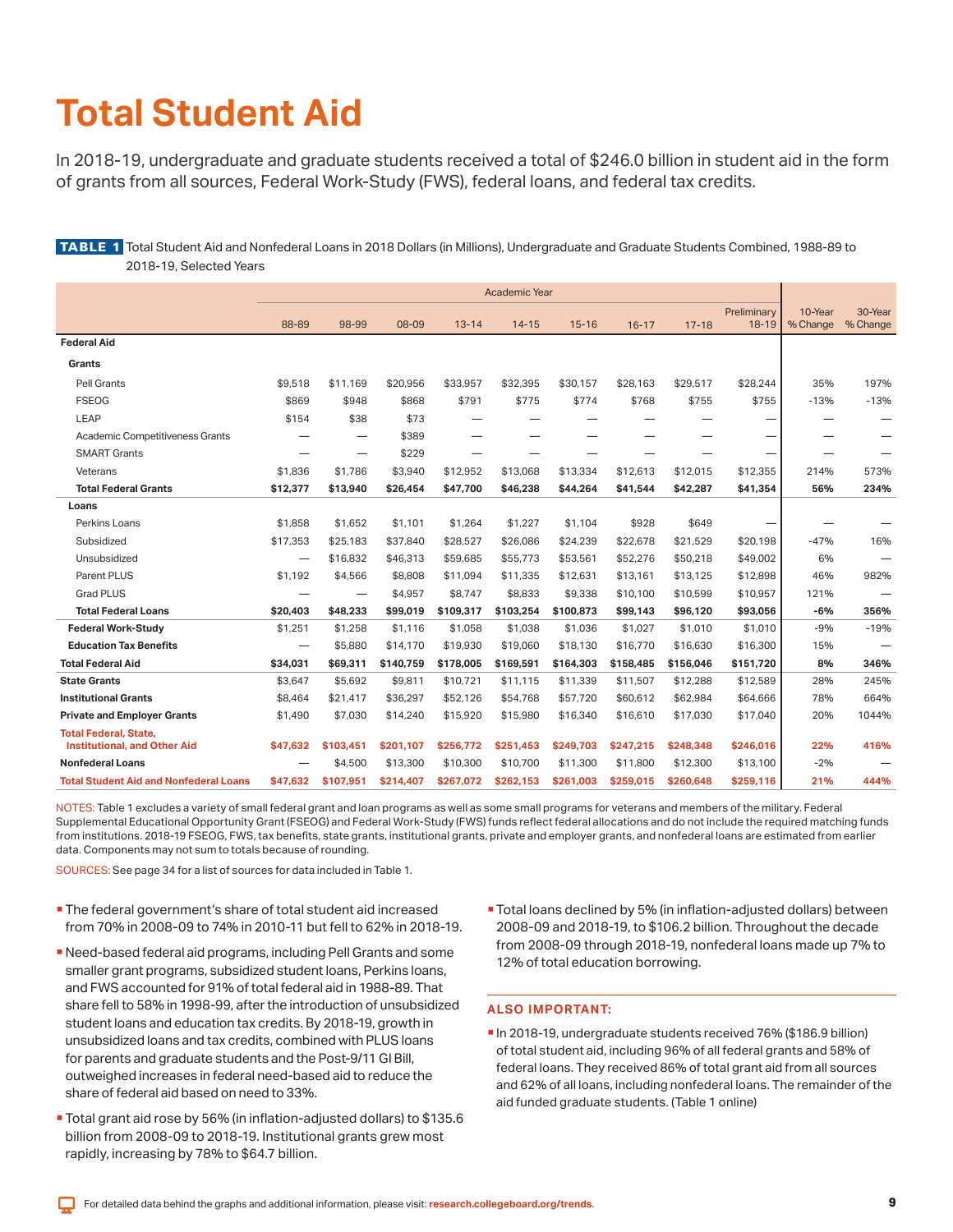# <span id="page-9-0"></span>**Aid per Student**

Federal loans per full-time equivalent (FTE) undergraduate student declined in 2018-19 for the eighth consecutive year. Loans per student declined from \$6,000 (in 2018 dollars) in 2010-11 to \$4,410 in 2018-19.





- Federal loans per FTE graduate student declined from a peak of \$19,750 in 2010-11 to \$17,850 in 2014-15 before rising to \$18,470 in 2018-19.
- **The \$18,470 average federal loan per FTE graduate** student in 2018-19 was more than four times as large as the \$4,410 average per undergraduate student. In 2008-09, federal loans per graduate student were about three times as large as federal loans per undergraduate student.
- Average total grant aid per FTE undergraduate student rose by 36% between 1998-99 and 2008-09 and by another 60% between 2008-09 and 2018-19. Average federal loan per FTE undergraduate student rose by 48% between 1998-99 and 2008-09 and fell by 18% between 2008-09 and 2018-19.
- Average total grant aid per FTE graduate student rose by 24% between 1998-99 and 2008-09 and by another 23% between 2008-09 and 2018-19. Average federal loan per FTE graduate student rose by 60% between 1998-99 and 2008-09 and by another 8% between 2008-09 and 2018-19.

### **ALSO IMPORTANT:**

In 2018-19, most of the "Other Aid" for both undergraduate and graduate students was from education tax credits. About 6% was from FWS.

NOTES: Loans reported here include only federal loans to students and parents. Grants from all sources are included. "Other Aid" includes federal education tax credits and deductions and Federal Work-Study. Undergraduate and graduate shares of some forms of aid are estimates based on NPSAS data. Dollar values are rounded to the nearest \$10.

SOURCE: *Trends in Student Aid* website (research.collegeboard. org/trends), Table 3.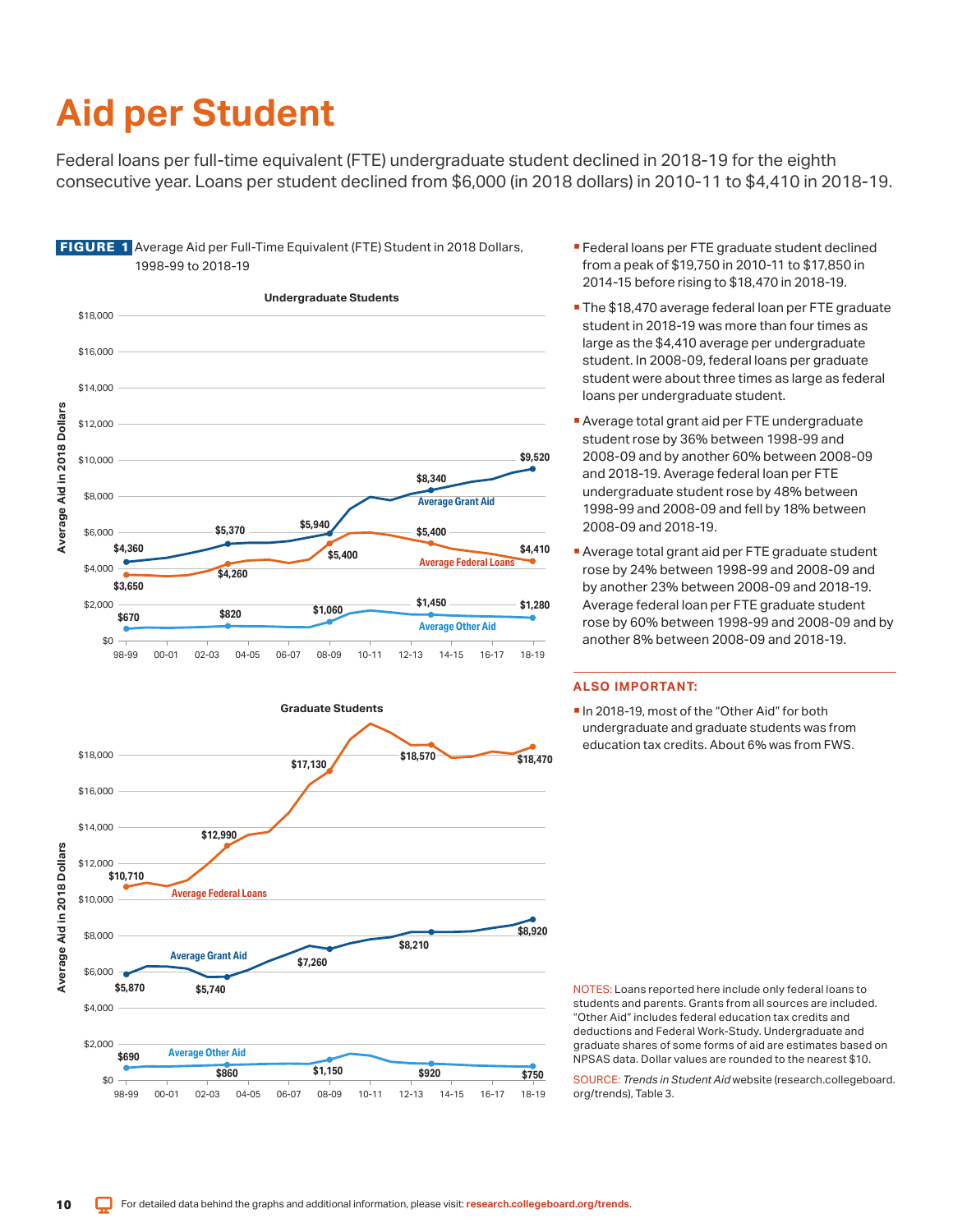### <span id="page-10-0"></span>**Grants, Loans, and Other Aid**

Loans (including both federal and nonfederal) fell from 47% of the funds undergraduate students used to supplement their own and their family resources in 2008-09 to 38% in 2013-14 and to 33% in 2018-19.





NOTES: Nonfederal loans are included to show the total education borrowing by students and parents. "Other Aid" includes Federal Work-Study and federal education tax credits and deductions. Percentages may not sum to 100 because of rounding.

SOURCE: *Trends in Student Aid* website [\(research.collegeboard.org/trends\)](https://research.collegeboard.org/trends), Table 4.

- Grants rose from 45% of total undergraduate funding in 2008-09 to 53% in 2013-14 and to 59% in 2018-19.
- In contrast, between 1998-99 and 2018-19, loans consistently made up 63% to 70% of the funds graduate students used to supplement their own resources to finance their studies.
- Grants have been the source of 26% to 33% of funding for graduate students over this 20-year period.
- In 2018-19, the combination of federal tax credits and Federal Work-Study (FWS) made up 8% of all student aid and nonfederal loans for undergraduate students and 3% for graduate students.

- For undergraduate students, total grant aid increased by 60% and total loan volume fell by 15% between 2008-09 and 2018-19, after adjusting for inflation. (Table 1 online)
- For graduate students, total grant aid increased by 35% and total loan volume increased by 16% between 2008-09 and 2018-19. (Table 1 online)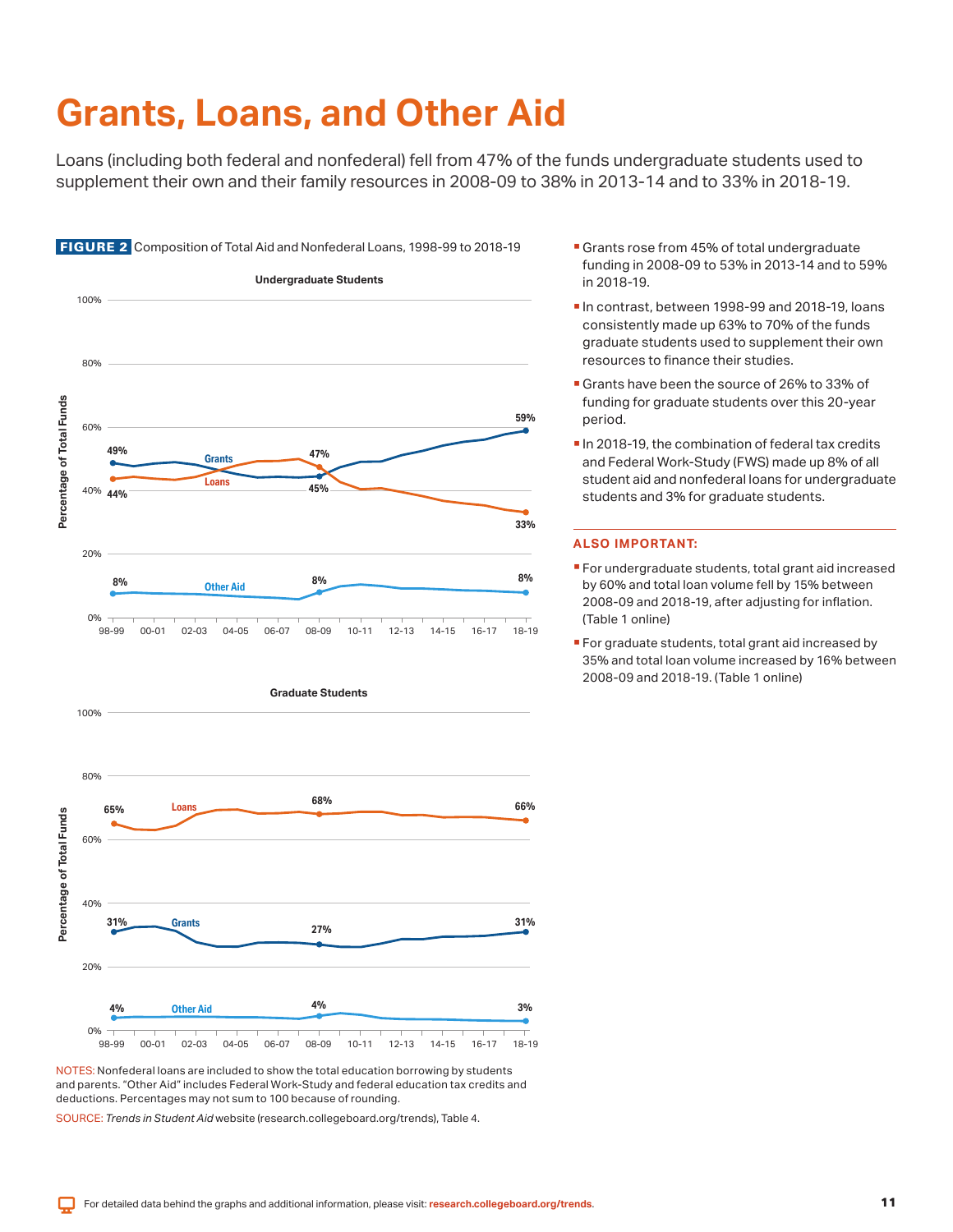# <span id="page-11-0"></span>**Total Undergraduate Student Aid by Type**

Between 2013-14 and 2018-19, institutional grant aid for undergraduate students increased by \$10.8 billion (26%) in 2018 dollars, rising from 21% to 28% of total financial aid to undergraduates.



FIGURE 3 Total Undergraduate Student Aid in 2018 Dollars by Source and Type (in Billions), 1998-99 to 2018-19

NOTE: Percentages may not sum to 100 because of rounding.

SOURCE: *Trends in Student Aid* website [\(research.collegeboard.org/trends\)](https://research.collegeboard.org/trends), Table 1 online.

- Total institutional grant aid to undergraduates rose by 48% (\$13.4 billion in 2018 dollars) between 2008-09 and 2013-14 and by another 26% (\$10.8 billion) between 2013-14 and 2018-19.
- In 1998-99, federal loans made up the largest share of aid to undergraduates—42%; institutional grants were 20% and Pell Grants were 14%. In 2008-09, these shares were 44%, 19%, and 14%, respectively. By 2018-19, federal loans had fallen to 29% of the total, institutional grants had risen to 28%, and Pell Grants were 15% of the total.
- Federal loans rose by 7% (\$4.5 billion in 2018 dollars) between 2008-09 and 2013-14 before declining by 23% (\$16.6 billion) over the next five years.
- Pell Grants rose by 62% (\$13.0 billion in 2018 dollars) between 2008-09 and 2013-14 before declining by 17% (\$5.7 billion) over the next five years.
- **The largest percentage growth in aid to undergraduates between** 2008-09 and 2018-19 was in veterans' benefits, which almost tripled, from \$3.6 billion (in 2018 dollars) in 2008-09 to \$10.5 billion in 2018-19.

### **ALSO IMPORTANT:**

**Figure 3 reports total aid amounts to undergraduate students.** The number of FTE undergraduate students rose from 12.3 million in 2008-09 to 13.1 million in 2013-14, but had fallen back to 12.3 million by 2018-19. Between 2008-09 and 2018-19, total grant aid to undergraduate students increased by 60% and total aid (including grants, loans, and other aid) increased by 23%. Over this decade, grant aid per undergraduate student increased by 60% (\$3,580) and total aid per undergraduate student increased by 23% (\$2,810). (Table 3 online)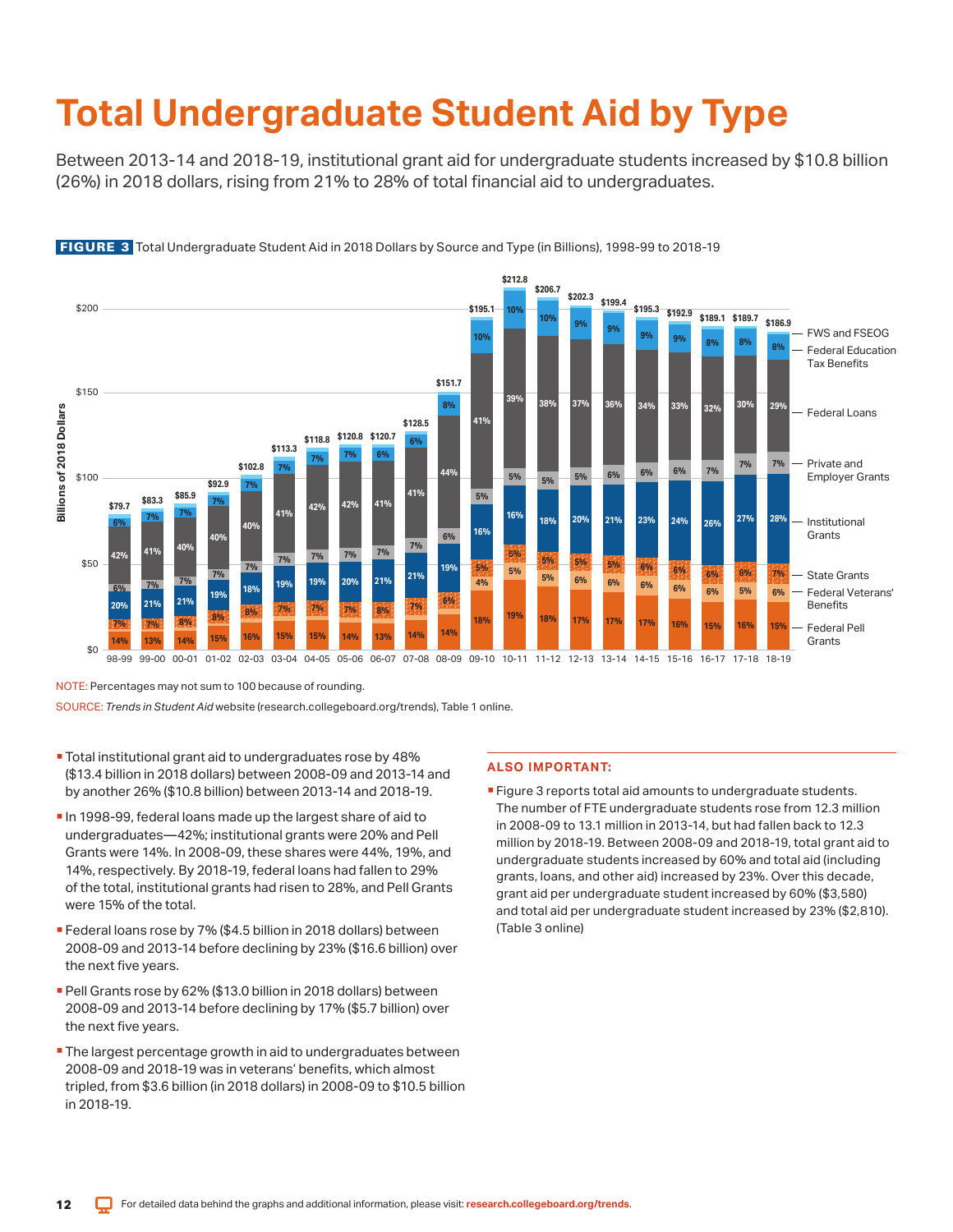# <span id="page-12-0"></span>**Total Graduate Student Aid by Type**

Grant aid increased from 28% of total aid for graduate students in 2008-09 to 32% in 2018-19. Loans ranged from 66% to 68% of the total over the decade.



### FIGURE 4 Total Graduate Student Aid in 2018 Dollars by Source and Type (in Billions), 1998-99 to 2018-19

NOTE: Percentages may not sum to 100 because of rounding.

SOURCE: *Trends in Student Aid* website [\(research.collegeboard.org/trends\)](https://research.collegeboard.org/trends), Table 1 online.

- Grant aid made up 34% to 35% of graduate student aid from 1998-99 through 2001-02, when loans were between 60% and 62% of the total.
- Between 1998-99 and 2008-09, federal loans for graduate students more than doubled, increasing from \$14.7 billion to \$32.7 billion in 2018 dollars. Federal loans for these students grew by another 19% over the next decade to \$38.8 billion in 2018-19.
- Between 1998-99 and 2008-09, institutional grants for graduate students rose by 48%, from \$5.5 billion to \$8.1 billion in 2018 dollars. Institutional grants grew by another 51% over the next decade to \$12.2 billion in 2018-19.
- rising from 18% to 21% of total financial aid to graduate students. Between 2013-14 and 2018-19, institutional grant aid for graduate students increased by \$1.7 billion (16%) in 2018 dollars,
- In 1998-99, federal loans made up the largest share of aid to graduate students—62%; institutional grants were 23% and private and employer grants were 10%. In 2008-09, these shares were 67%, 17%, and 11%, respectively. In 2018-19, federal loans were 66% of the total, institutional grants had risen to 21%, and private and employer grants were 7% of the total.

### **ALSO IMPORTANT:**

Between 2008-09 and 2018-19, graduate enrollment increased by 10% while total grant aid to graduate students increased by 35% and total aid (including grants, loans, and other aid) increased by 21%. Over this decade, grant aid per graduate student increased by 23% (\$1,660) and total aid per graduate student increased by 10% (\$2,600). (Table 3 online)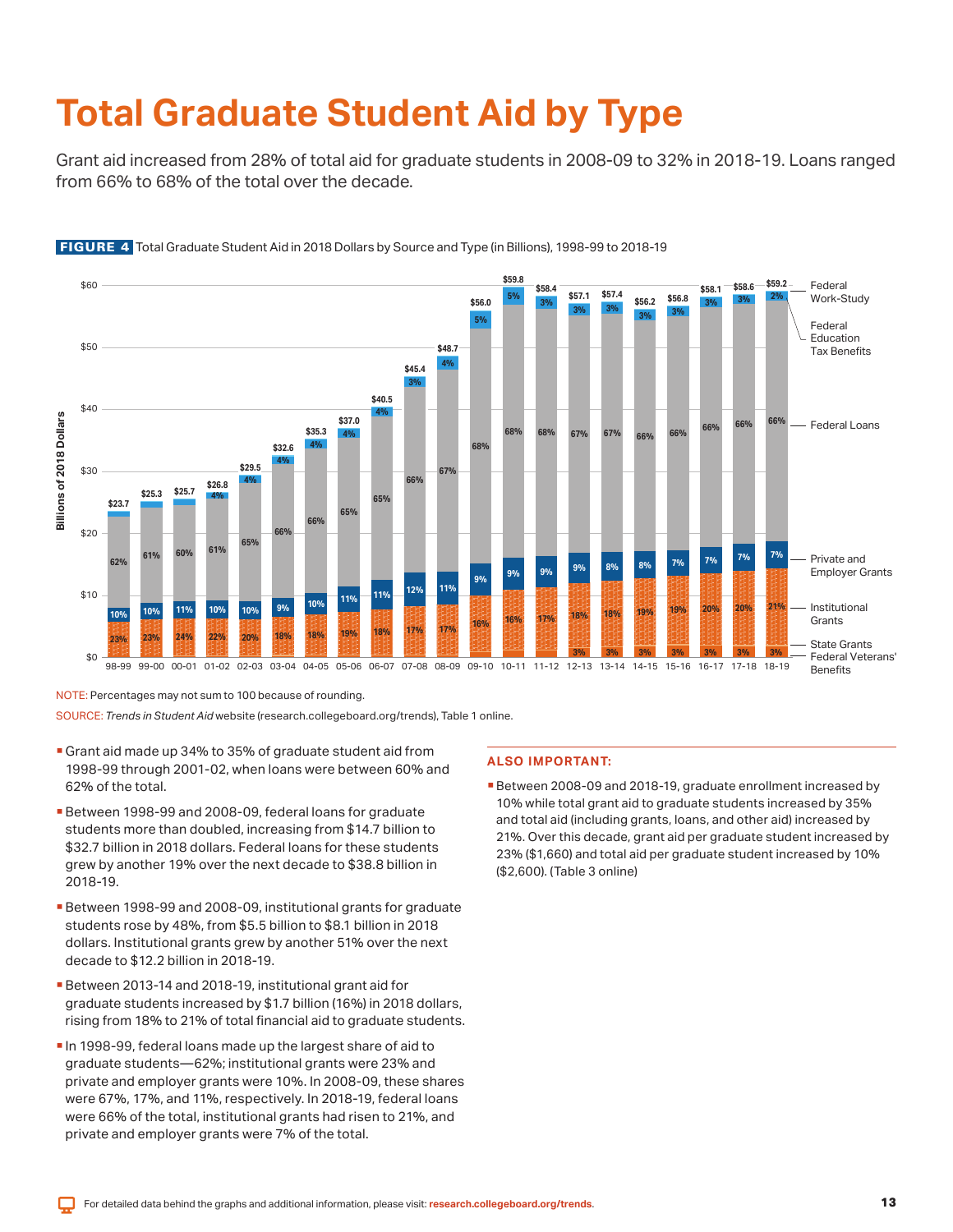# <span id="page-13-0"></span>**Sources of Grant Aid**

Between 2013-14 and 2018-19, institutional grant aid rose by \$12.5 billion (in 2018 dollars); federal grants declined by \$6.3 billion. Total grant aid to postsecondary students increased by \$9.2 billion (7%).



FIGURE 5 Total Grant Aid in 2018 Dollars by Source of Grant, 1998-99 to 2018-19

NOTE: Percentages may not sum to 100 because of rounding. SOURCES: See page 34 for a list of sources for grants included in Figure 5.

- **The total amount of grant aid supporting postsecondary** students increased by 81% (after adjusting for inflation) between 1998-99 and 2008-09 and by another 56% between 2008-09 and 2018-19, reaching a total of \$135.6 billion.
- Almost all of the growth in total grant aid over the last decade occurred between 2008-09 and 2013-14, during which full-time equivalent (FTE) enrollment increased by 7%. Between 2013-14 and 2018-19, FTE enrollment declined by 5%.
- Federal grants fluctuated between 27% and 32% of all grant aid for undergraduate and graduate students between 1998-99 and 2008-09. This share rose to 44% in 2010-11 but declined to 30% in 2018-19.
- From 1998-99 to 2008-09, state grant aid was between 11% and 13% of all grant aid. From 2009-10 to 2018-19, it was between 8% and 9% of all grant aid. Total state grant aid grew by 72% (after adjusting for inflation) between 1998-99 and 2008-09 and by another 28% over the decade ending in 2018-19.
- **Grants from employers and other private sources were between** 12% and 17% of total grant aid to postsecondary students for the two decades from 1998-99 through 2018-19 and were 13% of the total in 2018-19.

- Grant aid for veterans, which grew from \$3.9 billion (in 2018 dollars) to \$12.4 billion over the decade, increased from 15% of federal grant aid in 2008-09 to 30% in 2018-19. At the same time, Pell Grants, which rose from \$21.0 billion to \$28.2 billion, declined from 79% to 68% of the total. (Table 1)
- **The composition of grant aid for graduate students is quite different** from that for undergraduate students—and from the totals in Figure 5. In 2018-19, 10% of graduate student grant aid came from the federal government in the form of aid to veterans, 65% from institutions, 23% from employers and other private sources, and 2% from states. For undergraduate students, the percentages were 34% federal, 45% institutional, 11% private and employer, and 10% state. (Table 1 online)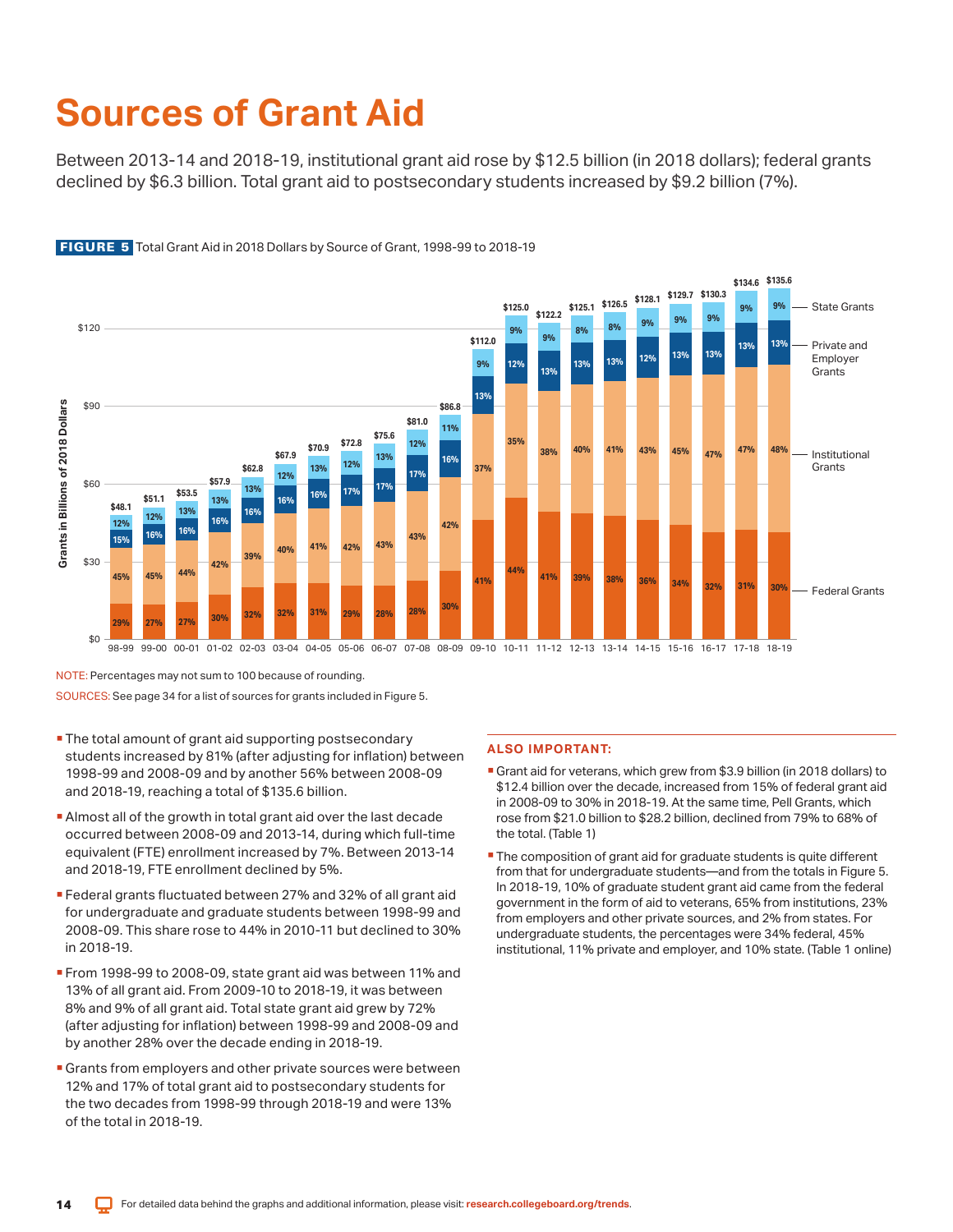# <span id="page-14-0"></span>**Types of Loans**

Total annual student and parent borrowing for postsecondary education declined by 5% (\$6.2 billion in 2018 dollars) between 2008-09 and 2018-19.



FIGURE 6 Total Federal and Nonfederal Loans in 2018 Dollars by Type of Loan, 1998-99 to 2018-19

NOTES: Nonfederal loans include loans to students from states and institutions in addition to private loans issued by banks, credit unions, and other lenders. Values for nonfederal loans are best estimates and are less precise than federal loan amounts.

SOURCES: See page 34 for a list of sources for loans included in Figure 6.

- **Total annual education borrowing declined for the eighth** consecutive year in 2018-19.
- **Federal Direct student loans fell by \$15.0 billion over the decade.** Much of this decline was balanced by increases in the programs without fixed borrowing limits: grad PLUS rose by \$6.0 billion and parent PLUS rose by \$4.1 billion.
- In 1998-99, 60% of Federal Direct loans were subsidized loansfor which interest is paid by the government while students are in school. In 2018-19, 29% of these loans were subsidized.
- **Borrowing through the Federal Direct student loan program** (subsidized and unsubsidized combined) fell by 32% (\$32.3 billion in 2018 dollars) between 2010-11 and 2018-19, falling from 77% to 65% of total education borrowing. Between 1998-99 and 2010-11, borrowing through this program increased by 142% (\$59.5 billion).
- Students borrow nonfederal education loans from banks, credit unions, and other private lenders, including some states and postsecondary institutions. These loans, which are not part of the student aid system and typically do not involve subsidies, fell from about \$27 billion (in 2018 dollars) in 2007-08 to \$10 billion in 2009-10, but increased to about \$13 billion by 2018-19, when they accounted for about 12% of all education loans.

### **ALSO IMPORTANT:**

**There are no credit requirements for federal subsidized and** unsubsidized loans. To qualify for PLUS loans, borrowers cannot have an "adverse credit history," defined as being 90 days or more delinquent on any debts greater than \$2,085 or being the subject of default determination, bankruptcy discharge, foreclosure, repossession, tax lien, wage garnishment, or write-off of a federal education debt during the five years preceding the date of the credit report.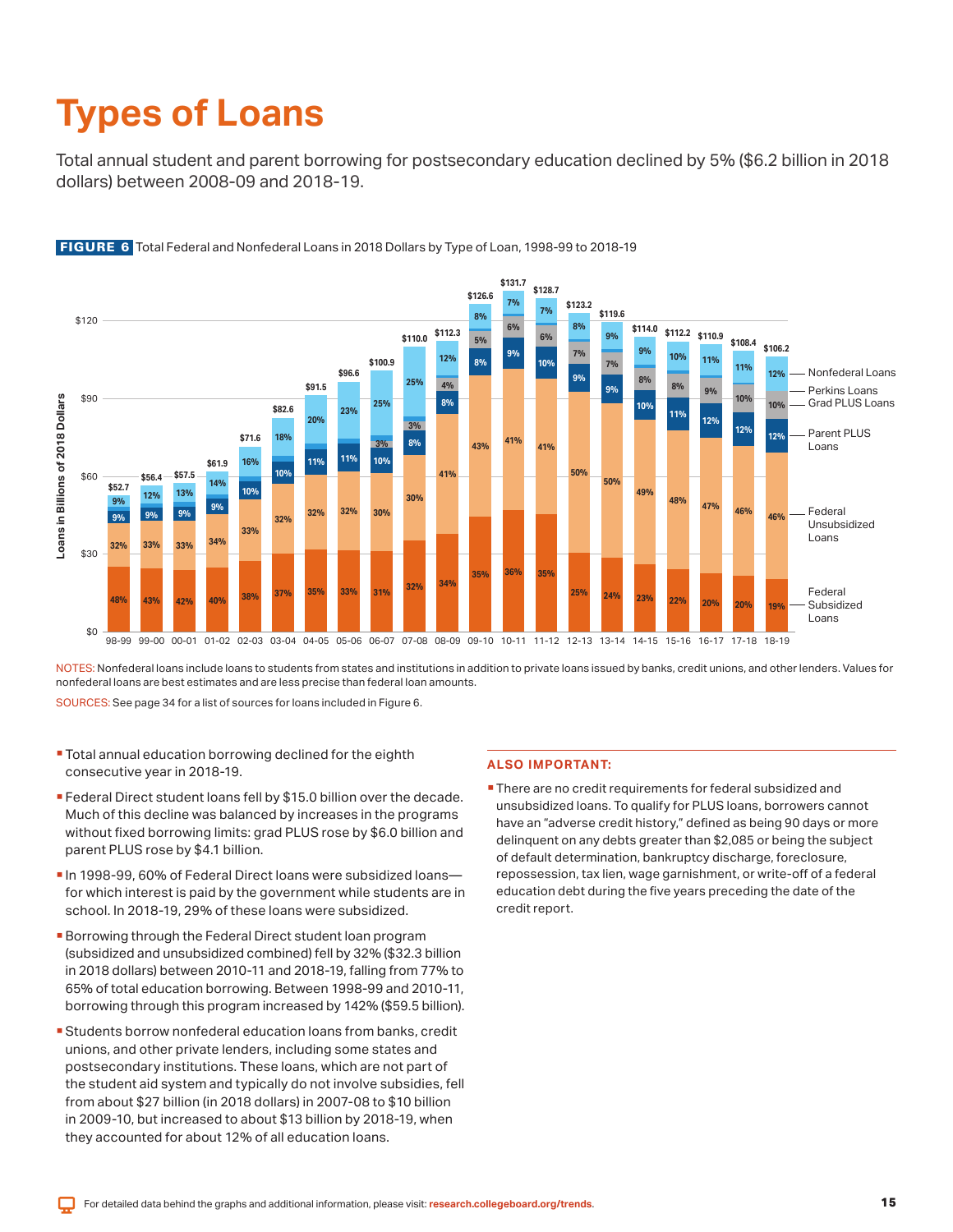### <span id="page-15-0"></span>**Federal Aid**

In 2018-19, average benefits from the Post-9/11 GI Bill program were nearly \$16,000, compared with just over \$4,000 per Pell Grant recipient.



**Federal Aid Programs (with Average Aid per Recipient)** 

NOTES: Data on tax benefits are estimated. FSEOG and FWS amounts represent federal funds only. Institutions provide matching funds so the awards that students receive under these programs are larger than these federal aid amounts.

SOURCES: See page 34 for a list of sources of data on federal aid programs.



**FIGURE 8** Percentage Distribution of Federal Aid Funds by Sector, 2017-18

**Percentage of Aid** 

NOTES: Excludes aid to students enrolled in public less-than-two-year colleges and to students enrolled in foreign institutions. Percentages may not sum to 100 because of rounding. SOURCES: See page 34 for a list of sources of data on federal aid programs.

- Almost 10 times as many students received Pell Grants as veterans' benefits—6.8 million vs. 699,000 in 2018-19.
- In 2018-19, the total number of borrowers in the subsidized and unsubsidized Direct Loan programs was 7.6 million—less than the sum of the number of recipients in each program because more than half of all borrowers (and almost twothirds of undergraduate borrowers) participated in both programs.
- In 2017-18, public two-year college students, who made up 32% of full-time equivalent (FTE) undergraduate enrollment, received 33% of Pell Grant funds. Students in this sector received less than their proportionate share of funds from all other federal student aid programs.
- In 2017-18, students in the private nonprofit sector accounted for 19% of undergraduate and 22% of total FTE enrollment. They received 68% of Grad PLUS, 45% of Perkins loans, and 42% of FWS funds.

### **ALSO IMPORTANT:**

- **Pell Grants, FSEOG, and Direct Subsidized loans** are for undergraduates only. Grad PLUS loans are for graduate students only. Parent PLUS loans are for parents of undergraduate students. FWS, Direct Unsubsidized loans, and Post-9/11 GI Bill benefits are available to both undergraduate and graduate students. The authority for schools to make new Perkins loans ended on Sept. 30, 2017, and final disbursements were permitted through June 30, 2018.
- **The number of students receiving FWS funds** declined from 744,000 in 1998 to 678,000 in 2008-09 and to 613,000 in 2018-19. (Table 5 online)
- In 2012-13, 41% of Post-9/11 GI Bill veterans' benefits went to students in the for-profit sector (U.S. Senate HELP Committee, 2014, "Is the New G.I. Bill Working?"). In 2017, Congress passed legislation known as the "Forever GI Bill," increasing the generosity of education benefits for veterans.

#### Distribution of Fall 2017 Enrollment by Sector

|                             | <b>FTE Undergraduate</b><br><b>Students</b> | All FTE<br><b>Students</b> |
|-----------------------------|---------------------------------------------|----------------------------|
| Public Two-Year             | 32%                                         | 27%                        |
| Public Four-Year            | 43%                                         | 44%                        |
| Private Nonprofit Four-Year | 19%                                         | <b>22%</b>                 |
| For-Profit                  | 7%                                          | 7%                         |

SOURCE: NCES, IPEDS Enrollment data.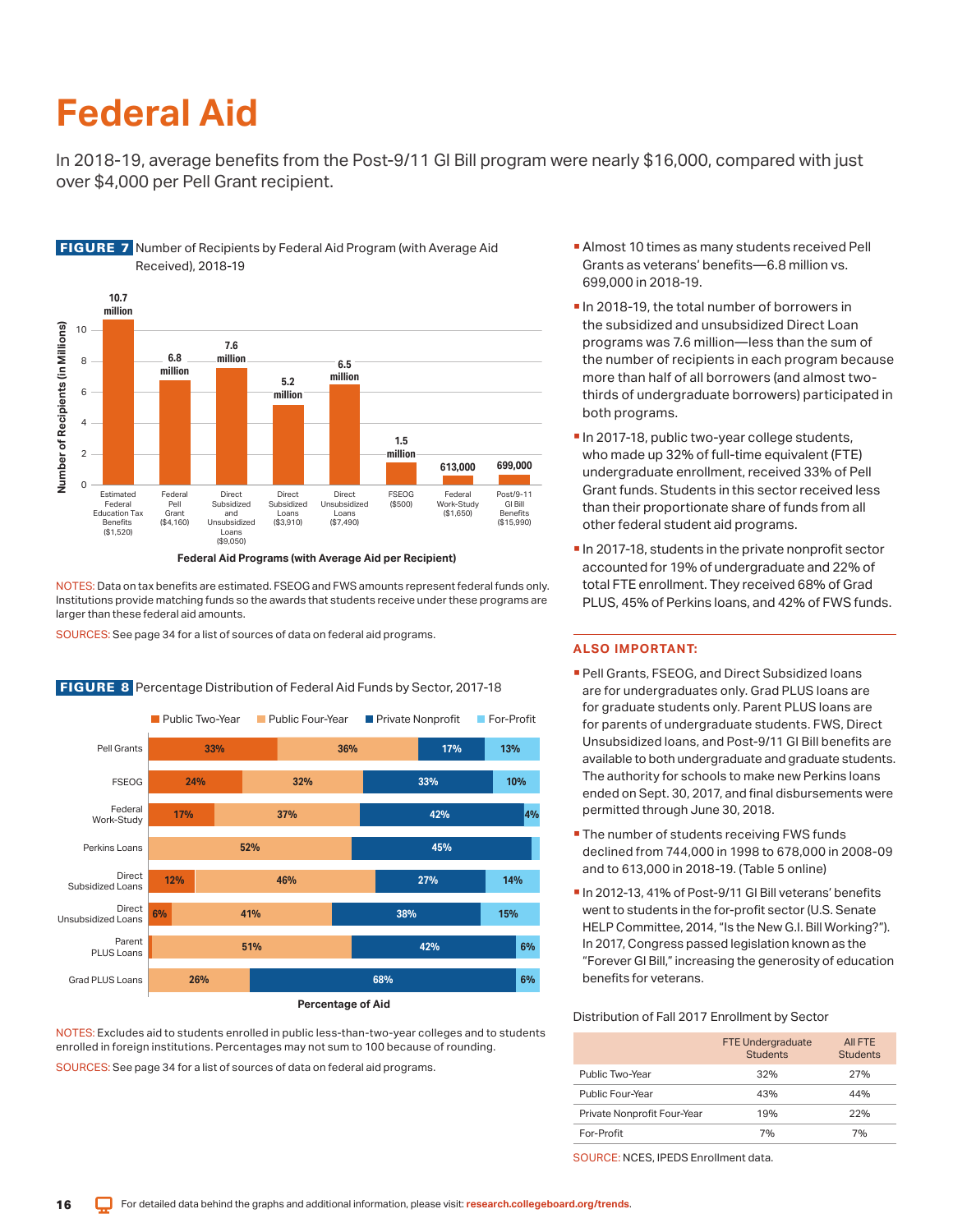# <span id="page-16-0"></span>**Federal Loans: Annual Borrowing**

After a decade of rapid growth in annual borrowing, total federal loans to undergraduate students declined by 22% (\$15.6 billion in 2018 dollars) between 2013-14 and 2018-19; federal loans to graduate students rose by 2% (\$620 million).



 FIGURE 9B Average Annual Amount Borrowed in Federal Subsidized, Unsubsidized, and PLUS Loans in 2018 Dollars, 2003-04 to 2018-19, Selected Years



#### Number of Borrowers (in Thousands), 2003-04 to 2018-19, Selected Years

|                             |               | 2003-04 | 2008-09 | 2013-14 | 2018-19 |
|-----------------------------|---------------|---------|---------|---------|---------|
| Subsidized and Unsubsidized | Undergraduate | 5.493   | 7.290   | 8.029   | 6.201   |
|                             | Graduate      | 999     | 1.367   | 1.476   | 1.448   |
|                             | Total         | 6.492   | 8.657   | 9.505   | 7.649   |
| <b>PLUS</b>                 | Undergraduate | 665     | 659     | 660     | 749     |
|                             | Graduate      | 0       | 235     | 353     | 422     |
|                             | Total         | 665     | 894     | 1.013   | 1.171   |

- **The share of federal education loans going to** graduate students (who constitute about 15% of all postsecondary students) rose from 32% (\$21.1 billion out of \$65.6 billion in 2018 dollars) in 2003-04 to 42% (\$38.8 billion out of \$93.1 billion) in 2018-19.
- In 2018-19, undergraduates taking subsidized and/or unsubsidized loans borrowed an average of \$6,660—\$1,110 less (in 2018 dollars) than a decade earlier and \$660 less than in 2013-14.
- **The number of parents borrowing parent PLUS** loans in 2018-19 was 12% of the number of undergraduates taking subsidized and unsubsidized Direct loans (749,000 vs. 6.2 million). However, the average parent loan was \$17,220, 2.6 times as much as the average undergraduate student loan.
- In 2018-19, 422,000 graduate students borrowed through the grad PLUS program; 1.4 million borrowed unsubsidized loans. The average amount borrowed through the PLUS program was \$6,700 higher than the average unsubsidized loan (\$25,950 vs. \$19,250).

#### **ALSO IMPORTANT:**

- **The aggregate federal student loan limit for dependent** undergraduate students is \$31,000. No more than \$23,000 can be subsidized loans. Independent students and dependent students whose parents are not eligible for parent PLUS loans can borrow an additional \$26,500 in unsubsidized loans.
- Graduate and professional students can borrow up to a lifetime total of \$138,500 from the subsidized and unsubsidized loan programs, including their undergraduate borrowing. Each year students are enrolled, they can borrow up to the full cost of attendance not covered by grant aid, including living expenses and books and supplies in addition to tuition and fees through the grad PLUS program.
- **Like the grad PLUS program, the parent PLUS** program allows borrowing to cover students' entire budgets less grant aid received for an unlimited number of years of enrollment.

NOTE: Graduate students became eligible to borrow PLUS loans in 2006-07.

 [\(research.collegeboard.org/trends\)](http://research.collegeboard.org/trends), Table 6. SOURCE: *Trends in Student Aid* website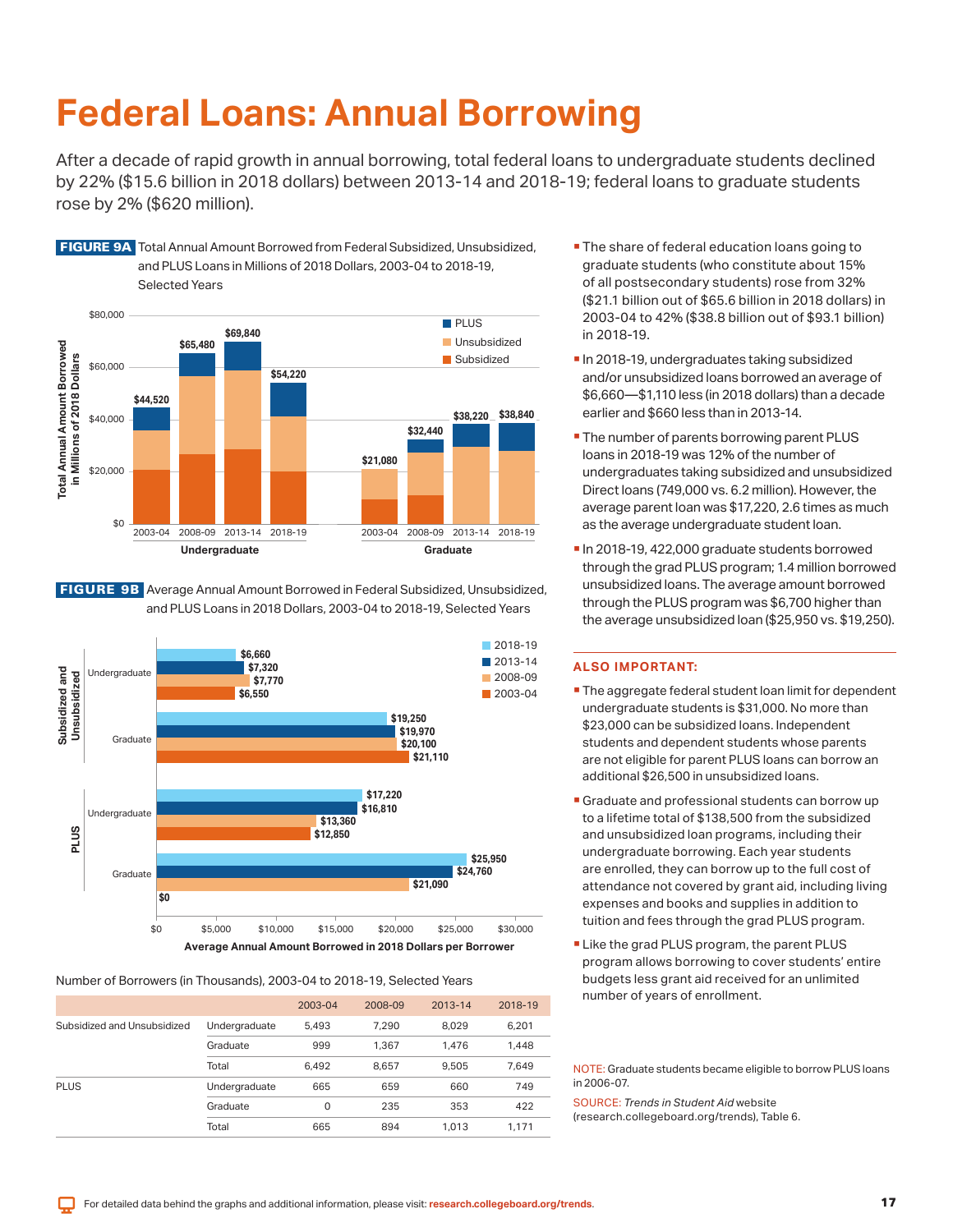### <span id="page-17-0"></span>**Federal Loans: Borrowing and Balances**

As of March 2019, 43% of the outstanding federal education loan debt was held by the 10% of borrowers owing \$80,000 or more.

### FIGURE 10 Distribution of Borrowers and Debt by Outstanding Balance, Second Quarter of FY2019



NOTES: Includes both loans made under the Federal Direct Loan Program (FDLP) and loans made under the Federal Family Education Loan (FFEL) Program, which ended in 2009-10. Data were as of March 31, 2019, the end of the second quarter of FY19.

SOURCE: U.S. Department of Education, Federal Student Aid Center, Federal Student Loan Portfolio.

**FIGURE 11** Percentage of Undergraduate Students Borrowing Federal Subsidized and Unsubsidized Student Loans, 2008-09, 2013-14, and 2018-19



**Percentage of Undergraduate Students** 

NOTES: IPEDS headcount enrollments are adjusted for the difference between total headcount, which counts students more than once if they are enrolled in more than one institution at the same time, and unduplicated headcount reported by the National Student Clearinghouse (NSC). Twelvemonth undergraduate headcount for 2018-19 is estimated from NSC data. Percentages may not sum to 100 because of rounding.

SOURCES: NCES, IPEDS 12-month enrollment data; National Student Clearinghouse, *Current Term Enrollment Estimates: Spring 2019;* U.S. Department of Education, Federal Student Aid Data Center, Title IV Program Volume Reports and Aid Recipients Summary; calculations by the authors.

- **As of March 2019, 55% of borrowers owed less** than \$20,000. These borrowers held 14% of the outstanding federal debt.
- In 2018-19, 28% of undergraduate students borrowed Federal Direct student loans, down from 31% in 2008-09 and 34% in 2013-14.
- In 2018-19, 5% of undergraduate students borrowed subsidized loans only, 5% borrowed unsubsidized loans only, and 18% borrowed from both programs. In other words, about two-thirds of the 28% who borrowed Direct student loans took both subsidized and unsubsidized loans.

- Federal student loan default rates are highest for borrowers with low balances. For example, among borrowers entering repayment in 2010-11, the threeyear default rate ranged from 24% for those owing \$5,000 or less to 7% for those owing \$40,000 or more. Two-thirds of those who defaulted owed \$10,000 or less. (*Trends in Student Aid 2016*, Figure 12B)
- **The share of undergraduate students borrowing** federal student loans rose steadily from 23% in 2001-02 to 38% in 2011-12. Since 2011-12, the share borrowing has declined each year, to 28% in 2018-19.
- **Figure 11 shows that 28% of undergraduates took** federal student loans in 2018-19. This percentage is lower than the share of students who graduate with debt for a number of reasons. Many students who borrow do not borrow every year. In 2015-16, among enrolled students who had borrowed at some point as undergraduates, 66% borrowed federal student loans. (NPSAS, 2016)
- **Part-time students borrow at lower rates than** full-time students. In 2015-16, about half of all full-time undergraduates borrowed federal student loans, compared with just 18% of those who were enrolled exclusively part time. (NPSAS, 2016)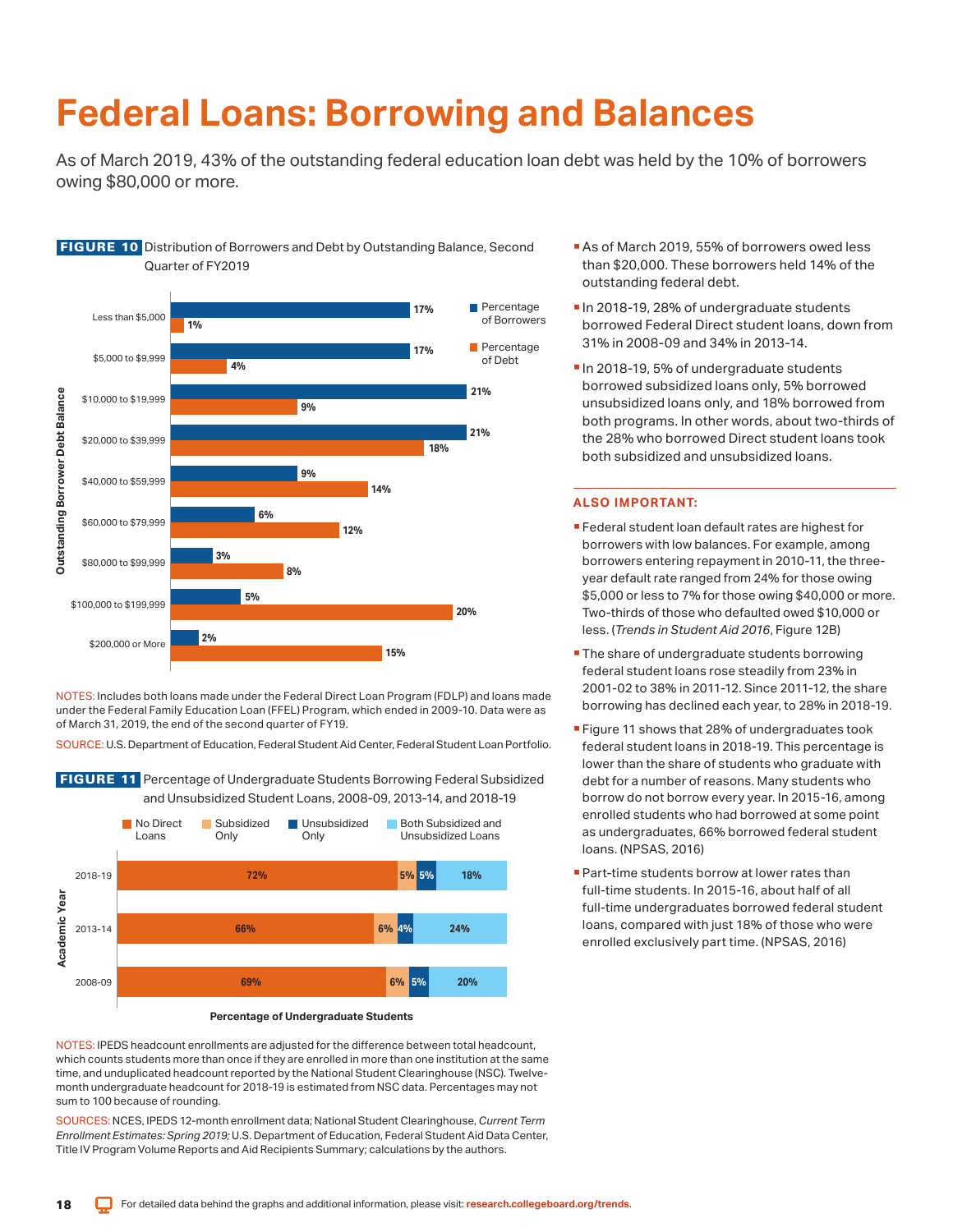### <span id="page-18-0"></span>**Outstanding Federal Loans**

Half of the debt owed by student loan borrowers in repayment is now in Income-Driven Repayment (IDR) plans that limit monthly payments to an affordable share of income.



NOTES: Data were as of the end of the second quarter (March 31) for FY2016 and FY2019 and the end of the third quarter (June 30) for FY2013. Includes Direct loan borrowers in repayment, deferment, and forbearance. Because some borrowers have multiple loans, recipients may be counted multiple times across varying loan statuses. Income-driven plans include REPAYE, Pay As You Earn, Income-Contingent Repayment, and Income-Based Repayment. Level payment plans require monthly payments that are the same over a fixed period of time. Alternative repayment plans are customized to borrowers' circumstances. Under the graduated payment plan, monthly payments increase over time. Percentages may not sum to 100 because of rounding.

SOURCE: U.S. Department of Education, Federal Student Aid Data Center, Federal Student Loan Portfolio.



 FIGURE 12B Repayment Status of Federal Education Loan Portfolio, Second Quarter FY2019

NOTES: Includes both loans made under the Federal Direct and Federal Family Education Loan (FFEL) programs and held by the Department of Education. Excludes the \$183 billion in outstanding FFEL loans not held by the federal government. The second quarter of FY2019 ended on March 31, 2019.

SOURCE: U.S. Department of Education, Federal Student Aid Data Center, Federal Student Loan Portfolio.

- In March 2019, 30% of borrowers in repayment on federal Direct loans were in IDR plans, up from 11% in 2013.
- In March 2019, 18% of borrowers—and 12% of outstanding dollars—were in default. The average balance on defaulted loans was \$19,800, compared with \$30,700 for all outstanding loans.
- average debt was \$45,000—significantly higherthan **Forbearance is a provision that temporarily** suspends or reduces payment because of financial hardship. In March 2019, 7% of borrowers in repayment were in forbearance. Because their the overall average debt—these borrowers held 10% of outstanding balances.

### **ALSO IMPORTANT:**

- In March 2019, borrowers in IDR plans had higher average balances than those in other repayment plans—\$59,200 vs. \$25,000.
- Many borrowers face administrative hurdles to enrolling in IDR plans and are moved, at least temporarily, into other repayment plans if they do not recertify their incomes on time in the prescribed manner. (B. Miller and M. Thompson, 2016, "Annual Paperwork Should Not Stand in the Way of Affordable Student-Loan Payments," Center for American Progress)

Average Federal Loan Balance, Number of Borrowers, and Total Balance by Repayment Status, Second Quarter 2019

|             | Average<br><b>Balance</b> | Number of<br><b>Borrowers</b><br>(in Millions) | <b>Total Balance</b><br>(in Billions) |
|-------------|---------------------------|------------------------------------------------|---------------------------------------|
| Repayment   | \$36,500                  | 19.4                                           | \$708.5                               |
| In-School   | \$19,700                  | 7.0                                            | \$138.2                               |
| Deferment   | \$35,800                  | 3.7                                            | \$132.4                               |
| Forbearance | \$45,000                  | 2.8                                            | \$126.0                               |
| Grace       | \$18,500                  | 1.3                                            | \$24.0                                |
| Default     | \$19,800                  | 7.5                                            | \$148.3                               |
| Other       | \$48,000                  | 0.2                                            | \$9.6                                 |
| Total       | \$30,700                  | 41.9                                           | \$1,287.0                             |

NOTE: Repayment: in active repayment status; In-School: borrower is still enrolled, loans are not in repayment; Deferment: payments postponed because of economic hardship, military service, or returning to school; Forbearance: payment temporarily suspended or reduced because of financial hardships; Grace: six-month period after borrower is no longer enrolled at least half time; Default: more than 360 days delinquent. "Other" category includes loans that are in non-defaulted bankruptcy and in a disability status.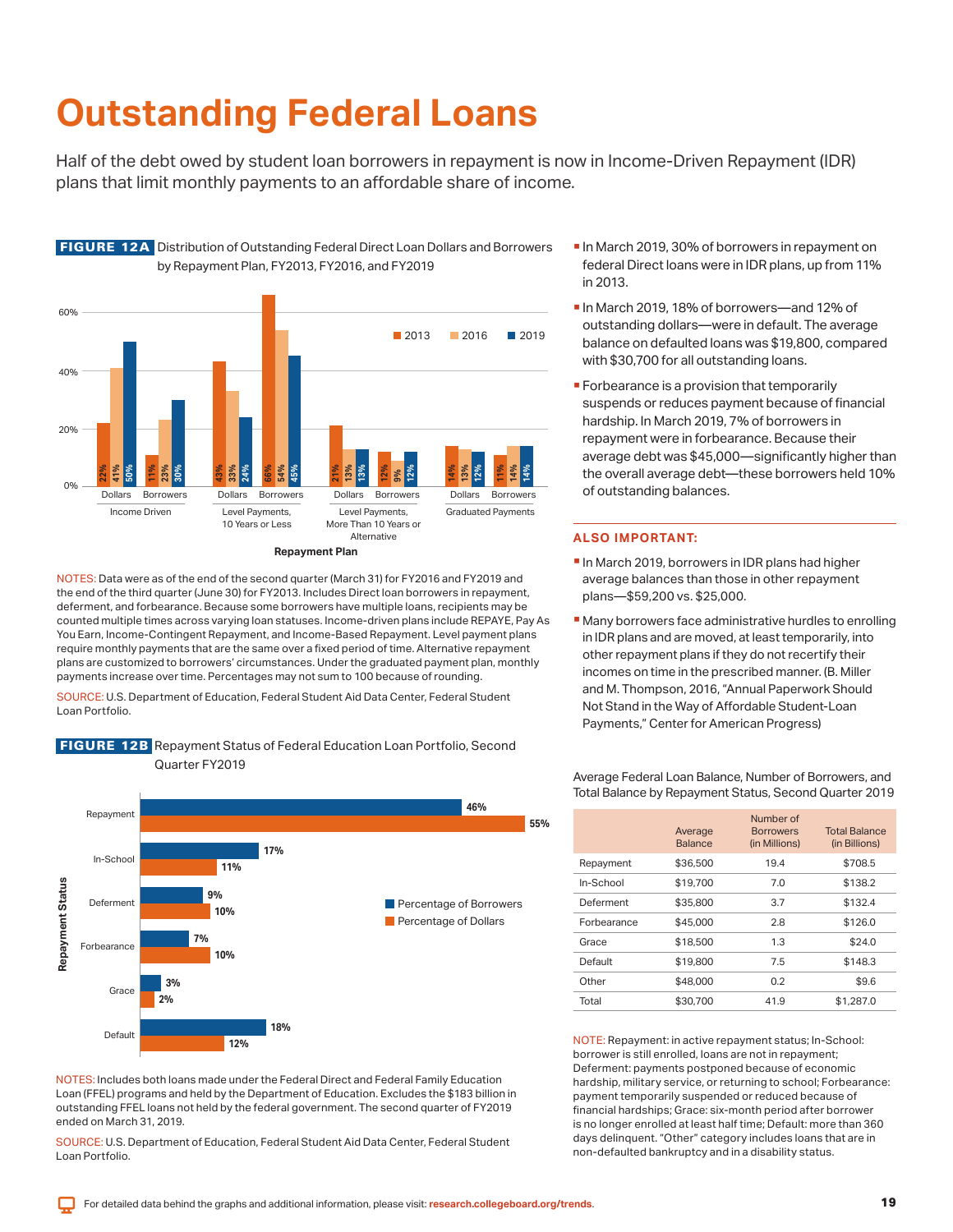# <span id="page-19-0"></span>**Federal Loans: Repayment Rates**

The share of borrowers paying off at least one dollar of their loan principal within five years of entering repayment was lower for the 2010-11 and 2011-12 cohorts than for the 2006-07 and 2007-08 cohorts in all sectors.



**FIGURE 13B** Federal Student Loan Five-Year Repayment Rates by Sector and Completion, Borrowers Entering Repayment in 2006-07 Through 2011-12



- **The declines in the overall five-year repayment rates** were largest in the public two-year (54% to 43%) and for-profit (43% to 34%) sectors—the sectors that already had the lowest repayment rates.
- **Two-thirds of public and private nonprofit four-year** college students who entered repayment in 2010-11 and 2011-12 had paid down at least one dollar of their loan principal five years later. Only one-third of for-profit students had reduced their loan balances.
- Within each sector, completers have higher repayment rates than noncompleters. Completers from the for-profit sector have lower repayment rates than noncompleters from the public and private nonprofit four-year sectors.
- **The lowest repayment rate was among** noncompleters in the for-profit sector. This rate fell from 34% for the 2006-07 and 2007-08 cohorts to 26% for the four more recent cohorts. The highest five-year repayment rate was 85% for borrowers who completed degrees at public four-year institutions and entered repayment in 2006-07 and 2007-08.

### **ALSO IMPORTANT:**

**Borrowers can be in good standing without paying** down the principal owed. They may be enrolled in an Income-Driven Repayment (IDR) plan. Some may have no required payments, and for others, the required payments may be too small to cover the interest charged, leading to increases in the balance owed. In addition, borrowers may be in deferment or forbearance and not required to make payments in their current circumstances.

NOTES: The repayment rate is defined as the percentage of borrowers in each repayment cohort whose payments reduced the loan principal by at least one dollar after the specified number of years. Repayment status on each loan is attributed to the school for which the borrower took the loan. Therefore, a student can be counted in the repayment cohorts of more than one institution.

SOURCES: U.S. Department of Education, College Scorecard data; calculations by the authors.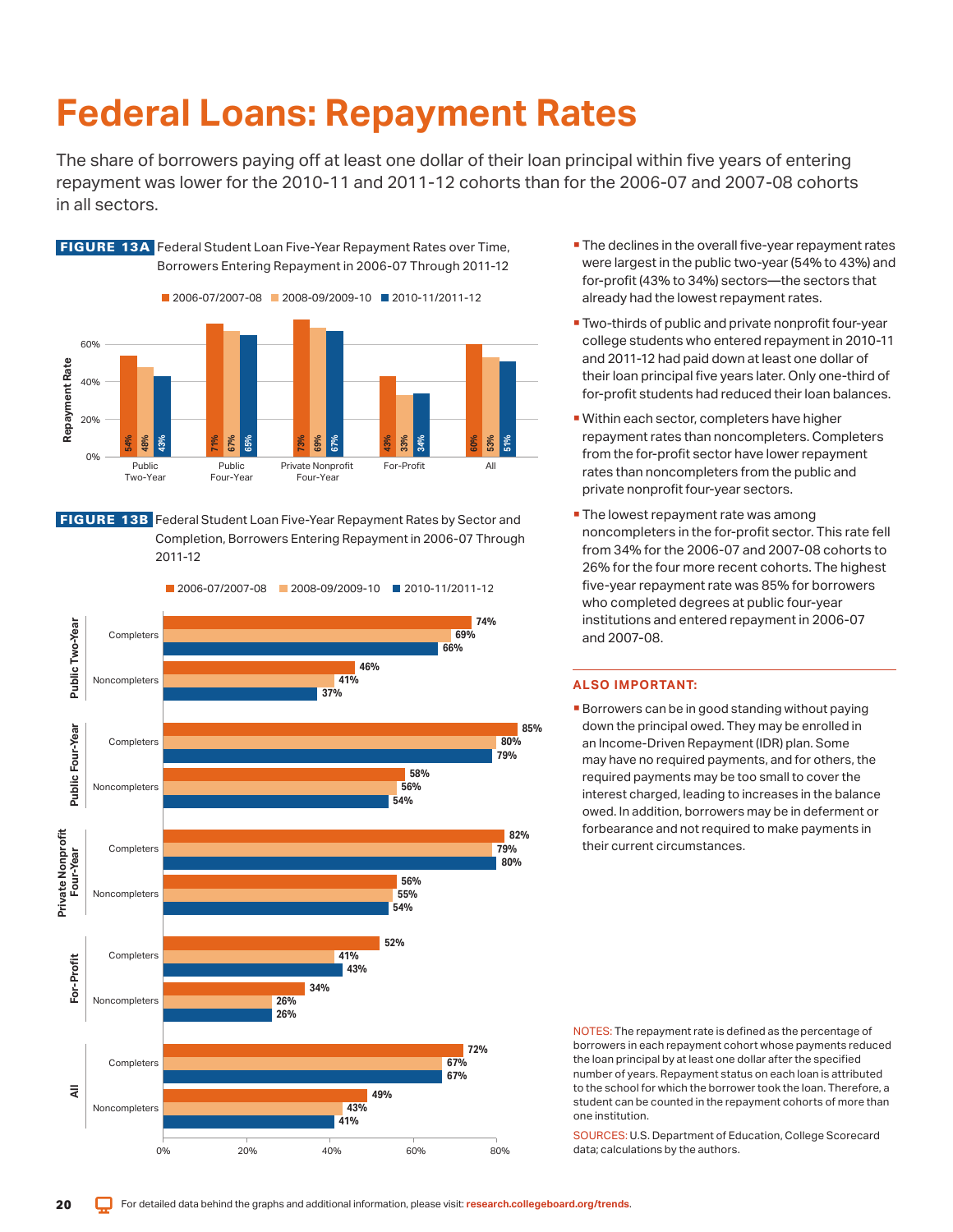# <span id="page-20-0"></span>**Cumulative Debt: Bachelor's Degree Recipients**

Average cumulative student debt levels of bachelor's degree recipients from public and private nonprofit four-year colleges and universities were stable between 2012-13 and 2017-18, after increasing rapidly over the previous five years.







NOTES: Figures include federal and nonfederal loans taken by students who began their studies at the institution from which they graduated. Parent PLUS loans are not included. The orange bars represent the average cumulative debt levels of bachelor's degree recipients who took student loans. The blue bars represent the average debt per bachelor's degree recipient, including those who graduated without student debt. Calculations are based on the average debt and the number

of bachelor's degrees awarded at the college level. The available data are not adequate to allow comparable calculations for for-profit institutions. SOURCES: College Board, Annual Survey of Colleges, 2003 to 2018; calculations by the authors.

Average Cumulative Debt in 2018 Dollars: Bachelor's Degree Recipients at Public and Private Nonprofit Four-Year Institutions: 2002-03 to 2017-18, Selected Years

|         | Percentage<br>with Debt | Average Debt<br>per Borrower | Average Debt per<br>Graduate |
|---------|-------------------------|------------------------------|------------------------------|
| 2002-03 | 56%                     | \$24,200                     | \$13,500                     |
| 2007-08 | 58%                     | \$24,700                     | \$14,400                     |
| 2012-13 | 60%                     | \$28,700                     | \$17,300                     |
| 2017-18 | 58%                     | \$29,000                     | \$16,800                     |

- In 2017-18, average debt per borrower among bachelor's degree recipients in these two sectors was \$29,000—a 1% (\$300) increase from \$28,700 (in 2018 dollars) in 2012-13.
- In 2017-18, average debt per bachelor's degree recipient, including both those who borrowed and those who did not, was \$16,800 for the two sectors combined, 3% (\$500) lower than in 2012-13.
- Average debt per borrower at public four-year colleges increased by 1% (\$200 in 2018 dollars) between 2012-13 and 2017-18, following a 21% (\$4,600) increase over the previous five years. Average debt per graduate (including those who did not borrow) fell by 3% (\$500) between 2012-13 and 2017-18, following a 28% (\$3,500) increase between 2007-08 and 2012-13.
- Average debt per borrower at private nonprofit colleges and universities increased by 2% (\$800 in 2018 dollars) between 2012-13 and 2017-18, following a 13% (\$3,700 in 2018 dollars) increase over the previous five years. Average debt per graduate fell by 2% (\$500) between 2012-13 and 2017-18, following an 11% (\$2,100) increase between 2007-08 and 2012-13.
- **The share of public four-year bachelor's degree** recipients graduating with debt rose from 53% in 2002-03 to 59% in 2012-13, but fell to 57% in 2017-18. The share of private nonprofit four-year bachelor's degree recipients graduating with debt rose from 63% in 2002-03 to 65% in 2007-08, but fell to 61% over the following decade.

- **Students who earn their bachelor's degrees at for-profit**  nonprofit four-year colleges. (*Trends in Student Aid*  institutions, not included in Figure 14, are more likely to borrow and accumulate higher average levels of debt than those who graduate from public and private *2018,* Figure 16)
- **Figure 14 includes only students who earned their** bachelor's degrees at the institutions in which they first enrolled. Students who attend two or more institutions may have different borrowing patterns.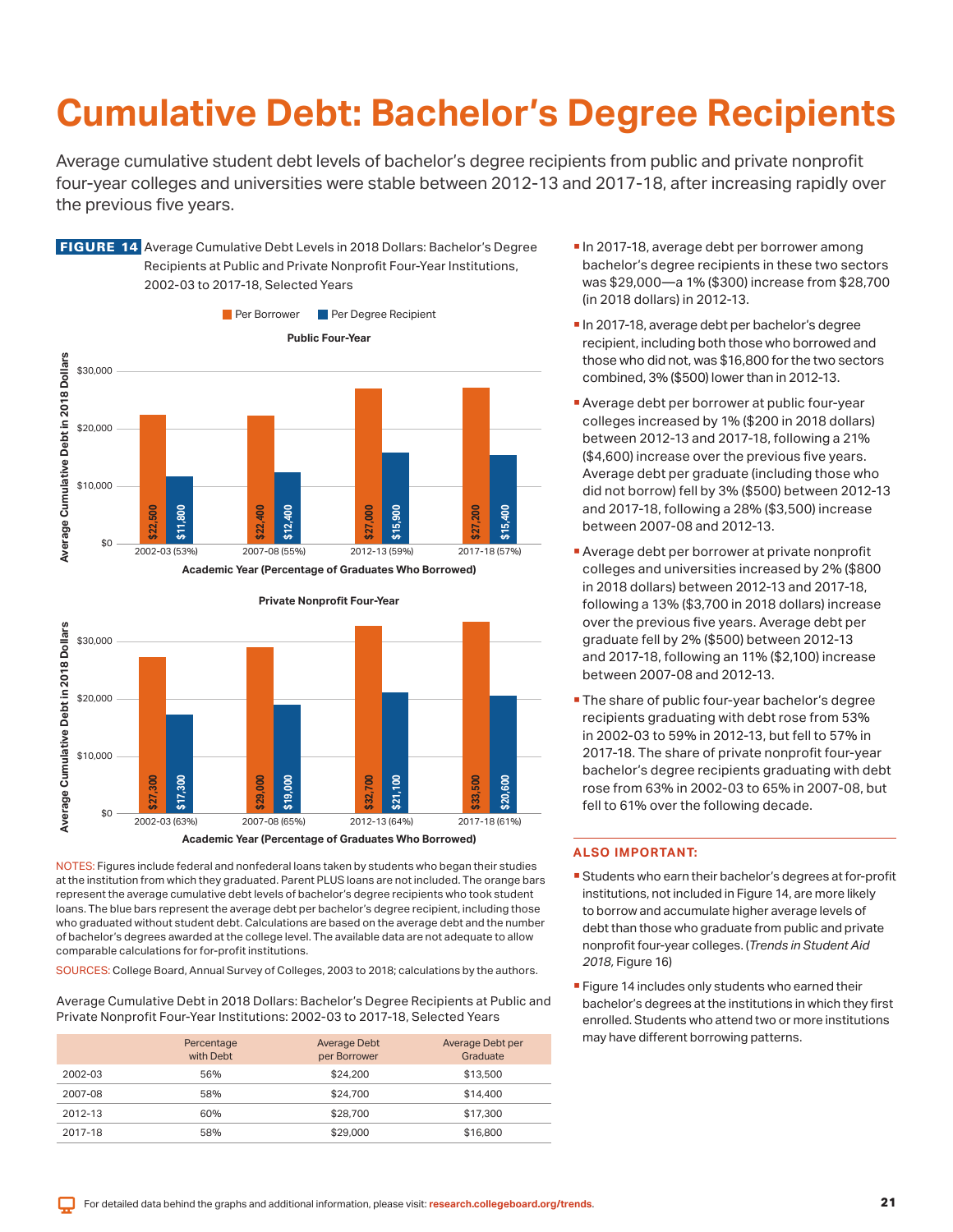# <span id="page-21-0"></span>**Cumulative Debt by Family Income and Age: Bachelor's Degree Recipients**

Students from higher-income families are less likely than others to finance their bachelor's degrees through borrowing. Across all income groups, about 10% of dependent students graduated with \$40,000 or more in student debt in 2015-16, and about half of these students borrowed \$50,000 or more.



FIGURE 15B Cumulative Debt of 2015-16 Bachelor's Degree Recipients by Age



### Distribution of 2015-16 Bachelor's Degree Recipients

|                       | <b>Public</b> | Private | For-Profit |
|-----------------------|---------------|---------|------------|
| Independent           | 58%           | 24%     | 17%        |
| Dependent             | 66%           | 32%     | 2%         |
| Less than \$35,000    | 67%           | 29%     | 4%         |
| \$35,000 to \$69,999  | 68%           | 29%     | 3%         |
| \$70,000 to \$119,999 | 70%           | 28%     | 2%         |
| \$120,000 or More     | 61%           | 38%     | 1%         |
| Age                   |               |         |            |
| 23 or Younger         | 66%           | 32%     | 3%         |
| 24 to 29              | 67%           | 20%     | 13%        |
| 30 to 39              | 49%           | 25%     | 26%        |
| 40 or Older           | 42%           | 30%     | 29%        |

- Independent students are most likely to graduate with high levels of debt: 28% borrowed at least \$40,000, including 17% who graduated with \$50,000 or more in debt.
- Only 2% of dependent students earned their bachelor's degrees from for-profit institutions, compared with 17% of independent students. Dependent students from families with incomes of \$120,000 or higher were most likely to have attended private nonprofit colleges.
- **Among the 60% of 2015-16 bachelor's degree** recipients who were age 23 or younger, 33% did not have education debt; 11% borrowed \$40,000 or more.
- **About a quarter of those who graduated between** the ages of 24 and 29 did not borrow; 27% of those who were between the ages of 24 and 29 and 35% of those who were 30 years of age or older borrowed \$40,000 or more.
- **Over one-quarter of those who earned their** bachelor's degrees at age 30 or older attended for-profit institutions; 3% of those who earned their bachelor's degrees at age 23 or younger were from this sector.

#### **ALSO IMPORTANT:**

- **Dependent students can borrow a lifetime maximum** of \$31,000 in Direct loans for undergraduate study. Independent students (and undergraduate students whose parents are not eligible for PLUS loans) can borrow up to \$57,500.
- **For 14% of 2015-16 bachelor's degree recipients,** total debt included private loans, which do not carry the same repayment protections as federal loans. (NPSAS, 2016).

NOTES: Percentages on the vertical axis are shares of bachelor's degree recipients in each dependency and income group in Figure 15A and shares of those in each age group in Figure 15B. Age was as of December 2015. Includes both federal and nonfederal borrowing for degree recipients who were U.S. citizens or permanent residents. Excludes parent PLUS loans. Includes students who transferred as well as students who received their degrees at for-profit and two-year institutions. Percentages may not sum to 100 because of rounding.

SOURCES: NCES, National Postsecondary Student Aid Study (NPSAS), 2016; calculations by the authors.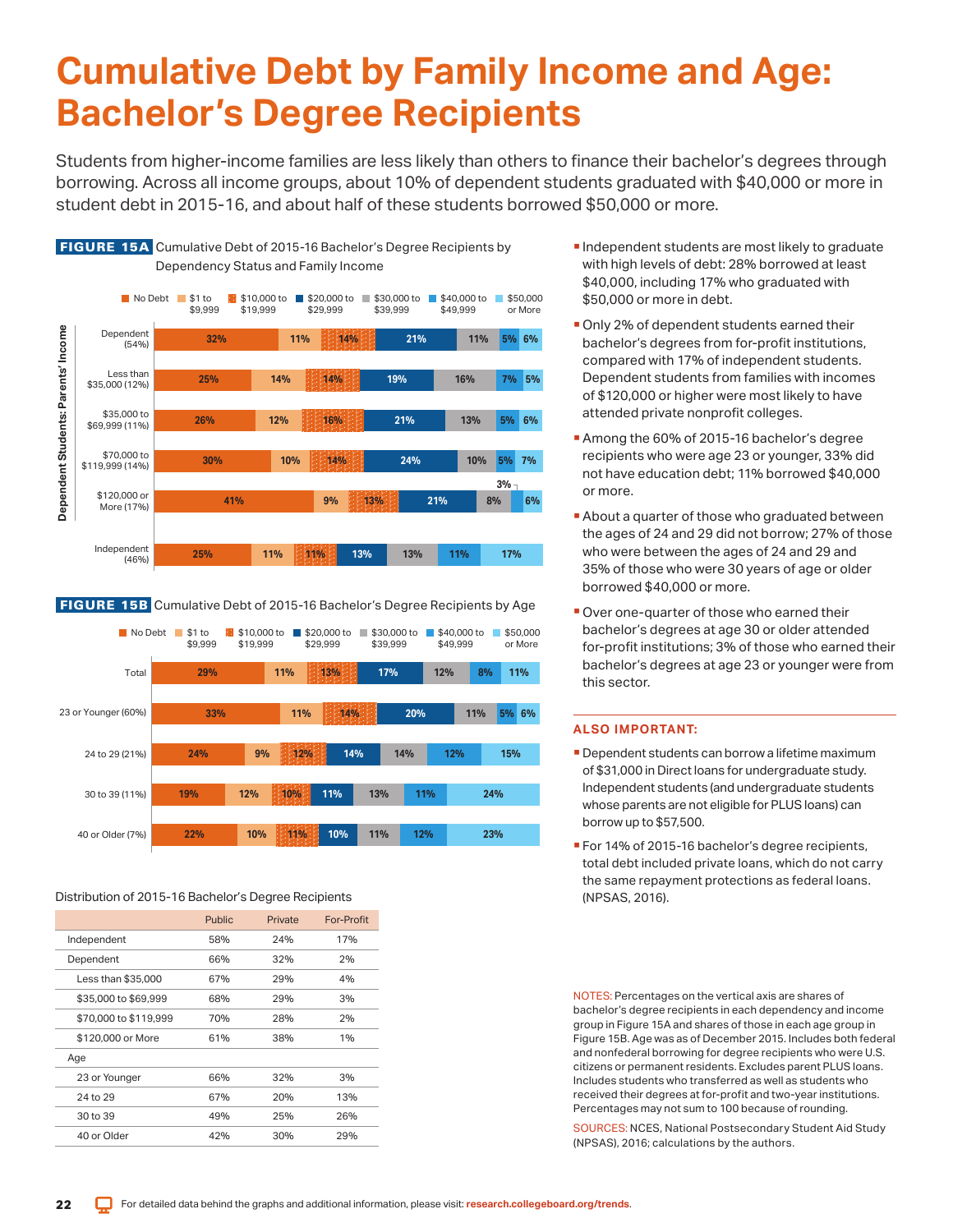### <span id="page-22-0"></span>**Cumulative Debt by Race/Ethnicity: Bachelor's Degree Recipients**

In 2015-16, 33% of black bachelor's degree recipients accrued \$40,000 or more in student debt, compared with 17% of white graduates, 13% of Hispanics, and 9% of Asians.



NOTES: Percentages on the vertical axis are shares of bachelor's degree recipients in each racial/ethnic group. Includes both federal and nonfederal borrowing for 2015-16 bachelor's degree recipients who were U.S. citizens or permanent residents. Excludes parent PLUS loans. Includes students who transferred as well as students who received their degrees at for-profit and two-year institutions. Percentages may not sum to 100 because of rounding.

SOURCES: NCES, NPSAS, 2016; calculations by the authors.

Characteristics of 2015-16 Bachelor's Degree Recipients by Race/Ethnicity

|                                                             | All | Asian | <b>Black</b> | Hispanic | White |
|-------------------------------------------------------------|-----|-------|--------------|----------|-------|
| <b>Sector of Bachelor's Degree</b>                          |     |       |              |          |       |
| <b>Public</b>                                               | 63% | 64%   | 56%          | 65%      | 63%   |
|                                                             |     |       |              |          |       |
| Private Nonprofit                                           | 28% | 29%   | 26%          | 22%      | 30%   |
| For-Profit                                                  | 9%  | 7%    | 18%          | 12%      | 7%    |
| Age in December 2015                                        |     |       |              |          |       |
| 23 or Younger                                               | 60% | 65%   | 47%          | 55%      | 64%   |
| 24 to 29                                                    | 21% | 25%   | 23%          | 26%      | 19%   |
| 30 to 39                                                    | 11% | 6%    | 16%          | 13%      | 11%   |
| 40 or Older                                                 | 7%  | 4%    | 14%          | 6%       | 6%    |
| <b>Dependency Status</b>                                    |     |       |              |          |       |
| Dependent                                                   | 54% | 59%   | 42%          | 50%      | 57%   |
| Independent Without Dependents                              | 28% | 28%   | 29%          | 30%      | 27%   |
| Independent with Dependents                                 | 18% | 13%   | 29%          | 19%      | 16%   |
| <b>Parents' Income for Dependent Students</b>               |     |       |              |          |       |
| Less than \$35,000                                          | 22% | 32%   | 49%          | 37%      | 13%   |
| \$35,000 to \$69,999                                        | 21% | 23%   | 24%          | 29%      | 18%   |
| \$70,000 to \$119,999                                       | 25% | 21%   | 16%          | 17%      | 29%   |
| \$120,000 or More                                           | 32% | 23%   | 11%          | 17%      | 40%   |
| Time Elapsed Between First Enrollment and Degree Completion |     |       |              |          |       |
| Within 4 Years                                              | 40% | 45%   | 31%          | 34%      | 43%   |
| 5 Years                                                     | 18% | 15%   | 14%          | 19%      | 19%   |
| 6 Years                                                     | 10% | 13%   | 11%          | 11%      | 9%    |
| 7 to 10 Years                                               | 16% | 18%   | 17%          | 20%      | 14%   |
| More than 10 Years                                          | 16% | 10%   | 26%          | 16%      | 15%   |
|                                                             |     |       |              |          |       |

- Only 14% of black graduates did not borrow. Among white, Asian, and Hispanic bachelor's degree recipients, 30% or more graduated without debt.
- **The circumstances of black graduates differ from** other racial groups in ways that may make them more likely to rely on student debt to fund their education. In 2015-16:
	- $\bullet$  Black graduates were disproportionately represented in the for-profit sector, where debt levels were highest (*Trends in Student Aid 2018,*  Figure 16). Eighteen percent of black graduates earned their degrees in the for-profit sector; 12% of Hispanic and 7% of Asian and white graduates earned their bachelor's degrees in this sector.
	- On average, black graduates were older than members of other racial and ethnic groups and were more likely to be independent students and to have dependents of their own. Dependent black students came disproportionately from lower-income families. In addition, on average, the time between beginning postsecondary study and earning a bachelor's degree was longer for black students than for others. As shown in Figures 15A and 15B, older and independent students tend to accumulate more debt. The same is true of those who take longer to complete their degrees.

- **Because of small sample sizes in this survey, it is not** possible to report separately on American Indian students or other small racial and ethnic groups.
- **On average, black and Hispanic households have less** wealth than those from other racial and ethnic groups. In 2014, when median net worth was \$130,800 for white households and \$156,500 for Asian households, it was \$17,500 for Hispanic households and \$9,600 for black households. (U.S. Census Bureau, Wealth and Asset Ownership, https://www.census.gov/data/tables/2014/ demo/wealth/wealth-asset-ownership.html)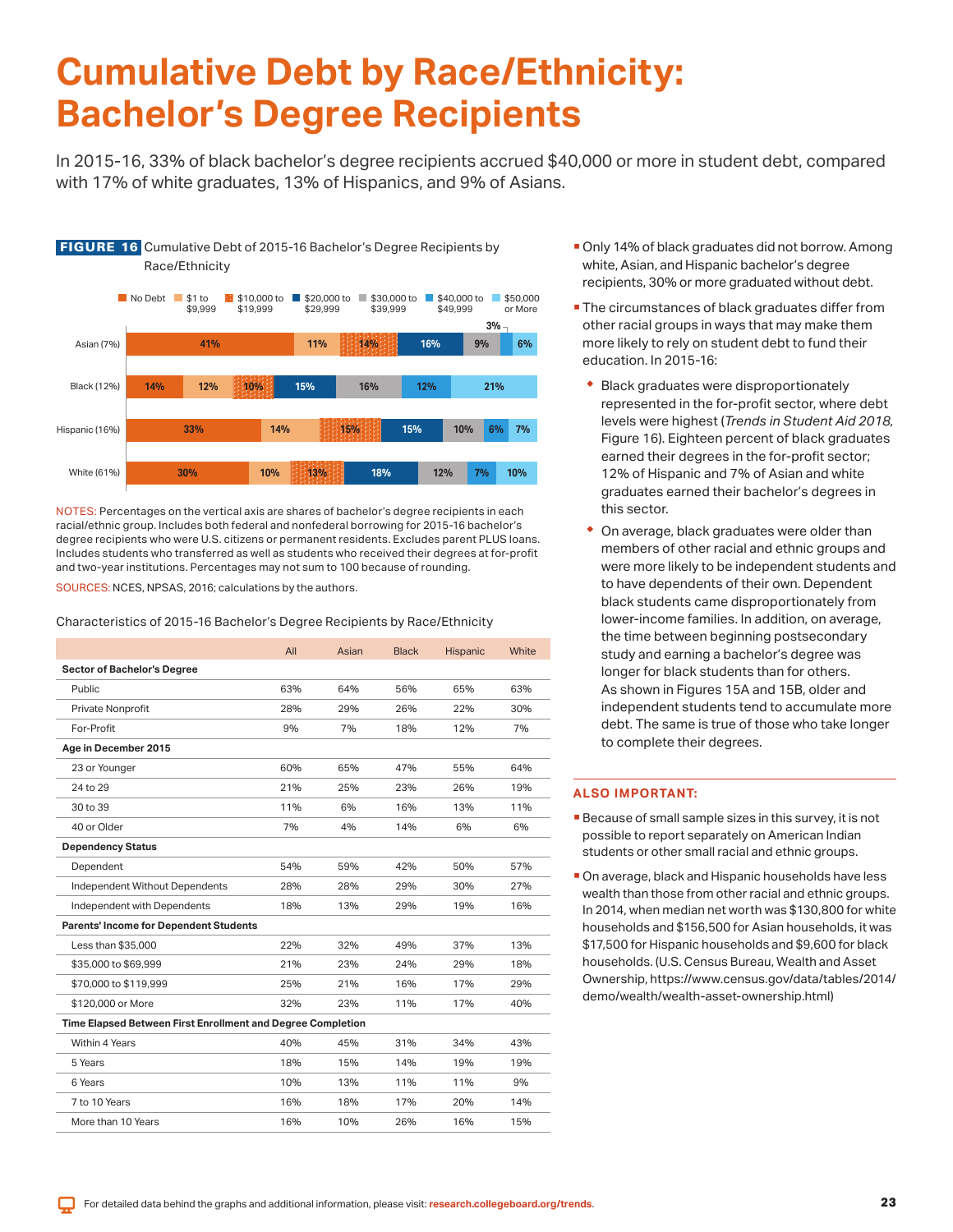# <span id="page-23-0"></span>**Undergraduate Debt: Parent PLUS Loans**

The shares of 2015-16 dependent degree and certificate recipients graduating with parent PLUS loans ranged from 3% at public two-year colleges to 32% in the for-profit sector.



NOTES: Percentages in parentheses on the vertical axis represent shares of dependent graduates in each sector and shares of dependent graduates in the sector in each family income group. Components may not sum to totals because of rounding.

SOURCES: NCES, NPSAS, 2016, calculations by the authors.

In all sectors, families with incomes below \$35,000 were least likely to have \$40,000 or more in parent PLUS loans. Those with incomes of \$70,000 or higher were most likely to have borrowed this much.

**The share of graduates whose parents had \$40,000** or more in PLUS loans was 2% or less among all income groups at public two-year colleges and the lowest-income students at public four-year institutions. This share was between 8% and 13% among students from families with incomes of \$35,000 or higher at private nonprofit and for-profit institutions.

**-More than half of the lowest-income parent PLUS** loan borrowers in the public four-year and for-profit sectors accrued less than \$10,000 in PLUS loans over their undergraduate years. In the private nonprofit four-year sector, 31% of low-income borrowers had debt levels this low.

- Overall, the parents of 15% of 2015-16 degree and certificate recipients had borrowed through the parent PLUS program.
- In contrast to the Direct Loan program for students, parent PLUS loan eligibility depends on financial standing; some parents are ineligible for federal parent PLUS loans because of adverse credit histories.
- Eligible parents can borrow up to their children's full cost of attendance (including books and supplies and living expenses in addition to tuition and fees) less grant aid received for as long as their children are dependent undergraduate students.
- **Like the interest rates on federal student loans,** interest rates for new PLUS loans change each year and are fixed for the life of the loan. For loans issued in 2019-20, the interest rate on parent PLUS loans is 7.08%. The interest rate on Direct Subsidized and Unsubsidized loans for undergraduate students is 4.53% (U.S. Department of Education, Federal Student Aid: https://studentaid.ed.gov/sa/types/loans/interestrates#rates).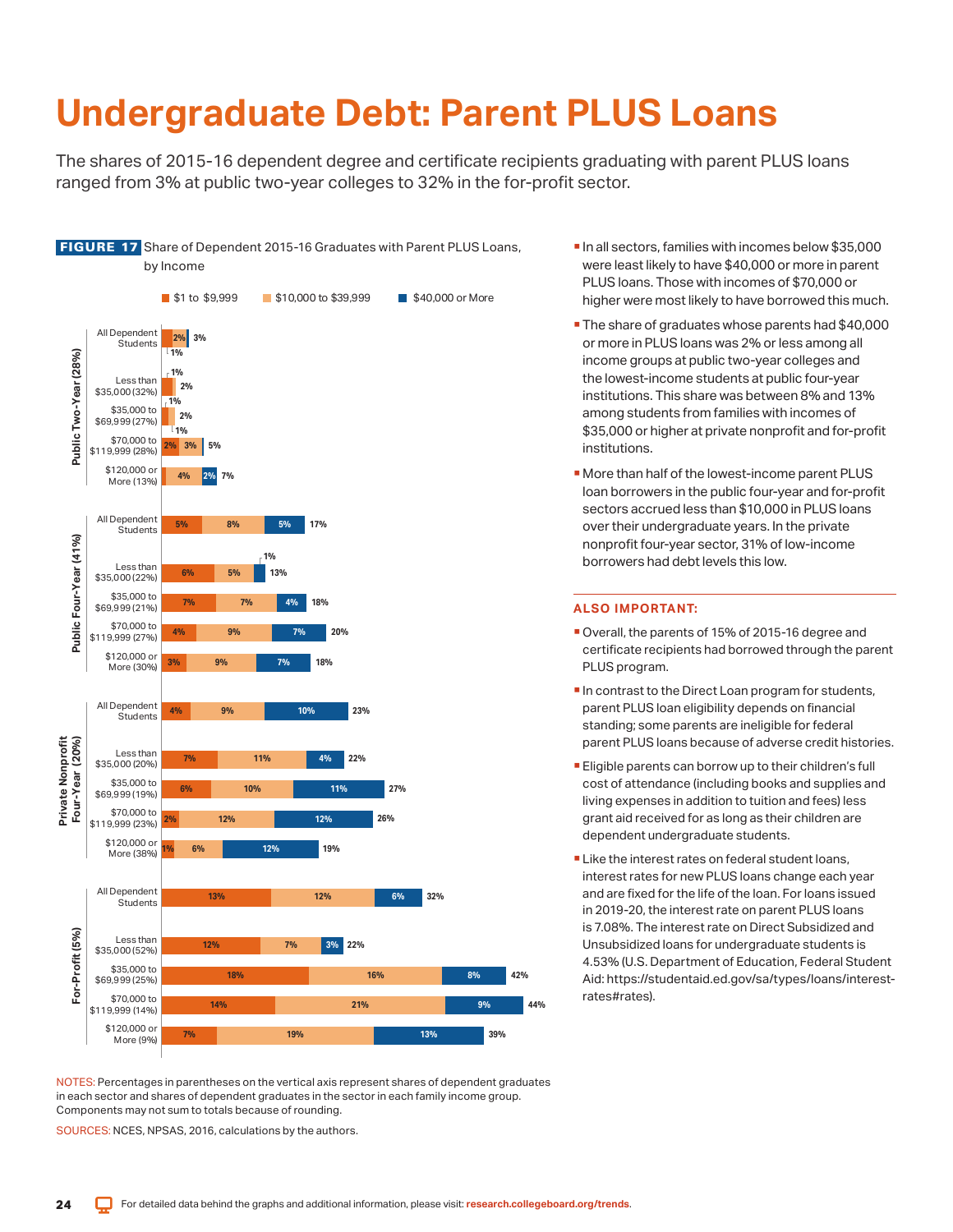# <span id="page-24-0"></span>**Grant Aid: Meeting Need—Public Institutions**

In 2015-16, 78% of full-time students at public four-year colleges and universities had need remaining after grant aid, averaging \$14,400; 12% received grant aid averaging \$6,170 beyond their documented financial need. The remaining students either had no need and received no grants or had their need exactly met by grant aid.







NOTES: Percentages on the horizontal axis are shares of students in each income/dependency group with unmet need or with grant aid exceeding need. Students who had no need and received no grant aid or received just enough grant aid to cover their need are not shown in the figure. Includes full-time undergraduate students who were U.S. citizens or permanent residents. N/A and missing bars indicate that sample sizes are too small to yield reliable results.

SOURCES: NCES, NPSAS, 2016; calculations by the authors.

- In 2015-16, 82% of full-time students at public two-year colleges had need averaging \$9,760 not met by grant aid; 8% of students received grant aid averaging \$3,600 beyond their documented financial need.
- **Both the share of students with need remaining after** grant aid and the average amount of this remaining need were highest for lower-income dependent students and independent students.
- At public four-year institutions, 96% of full-time dependent students from families with incomes below \$70,000 had financial need averaging about \$14,800 that had to be met through loans, work, or other sources; 42% of those from families with incomes of \$200,000 or more received grant aid averaging \$7,860 in excess of their documented financial need.
- At both two-year and four-year public institutions, fewer than 5% of dependent students from families with incomes below \$70,000 and of independent students received grant aid that more than covered their financial need.

### **ALSO IMPORTANT:**

- **Financial need is defined as the difference between** students' total budgets (including tuition and fees, room and board, books and supplies, transportation, and other expenses) and their EFCs.
- **Unmet need is usually defined as need remaining after** grant aid, federal loans, and federal work-study—a smaller amount than the need remaining after grant aid reported in Figure 18.

### Distribution of Full-Time Students, 2015-16

|                                        | <b>Public Four-Year</b> | Public Two-Year |
|----------------------------------------|-------------------------|-----------------|
| <b>Independent Students</b>            | 17%                     | 34%             |
| <b>Dependent Students</b>              | 83%                     | 66%             |
| Dependent Students:<br>Parents' Income |                         |                 |
| Less than \$35,000                     | 26%                     | 35%             |
| \$35,000 to \$69,999                   | 21%                     | 29%             |
| \$70,000 to \$119,999                  | 25%                     | 23%             |
| \$120,000 or More                      | 28%                     | 12%             |
| \$120,000 to \$199,999                 | 19%                     |                 |
| \$200,000 or More                      | 9%                      |                 |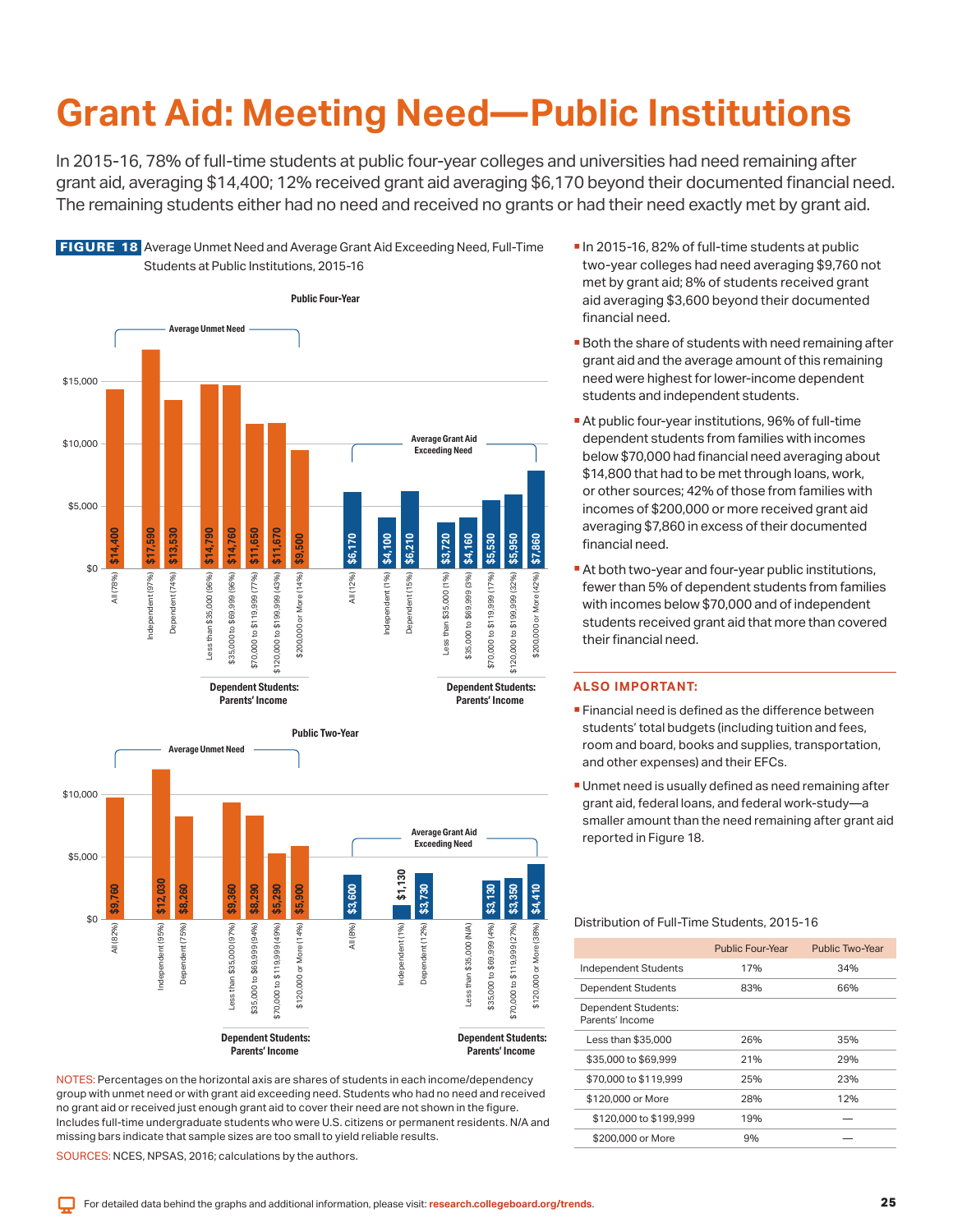# <span id="page-25-0"></span>**Grant Aid: Meeting Need—Private Institutions**

In 2015-16, almost all full-time dependent students from families with incomes below \$70,000 at private nonprofit and for-profit institutions had need remaining after grant aid. That need averaged about \$20,000 at nonprofit and \$28,000 at for-profit institutions.



NOTES: Percentages on the horizontal axis are shares of students in each income/dependency group with unmet need or with grant aid exceeding need. Includes full-time undergraduate students who were U.S. citizens or permanent residents. N/A and missing bars indicate that sample sizes are too small to yield reliable results.

SOURCES: NCES, NPSAS, 2016; calculations by the authors.

- In 2015-16, 80% of full-time students at private nonprofit four-year institutions had need averaging \$20,770 not met by grant aid; 16% of students received grant aid averaging \$13,490 beyond their documented financial need. The remaining students either had no need and received no grants or had thier need exactly met by grant aid.
- Only 2% of full-time students at for-profit institutions received grant aid exceeding their documented need; for 97%, the combination of grant aid and expected family contributions left an average of \$25,850 in expenses to be covered by loans, work, or other sources.
- In 2015-16, 61% of full-time dependent students with family incomes of \$200,000 or higher at private nonprofit four-year institutions received an average of \$15,370 more than their documented financial need in grant aid; 24% of students from this income group had an average of \$15,890 in need remaining after grant aid.
- One-third of full-time dependent students with family incomes between \$120,000 and \$199,999 at private nonprofit four-year institutions received an average of \$12,900 more than their documented financial need in grant aid; 66% of students from this income group had an average of \$19,170 in need remaining after grant aid.

### **ALSO IMPORTANT:**

Unmet need is usually defined as need remaining after grant aid, federal loans, and federal work-study—a smaller amount than the need remaining after grant aid reported in Figure 19.

### Distribution of Full-Time Students, 2015-16

|                                        | <b>Private Nonprofit</b><br>Four-Year | For-Profit |
|----------------------------------------|---------------------------------------|------------|
| Independent Students                   | 20%                                   | 75%        |
| <b>Dependent Students</b>              | 80%                                   | 25%        |
| Dependent Students:<br>Parents' Income |                                       |            |
| Less than \$35,000                     | 19%                                   | 49%        |
| \$35,000 to \$69,999                   | 20%                                   | 28%        |
| \$70,000 to \$119,999                  | 23%                                   | 14%        |
| \$120,000 or More                      | 38%                                   | 9%         |
| \$120,000 to \$199,999                 | 23%                                   |            |
| \$200,000 or More                      | 15%                                   |            |

**FIGURE 19** Average Unmet Need and Average Grant Aid Exceeding Need, Full-Time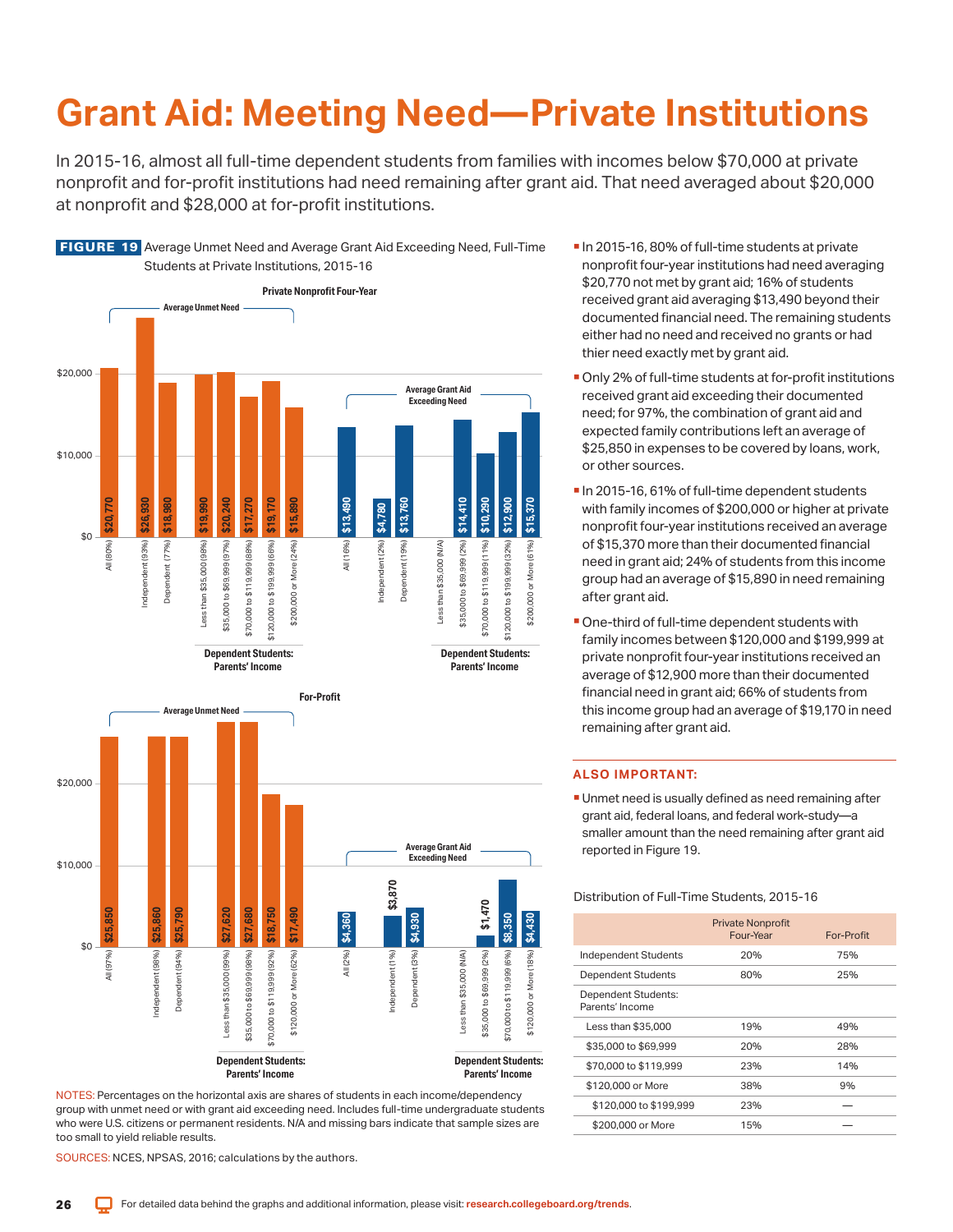### <span id="page-26-0"></span>**Pell Grants**

The share of undergraduate students receiving Pell Grants rose from 26% in 2008-09 to a peak of 38% in 2011-12. It then declined steadily to 31% in 2018-19.



NOTES: IPEDS headcount enrollments are adjusted for the difference between total headcount, which counts students more than once if they are enrolled in more than one institution at the same time, and unduplicated headcount reported by the National Student Clearinghouse (NSC). Twelve-month undergraduate headcount for 2017-18 and 2018-19 is estimated from NSC data.

SOURCES: NCES, IPEDS 12-month enrollment data; National Student Clearinghouse, *Current Term Enrollment Estimates: Spring 2019;* U.S. Department of Education, *Federal Pell Grant Program End-of-Year Report 2017-18;* U.S. Department of Education, Federal Student Aid Data Center, Title IV Program Volume Reports and Aid Recipients Summary; calculations by the authors.

**FIGURE 20B** Total Pell Grant Expenditures and Number of Recipients, 1978-79 to 2018-19



- **The number of undergraduates declined by 2.9** million (12%) between 2011-12 and 2018-19. The number of Pell Grant recipients declined by 2.7 million (28%) over these seven years.
- **Total Pell Grant expenditures were 35% higher in** 2018-19 than in 2008-09 (\$28.2 billion vs. \$21.0 billion in 2018 dollars). The number of Pell Grant recipients was 10% higher (6.8 million vs. 6.2 million) in 2018-19 than in 2008-09.
- **The percentage of Pell Grant recipients who are** independent students, with eligibility determined by their own financial circumstances rather than those of their parents, increased from 37% in 1978-79 to 55% in 1998-99. This percentage declined from 59% in 2008-09 and 2012-13 to 48% in 2017-18.

### **ALSO IMPORTANT:**

 Changes in Pell Grant expenditures result from changes in the legislated maximum grant, the formula for determining expected family contributions, the number of enrolled students, the share of students enrolling full time, and the financial circumstances of students and families.

Percentage of Recipients Who Were Independent, 1978-79 to 2017-18, Selected Years

| Year    | Percentage of Recipients<br>Who Were Independent |  |
|---------|--------------------------------------------------|--|
| 1978-79 | 37%                                              |  |
| 1988-89 | 58%                                              |  |
| 1998-99 | 55%                                              |  |
| 2008-09 | 59%                                              |  |
| 2013-14 | 56%                                              |  |
| 2014-15 | 55%                                              |  |
| 2015-16 | 53%                                              |  |
| 2016-17 | 51%                                              |  |
| 2017-18 | 48%                                              |  |

SOURCES: U.S. Department of Education, *Federal Pell Grant Program End-of-Year Report, 1978-79 through 2017-18*; U.S. Department of Education, Federal Student Aid Data Center, Title IV Program Volume Reports and Aid Recipients Summary; calculations by the authors.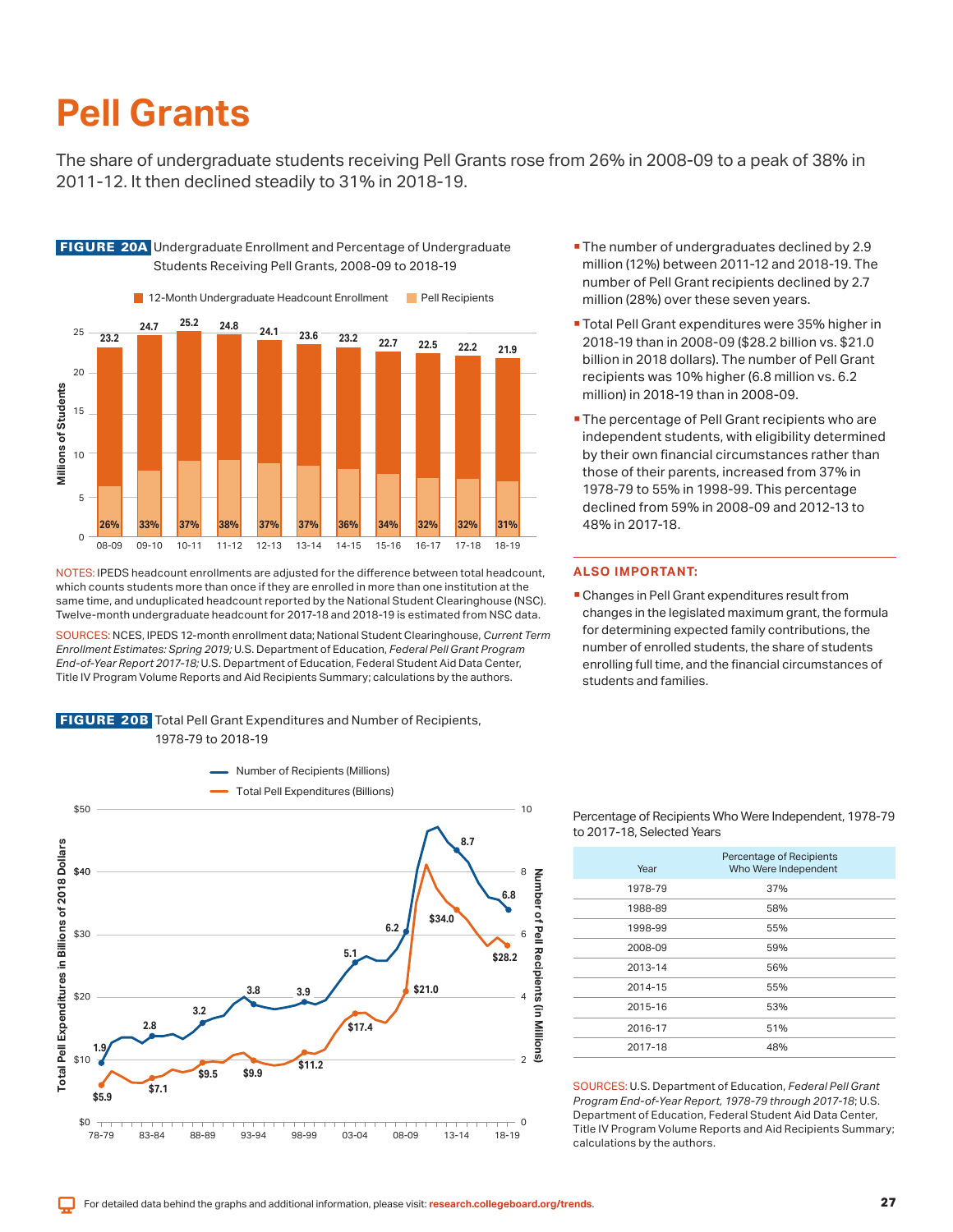### <span id="page-27-0"></span>**Pell Grants**

The \$6,095 maximum Pell Grant in 2018-19 was 32% higher in inflation-adjusted dollars than it was 20 years earlier, but it was 1% lower than it was 40 years earlier, in 1978-79.



SOURCES: U.S. Department of Education, *Federal Pell Grant Program End-of-Year Report, 1977-78 through 2017-18;* U.S. Department of Education, Federal Student Aid Data Center, Title IV Program Volume Reports and Aid Recipients Summary; calculations by the author.





SOURCES: College Board, *Trends in College Pricing 2019*, Table 2 online; U.S. Department of Education, Federal Student Aid Data Center.

- **The maximum Pell Grant is the most frequently** cited measure of per-student subsidies provided by the program. However, most students receive smaller grants because they are enrolled part time or because their family incomes and assets reduce their aid eligibility. In 2018-19, when the maximum Pell Grant was \$6,095, the average grant was \$4,160.
- In 2019-20, the maximum Pell Grant covers 59% of average published tuition and fees and 28% of average tuition, fees, room, and board at public four-year colleges and universities.
- In 2019-20, the maximum Pell Grant covers 17% of average published tuition and fees and 12% of average tuition, fees, room, and board at private nonprofit four-year colleges and universities.

### **ALSO IMPORTANT:**

- In 2017-18, 30% of recipients received the maximum grant of \$5,920. (U.S. Department of Education, *Federal Pell Grant Program End-of-Year Report 2017-18*, Table 3A)
- Between 2009-10 and 2019-20, published tuition and fees increased by 2.2% per year at public fouryear institutions and by 1.9% at private nonprofit institutions, while the maximum Pell Grant fell by 0.3% per year after adjusting for inflation.

Maximum Pell Grant as a Percentage of Published Prices in 2019 Dollars, 1999-00 to 2019-20, Selected Years

|           |                            | <b>Public Four-Year In-State</b>                           | Private Nonprofit Four-Year |                                                     |  |
|-----------|----------------------------|------------------------------------------------------------|-----------------------------|-----------------------------------------------------|--|
|           | <b>Tuition and</b><br>Fees | <b>Tuition</b><br>and Fees and<br>Room and<br><b>Board</b> | <b>Tuition and</b><br>Fees  | Tuition<br>and Fees and<br>Room and<br><b>Board</b> |  |
| $99-00$   | 93%                        | 39%                                                        | 20%                         | 15%                                                 |  |
| $04 - 05$ | 79%                        | 36%                                                        | 20%                         | 15%                                                 |  |
| $09-10$   | 76%                        | 35%                                                        | 21%                         | 15%                                                 |  |
| $14 - 15$ | 63%                        | 30%                                                        | 18%                         | 13%                                                 |  |
| $19 - 20$ | 59%                        | 28%                                                        | 17%                         | 12%                                                 |  |

FIGURE 21A Maximum and Average Pell Grants in 2018 Dollars, 1978-79 to 2018-19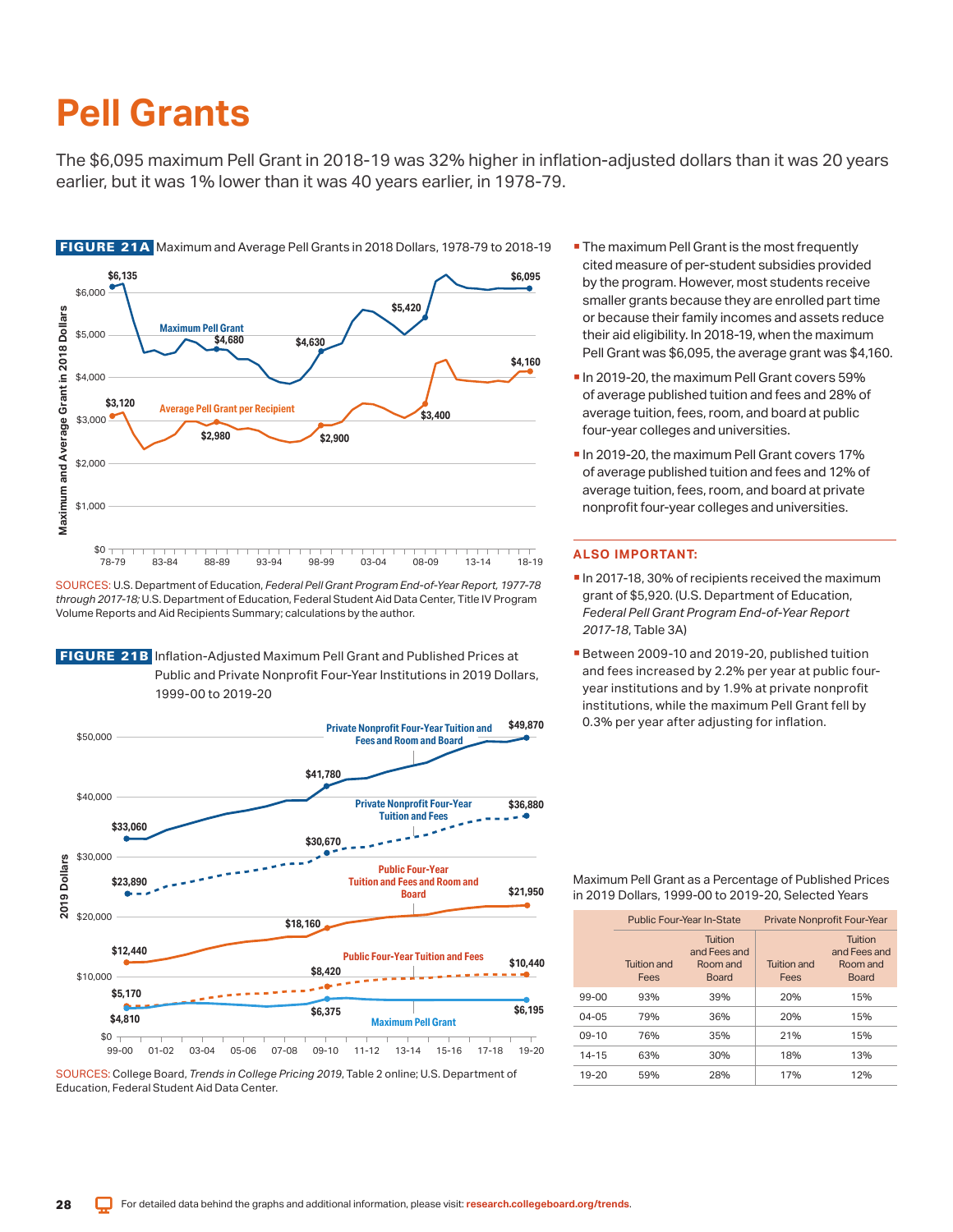### <span id="page-28-0"></span>**Pell Grants**

The share of dependent Pell Grant recipients from families with incomes below \$30,000 (in 2014 dollars) rose from 50% in 2007-08 to 58% in 2015-16. The share of Pell dollars going to this group rose from 60% to 66%.



### FIGURE 22A Distribution of Pell Grant Recipients and Dollars by Dependency Status and Income, Selected Years

NOTE: Income levels are in 2014 dollars; Pell eligibility for 2015-16 was based on 2014 income. SOURCE: NCES, NPSAS, 2008, 2012 and 2016.

**FIGURE 22B** Distribution of Pell Grant Recipients by Age, Selected Years



SOURCE: U.S. Department of Education, *Federal Pell Grant Program End-of-Year Reports, 2017-18 and earlier editions.*

- In 2007-08, the 15% of dependent Pell Grant recipients from families with incomes above \$50,000 received 8% of Pell funds; in 2015-16, the 14% of recipients with incomes this high received 8% of Pell funds.
- **The share of Pell Grant recipients who were** independent students fell from 58% in 2007-08 and 59% in 2011-12 to 53% in 2015-16. The share of Pell funds going to independent students was 55% in 2007-08, 56% in 2011-12, and 49% in 2015-16.
- Between 1987-88 and 2017-18, the share of Pell Grant recipients who were age 19 or younger fluctuated between 19% and 24%. The share over the age of 30 rose from 19% to 24% between 1987-88 and 2012-13, but fell to 19% in 2017-18.

- In 2015-16, the share of dependent students receiving Pell Grants ranged from 79% of those from families with incomes below \$30,000 to 63% of those from families with incomes between \$40,000 and \$50,000 and 5% of those from families with incomes of \$60,000 or higher. (NPSAS, 2016).
- In 2007-08, 68% of dependent students from families with incomes below \$30,000 (in 2014 dollars), 48% of those from families with incomes between \$40,000 and \$50,000 and 2% of those from families with incomes of \$60,000 or higher received Pell Grants. (NPSAS, 2008).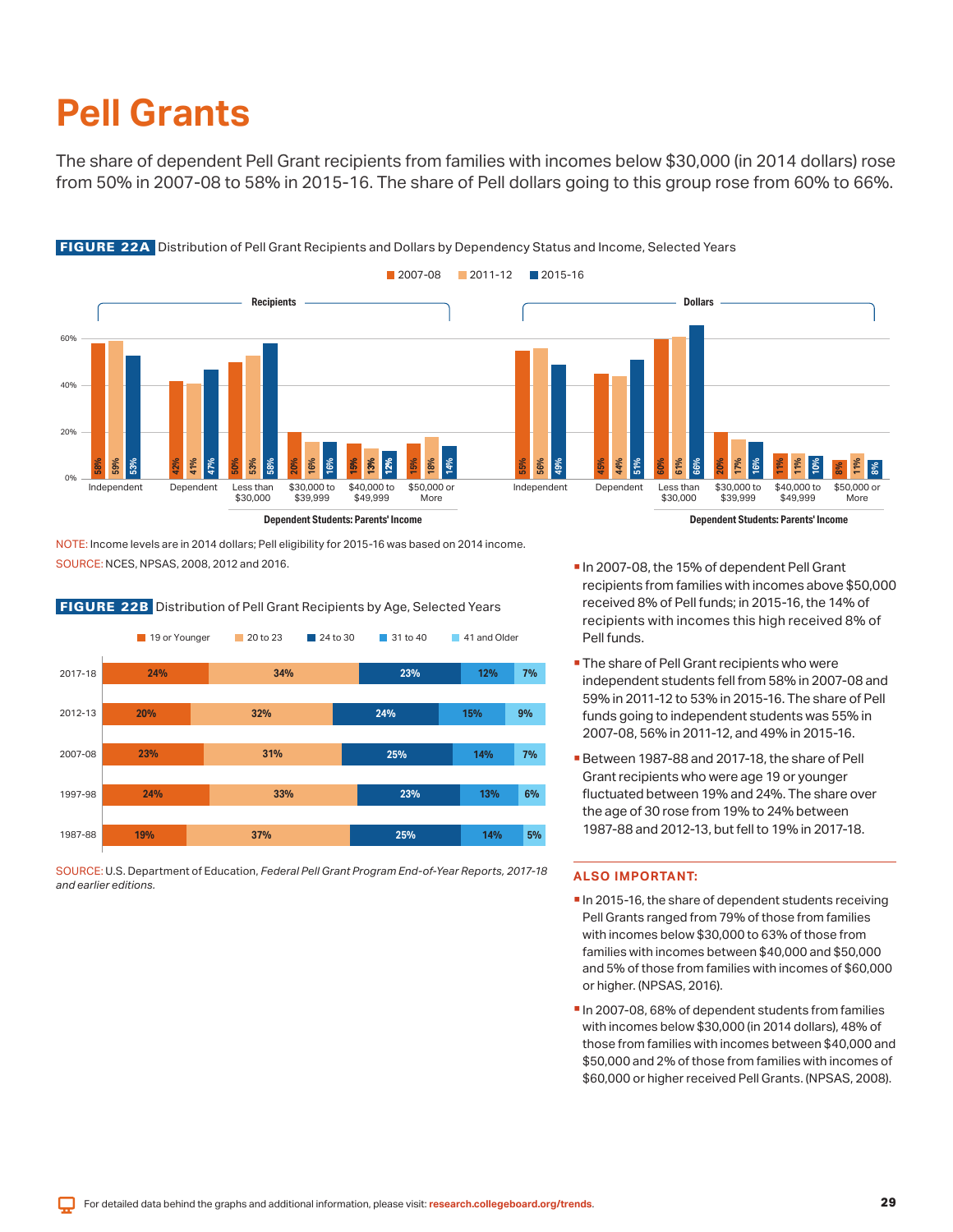# <span id="page-29-0"></span>**State Grants**

Total state grant aid per full-time equivalent (FTE) undergraduate student rose 7%, from \$830 (in 2017 dollars) in 2016-17 to \$890 in 2017-18. Non-need-based aid rose more rapidly than need-based aid.



 FIGURE 23A Need-Based and Non-Need-Based State Grants per Full-Time Equivalent (FTE) Undergraduate Student in 2017 Dollars, 1977-78 to 2017-18

NOTE: Percentages displayed represent shares of total undergraduate state grant aid that was based on students' financial circumstances. SOURCES: National Association of State Student Grant and Aid Programs (NASSGAP) Annual Survey, 1977-78 to 2017-18, Tables 1 and 12.



FIGURE 23B Need-Based State Grant Aid as a Percentage of Total Undergraduate State Grant Aid by State, 2017-18

NOTES: Need-based aid includes any grants for which financial circumstances contribute to eligibility. Non-need-based aid refers to grants for which financial circumstances have no influence on eligibility. New Hampshire did not award state grant aid to undergraduate students in 2017-18. SOURCE: NASSGAP Annual Survey, 2017-18, Table 1.

- **The share of state grant aid that was need-based rose from a low of** 71% in 2010-11 to 76% in 2016-17. Between 2016-17 and 2017-18, need-based aid per FTE undergraduate rose 5%, from \$634 (in 2017 dollars) to \$667; non-need-based aid rose 11%, from \$196 to \$218 per student.
- In 2017-18, 27 states considered students' financial circumstances in allocating at least 95% of their state grant aid. Thirteen states considered students' financial circumstances when awarding less than half of their state grant aid.

### **ALSO IMPORTANT:**

Total spending on state grant aid increased from \$9.3 billion (in 2017 dollars) in 2007-08 to \$10.0 billion in 2012-13 and to \$11.7 billion in 2017-18. (NASSGAP Annual Survey, 2007-08, 2012-13, and 2017-18)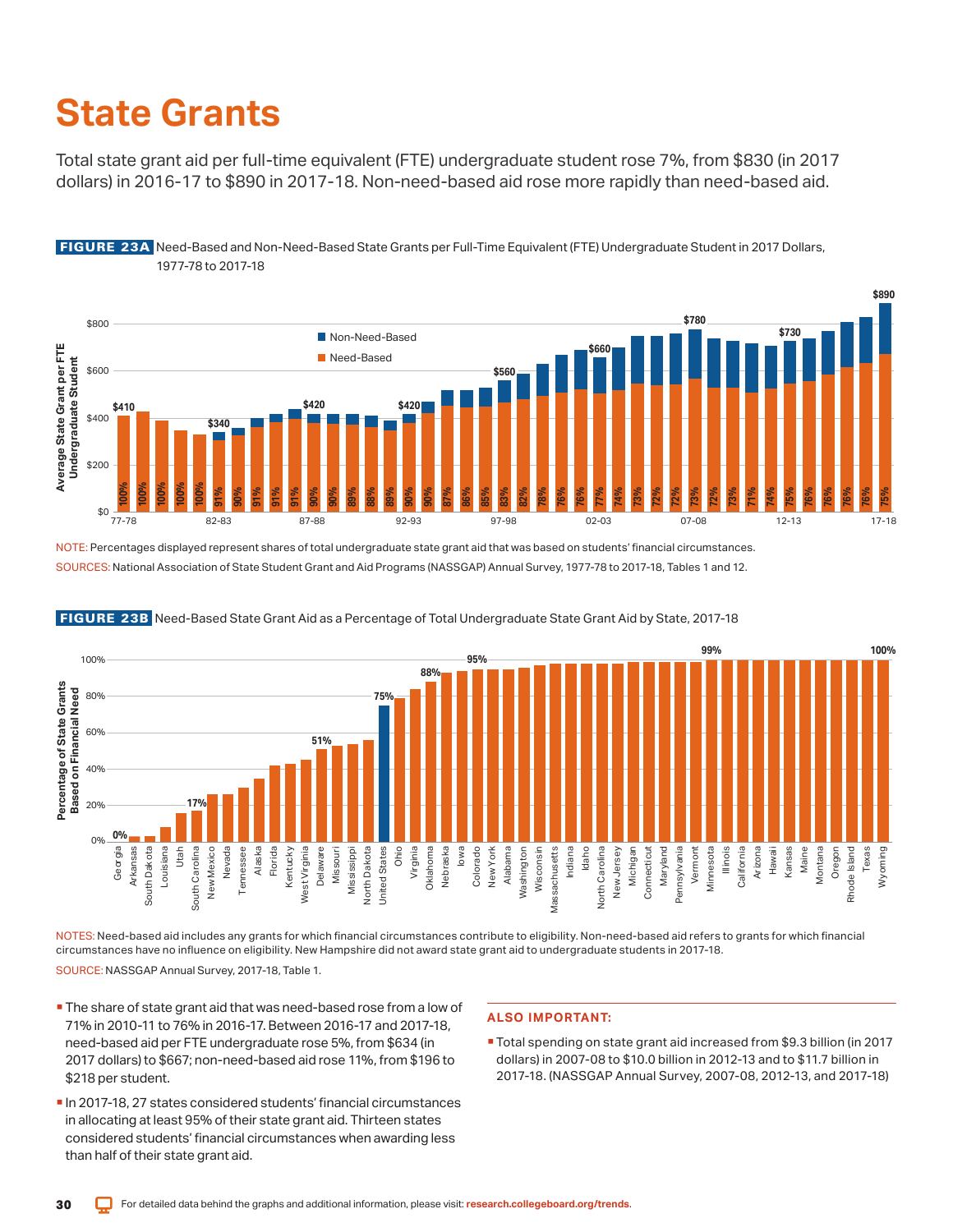# <span id="page-30-0"></span>**State Grants**

In 2017-18, state grant aid per full-time equivalent (FTE) undergraduate student ranged from under \$200 in nine states to over \$1,000 in 12 states.



### FIGURE 24A State Grant Aid per Full-Time Equivalent (FTE) Undergraduate Student, 2017-18

NOTES: Full-time equivalent students include both state residents and out-of-state students. States do not award grant aid to nonresidents. Most states do not award state grant aid to their residents who attend colleges outside the state.

SOURCES: NASSGAP Annual Survey, 2017-18, Tables 1 and 12; calculations by the authors.



### FIGURE 24B State Grant Expenditures as a Percentage of Total State Support for Higher Education by State, 2017-18

NOTE: State grant expenditures include funding for both undergraduate and graduate students.

SOURCE: NASSGAP Annual Survey, 2017-18, Table 14.

- South Carolina, with the highest grant aid per FTE undergraduate student, considered the financial circumstances of recipients for only 17% of state grant funds in 2017-18. Georgia, the second most generous state, allocates its grant funds without regard to students' financial circumstances. (Figure 23B)
- Overall, state grant expenditures constituted 14% of total state support for higher education in 2017-18. Thirteen states devoted less than 5% of their higher education funding to grant aid for students; ten states directed at least 20% of their funding to individual students rather than to institutions.

- In 2017-18, four states accounted for 41% of all state grant aid dollars, with California accounting for 18% of the total.
- Some state-funded grant aid is in the form of "tuition set-aside" programs through which a portion of tuition revenues at public institutions—or of increases in tuition—is dedicated to grant aid. Some of these funds are included in reported state grant aid, but others are not. Tuition remission dollars, not always reported as state grant aid, are sizable in several states.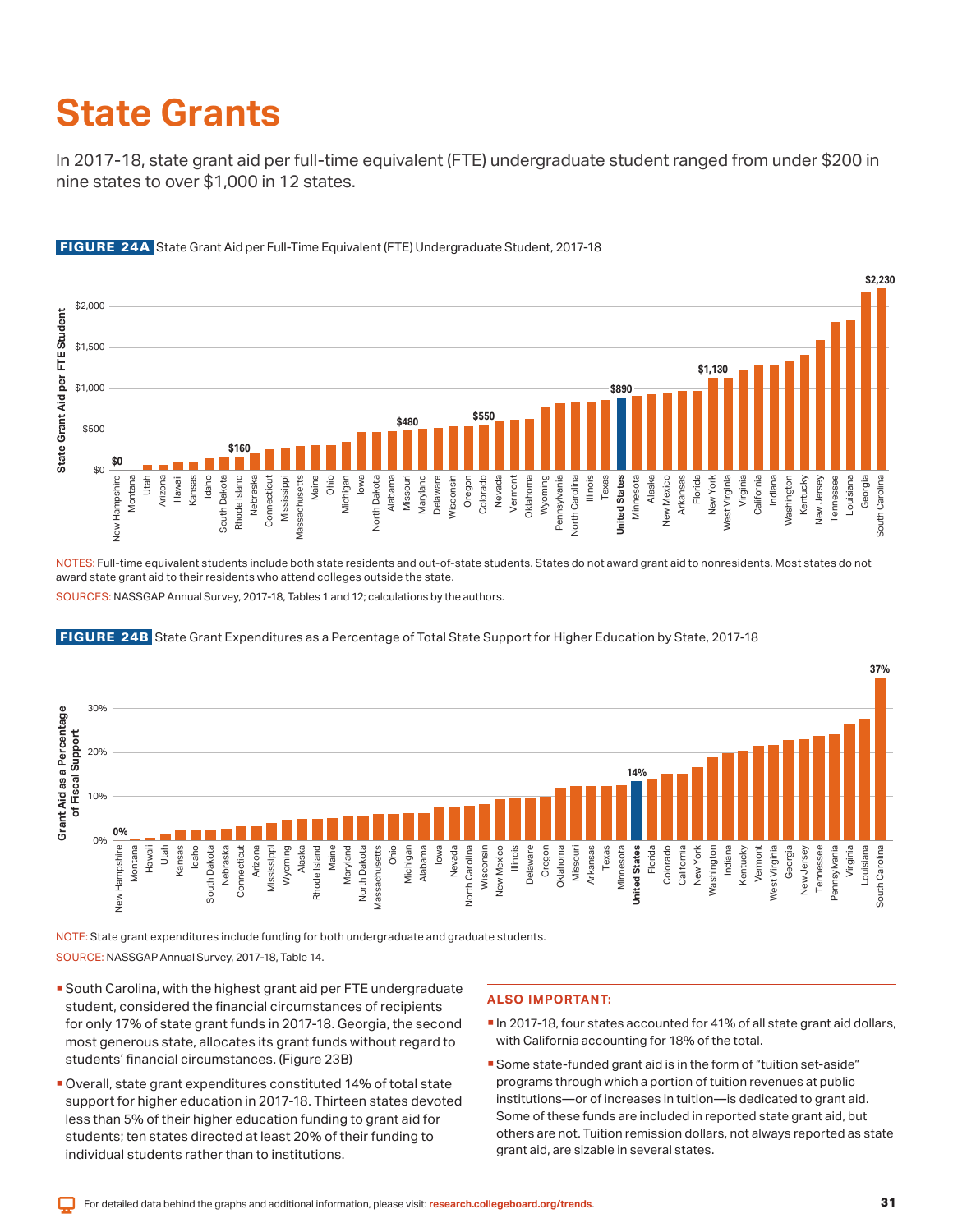# <span id="page-31-0"></span>**Institutional Grants**

In 2015-16, full-time dependent students from families with incomes below \$35,000 at private nonprofit doctoral universities received almost twice as much institutional aid as those from families with incomes of \$120,000 or more. At master's universities, the two groups received similar amounts of institutional aid.



 FIGURE 25B Average Need-Based and Non-Need-Based Institutional Grant Aid at Public Four-Year Institutions by State Residency, Dependency Status, and Family Income, 2015-16



#### Share of Tuition and Fees Covered by Institutional Grant Aid, 2015-16

|                       | Private Nonprofit Four-Year |          |            | <b>Public Four-Year</b> |              |
|-----------------------|-----------------------------|----------|------------|-------------------------|--------------|
|                       | Doctoral                    | Master's | Bachelor's | In-State                | Out-of-State |
| Independent           | 21%                         | 22%      | 26%        | 13%                     | 21%          |
| Dependent             | 44%                         | 47%      | 47%        | 19%                     | 24%          |
| Less than \$35,000    | 62%                         | 46%      | 55%        | 21%                     | 32%          |
| \$35,000 to \$69,999  | 61%                         | 50%      | 56%        | 23%                     | 30%          |
| \$70,000 to \$119,999 | 51%                         | 53%      | 52%        | 20%                     | 26%          |
| \$120,000 or More     | 30%                         | 40%      | 35%        | 13%                     | 19%          |

- At private nonprofit institutions, the share of institutional grant aid that is need-based is highest at doctoral and lowest at master's universities.
- In 2015-16, the average published tuition and fee price was \$12,190 higher for out-of-state than for in-state dependent students (\$22,460 vs. \$10,270); the difference in institutional grant aid (\$5,380 vs. \$1,930) narrowed this gap by \$3,450.
- Full-time out-of-state students at public four-year institutions were less likely to be independent than in-state students (11% vs. 18%). Out-of-state dependent students were more likely to be from families with incomes of \$120,000 or higher than in-state students (44% vs. 25%).

### **ALSO IMPORTANT:**

- About three-quarters of full-time undergraduates at private nonprofit doctoral, master's, and bachelor's institutions received institutional grant aid in 2015-16.
- In 2015-16, 39% of full-time in-state and 54% of out-of-state students at public four-year colleges and universities received institutional grant aid.

NOTES: Includes full-time students attending one institution in 2015-16. Percentages in parentheses are shares of undergraduate students in each group. Averages include students who did not receive institutional grants. Does not include federal, state or other grant aid.

SOURCES: NCES, NPSAS, 2016; calculations by the authors.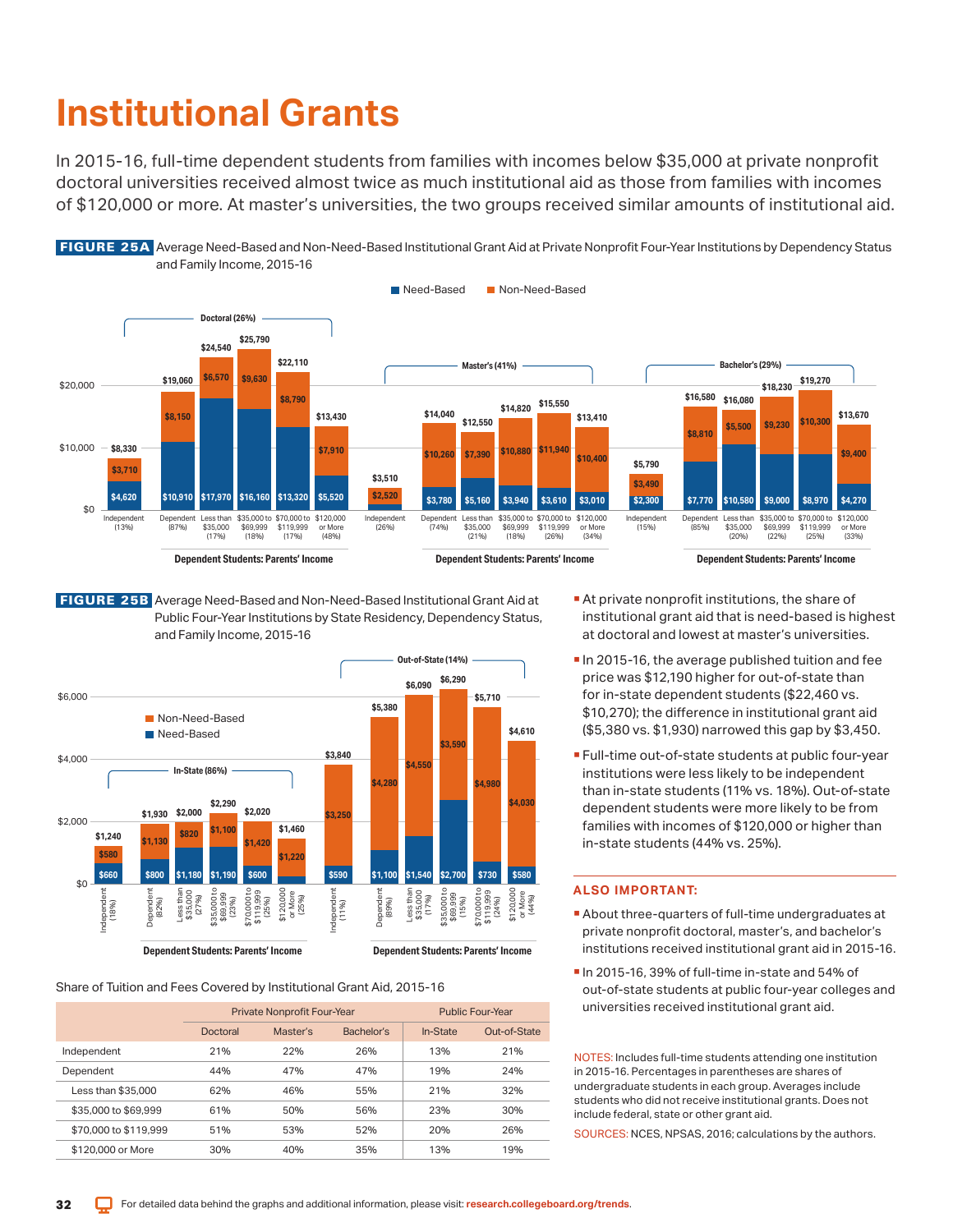### <span id="page-32-0"></span>**Education Tax Benefits**

In 2018-19, federal education tax credits reduced individual income taxes students and parents paid by an estimated \$16.3 billion.



**FIGURE 26A** Estimated Tax Subsidies for Students Through the Federal Individual

NOTES: The federal government produces multiple estimates of tax expenditures using different methodologies. Estimates are projections of the future cost to the federal budget of specific tax code provisions. Estimates of tax credits and deductions are not strictly comparable to those in Table 1, which are based on Statistics of Income reports from the IRS through 2017 and estimated for later years.

SOURCE: Office of Management and Budget, *Budget of the U.S. Government*, Analytical Perspectives, FY2011, FY2016, and FY2020.





- **The tuition tax credits provide the largest federal** tax-based subsidy to students and families, but other provisions including the deduction for interest on student loans and the exemption of earnings on designated college savings accounts also reduce taxes for filers paying for college.
- **Prior to the 2017 tax changes that eliminated the** personal exemption, parents were allowed to claim their children ages 19 to 23 as dependents if they were full-time students, reducing tax payments and revenues by over \$4 billion a year.
- **Tax filers with adjusted gross income below** \$50,000 represented 41% of the filers claiming the deduction for student loan interest in 2016; these filers received 29% of the tax savings from this provision. The relationship was the opposite for the deduction's wealthiest recipients, with those earning more than \$100,000 representing 20% of filers claiming the deduction, but 28% of tax savings because the income excluded from taxation would have been subject to a higher tax rate.

### **ALSO IMPORTANT:**

- Qualified Tuition Programs are 529 savings plans that accumulate earnings on a tax-deferred basis. Withdrawals are not subject to federal taxation if used for qualified higher education expenses, which include some room and board expenses, books, supplies, computers, and up to \$10,000 annually in K–12 tuition, in addition to college tuition and fees. As of June 30, 2018, 13.6 million 529 accounts held total assets of \$329 billion—averaging \$24,200. (College Savings Plan Network, 529 Plan Data, 2018)
- **Taxpayers may claim a deduction of up to \$2,500** on interest paid on education loans. The maximum deduction is phased out for taxpayers with AGI between \$135,000 and \$165,000 if married filing jointly (\$65,000 and \$80,000 for other taxpayers). The value of the deduction depends on the filer's marginal tax rate.

NOTES: Includes deductions claimed on all taxable returns and a portion of nontaxable returns. Percentages may not sum to 100 because of rounding.

SOURCE: Internal Revenue Service, *Statistics of Income 2016*, Table 1.4.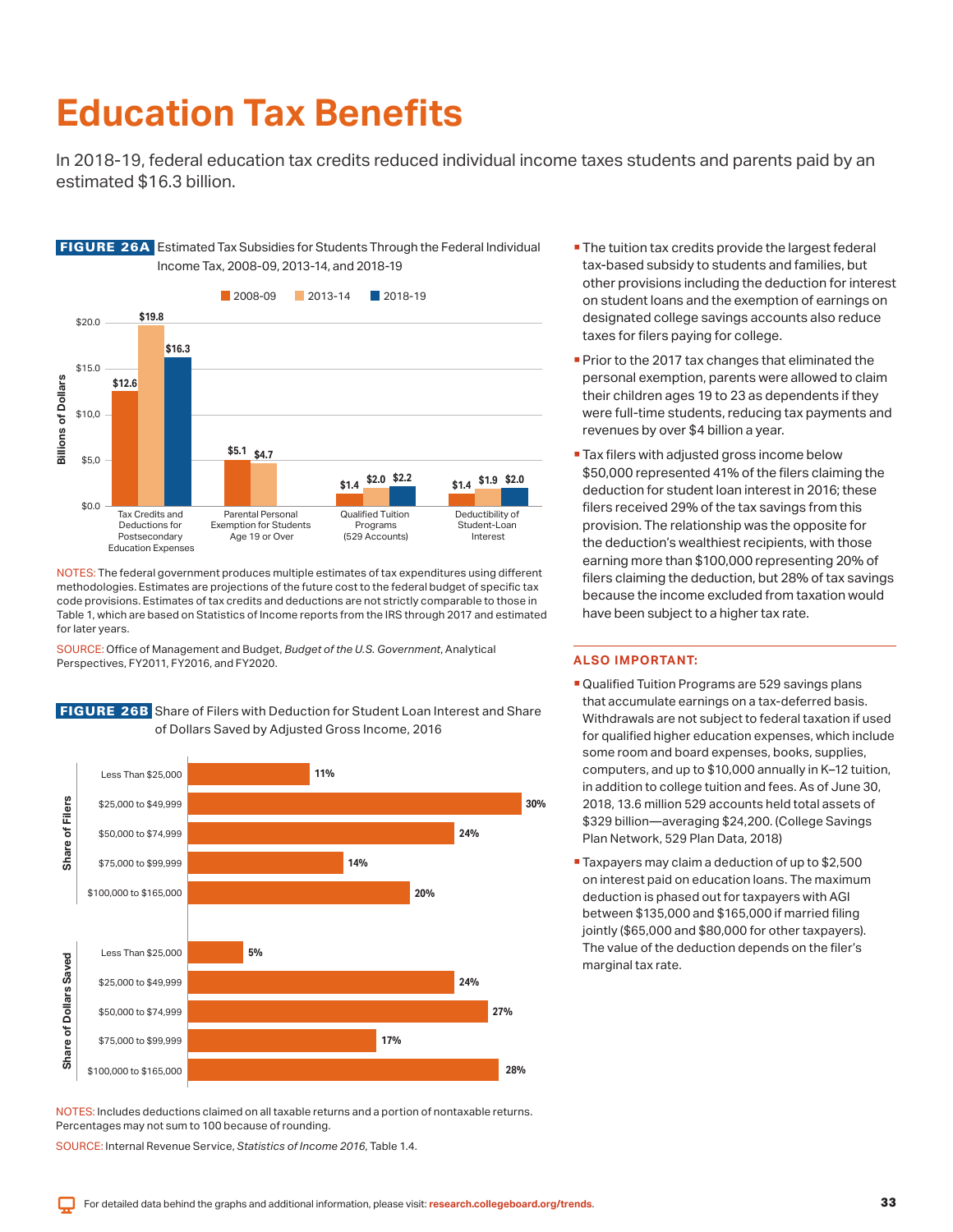### <span id="page-33-0"></span>**Notes and Sources**

**Campus-Based Aid (FWS, Perkins, and FSEOG) and ACG/SMART Grants:** U.S. Department of Education, [Annual Federal Program Data](http://www2.ed.gov/finaid/prof/resources/data/ope.html)  [Books](http://www2.ed.gov/finaid/prof/resources/data/ope.html). Federal Work-Study (FWS) and Federal Supplemental Educational Opportunity Grant (FSEOG) amounts include allocated federal funds only. Institutional matching funds required since 1989-90 for FSEOG are reported under institutional grants. No funds were appropriated for new federal capital contributions to the Perkins loan program after FY06 and the authority for schools to make new Perkins loans ended on September 30, 2017.

**Federal Tax Credits and Deductions:** Statistics of Income, Individual Income Tax Returns, All Returns, Tables 1.3, 1.4, 2, and 3.3. Data on education tax credits are authors' estimates based on IRS data on the volume of Hope, Lifetime Learning, and American Opportunity credits for tax years 1998 and later. A portion of nonrefundable dollars claimed on nontaxable returns is excluded to account for credits that do not reduce tax liability. Tax deductions are based on IRS Statistics of Income Table 1.4. The savings from the tuition tax deduction and the deduction for student loan interest are estimated by the authors based on the marginal tax rates applied to the taxable income of the taxpayers in each income bracket claiming the deduction on taxable returns. Calendar year amounts are split between the two associated academic years.

#### **Federal Subsidized and Unsubsidized Student Loans:**

2009-10 and prior: unpublished data provided by the U.S. Department of Education staff; 2010-11 and after: Federal Student Aid Data Center, Title IV Program Volume Reports. Because the Federal Student Aid Data Center will continue to update the loan volume after each academic year ends, we adjusted the 2018-19 data (released in September 2019) using the average of the percentage change between July 2016 and July 2017 in the reported 2015-16 loan volume, the percentage change between July 2017 and July 2018 in the reported 2016-17 loan volume, and the percentage change between July 2018 and July 2019 in the reported 2017-18 loan volume.

Prior to 1993-94, federal Subsidized and Unsubsidized loans for students were made by banks and other private lenders and guaranteed by the federal government. From 1994-95 through 2009-10, the guaranteed loan program, known as the Federal Family Education Loan Program (FFELP), continued alongside the Federal Direct Loan Program (FDLP), which lends federal funds to students. Beginning in 2010-11, all of the loans are Federal Direct Subsidized or Unsubsidized Loans.

Subsidized loans are need-based student loans for which the federal government pays the interest while the student is in school and during a six-month grace period thereafter. Prior to June 2012, these loans were available to both undergraduate and graduate students, but the Budget Control Act of 2011 eliminated the program for graduate students, whose federal loans are now all Unsubsidized or grad PLUS loans. Interest accrues on Unsubsidized loans from the time they are disbursed.

**Institutional Grants:** 2016-17 and prior: IPEDS Finance data. Estimated for 2017-18 and 2018-19. Estimated figures represent best approximations and are updated each year as additional information becomes available.

**Nonfederal Loans:** Estimates of nonfederal borrowing rely on data from MeasureOne. Between 2011-12 and 2016-17, we supplemented these data with information from the Consumer Bankers Association and the Consumer Financial Protection Bureau. Earlier data are based on information provided by lenders supplemented by data from annual reports and from NPSAS. Estimates of institutional lending are based on NPSAS, as well as a survey of institutions conducted for College Board by the National Association of Student Financial Aid Administrators (NASFAA). We no longer report state and institutional loans separately from private loans because of changes in MeasureOne's methodology and data availability issues.

**Pell Grant Program:** 2017-18 and prior: *Federal Pell Grant Program End-of-Year Report*; 2018-19: Federal Student Aid Data Center, Title IV Program Volume Reports.

**Private and Employer Grants:** Estimates are based on data included in NPSAS and on National Scholarship Providers Association surveys of major private student grant providers, supplemented by information from annual reports of selected scholarship providers, data from institutional financial aid offices, and College Board's Annual Survey of Colleges.

**State Grant Programs:** 20th through 49th Annual Survey Reports of the National Association of State Student Grant and Aid Programs (NASSGAP) for 1988-89 to 2017-18 and estimated for 2018-19.

**Veterans' Benefits:** Benefits Program series (annual publication for each fiscal year), U.S. Department of Veterans Affairs, Office of Budget and Finance. Veterans' benefits are payments for postsecondary education and training to veterans and their dependents, including the Post-9/11 GI Bill established in 2009-10 and all programs established earlier. The Irag and Afghanistan Service Grants program, begun in 2010-11, provides non-need-based grants for students whose parent or guardian was a member of the Armed Forces who died in Iraq or Afghanistan as a result of performing military service after Sept. 11, 2001. Estimates include benefits for active duty military members.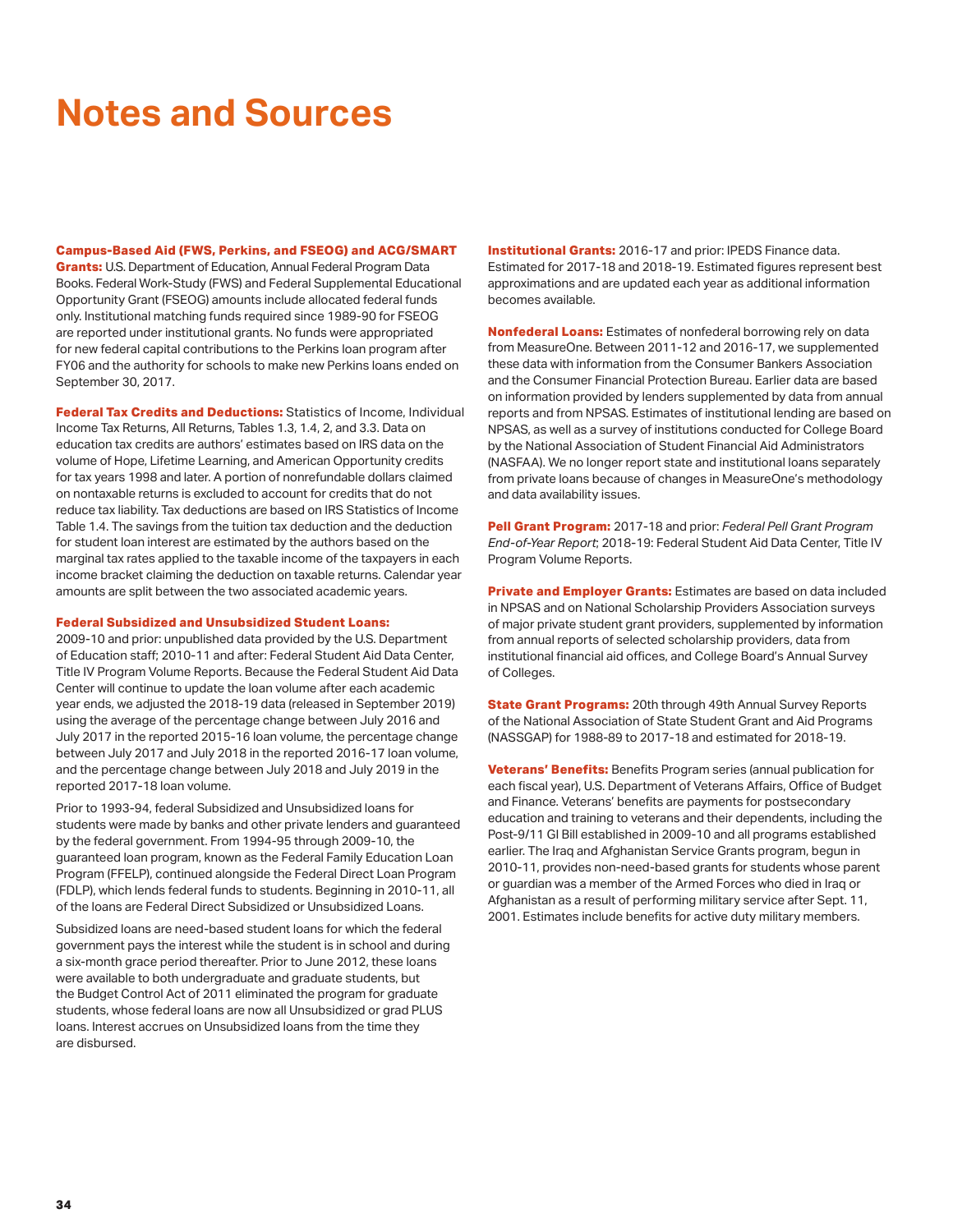*Trends in Student Aid* was authored by Sandy Baum, nonresident senior fellow at the Urban Institute; Jennifer Ma, senior policy research scientist at College Board; Matea Pender, policy research scientist at College Board; and CJ Libassi, senior policy research analyst at College Board.

### **CONTACT INFORMATION FOR THE AUTHORS**

[sandybaum73@gmail.com](mailto:sandybaum73@gmail.com) [trends@collegeboard.org](mailto:trends@collegeboard.org)

*Trends in Student Aid* and its companion report, *Trends in College Pricing*, are supplemented by a website that makes detailed data available for reference and downloading. The PDF versions of these reports, along with PowerPoint slides of all the graphs, are available on the web: **[research.collegeboard.org/trends](http://research.collegeboard.org/trends)**.

Hard copies may be requested by contacting **[trends@collegeboard.org](mailto:trends%40collegeboard.org?subject=)**.

Tables, graphs, and data in this report or excerpts thereof may be reproduced or cited, for noncommercial purposes only, provided that the following attribution is included:

Source: Baum, Sandy, Jennifer Ma, Matea Pender, and CJ Libassi (2019), *Trends in Student Aid 2019,* New York: College Board.

© 2019 College Board. **[www.collegeboard.org](http://www.collegeboard.org)**

### **ACKNOWLEDGMENTS**

Anthony LaRosa and Edward Lu provided critical support for this publication. We also benefited from comments from Dean Bentley, Jessica Howell, Michael Hurwitz, and Melanie Storey. Sandy Alexander provided expert graphic design work. The publication would not have been possible without the cooperation and support of many individuals at College Board, including Connie Betterton, Auditi Chakravarty, Jennifer Hwang, Jennifer Ip, Karen Lanning, George Lalis, Robert Majoros, Jose Rios, and Jennifer San Miguel.

We thank all of those who contributed to the data collection for this publication, especially Charlotte Etier of the National Association of Student Financial Aid Administrators (NASFAA) and Mike Solomon of the Illinois Student Aid Commission.